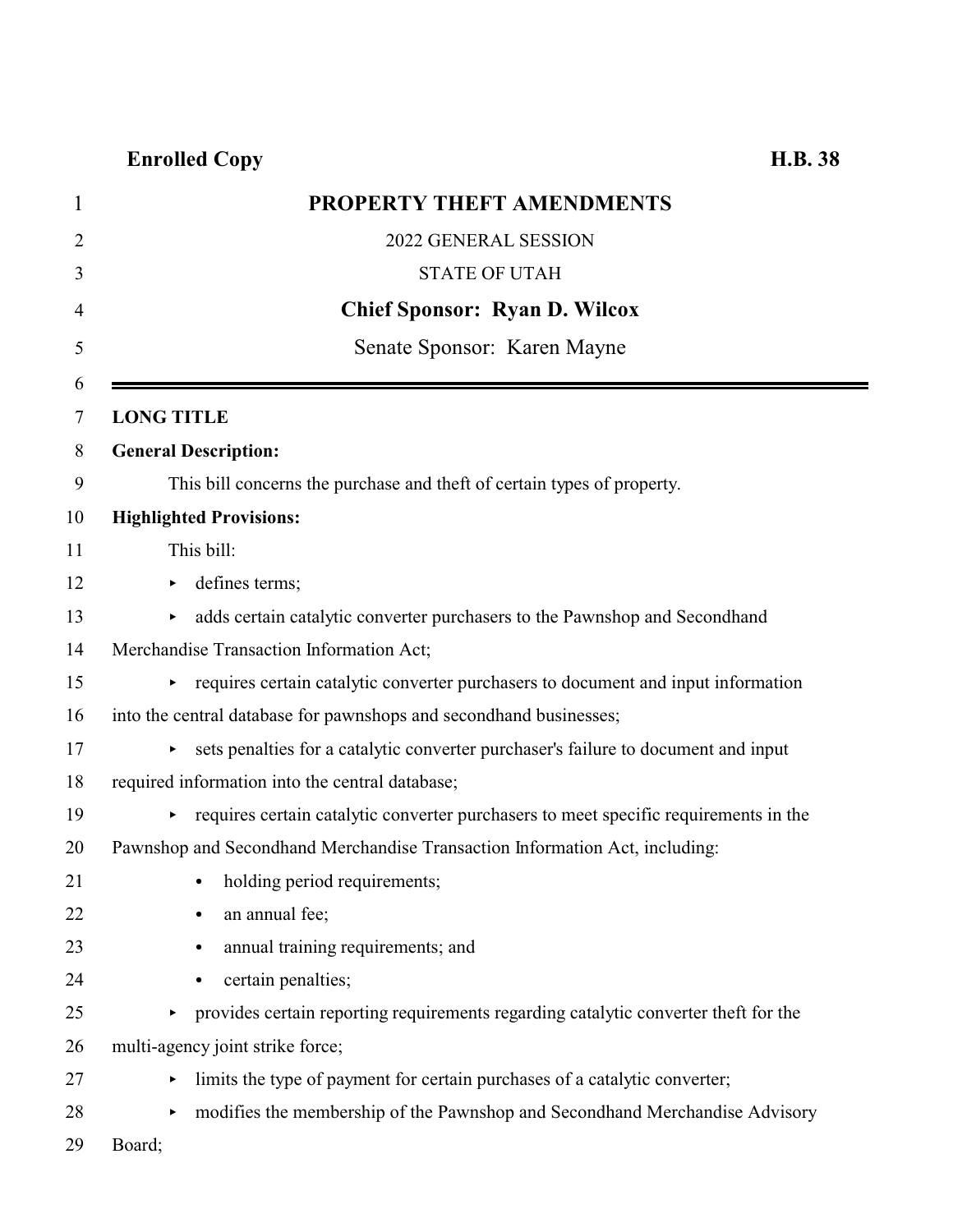| 30 | modifies the presumptions for stolen property in certain situations; |
|----|----------------------------------------------------------------------|
| 31 | provides penalties for the theft of a catalytic converter; and<br>▶  |
| 32 | makes technical and conforming changes.<br>▶                         |
| 33 | Money Appropriated in this Bill:                                     |
| 34 | None                                                                 |
| 35 | <b>Other Special Clauses:</b>                                        |
| 36 | None                                                                 |
| 37 | <b>Utah Code Sections Affected:</b>                                  |
| 38 | <b>AMENDS:</b>                                                       |
| 39 | 13-2-1, as last amended by Laws of Utah 2021, Chapter 266            |
| 40 | 13-32a-101, as last amended by Laws of Utah 2007, Chapter 352        |
| 41 | 13-32a-102, as last amended by Laws of Utah 2021, Chapter 66         |
| 42 | 13-32a-104, as last amended by Laws of Utah 2021, Chapter 66         |
| 43 | 13-32a-105, as last amended by Laws of Utah 2019, Chapter 309        |
| 44 | 13-32a-106, as last amended by Laws of Utah 2021, Chapter 66         |
| 45 | 13-32a-106.5, as last amended by Laws of Utah 2019, Chapter 309      |
| 46 | 13-32a-108, as last amended by Laws of Utah 2019, Chapter 309        |
| 47 | 13-32a-109, as last amended by Laws of Utah 2021, Chapter 66         |
| 48 | 13-32a-109.5, as last amended by Laws of Utah 2019, Chapter 309      |
| 49 | 13-32a-110, as last amended by Laws of Utah 2021, Chapter 66         |
| 50 | 13-32a-110.5, as last amended by Laws of Utah 2019, Chapter 309      |
| 51 | 13-32a-111, as last amended by Laws of Utah 2020, Chapter 354        |
| 52 | 13-32a-112, as last amended by Laws of Utah 2020, Chapter 354        |
| 53 | 13-32a-112.1, as enacted by Laws of Utah 2019, Chapter 309           |
| 54 | 13-32a-112.5, as last amended by Laws of Utah 2019, Chapter 309      |
| 55 | 13-32a-113, as last amended by Laws of Utah 2019, Chapter 309        |
| 56 | 13-32a-114, as last amended by Laws of Utah 2019, Chapter 309        |
| 57 | 13-32a-115, as last amended by Laws of Utah 2019, Chapter 309        |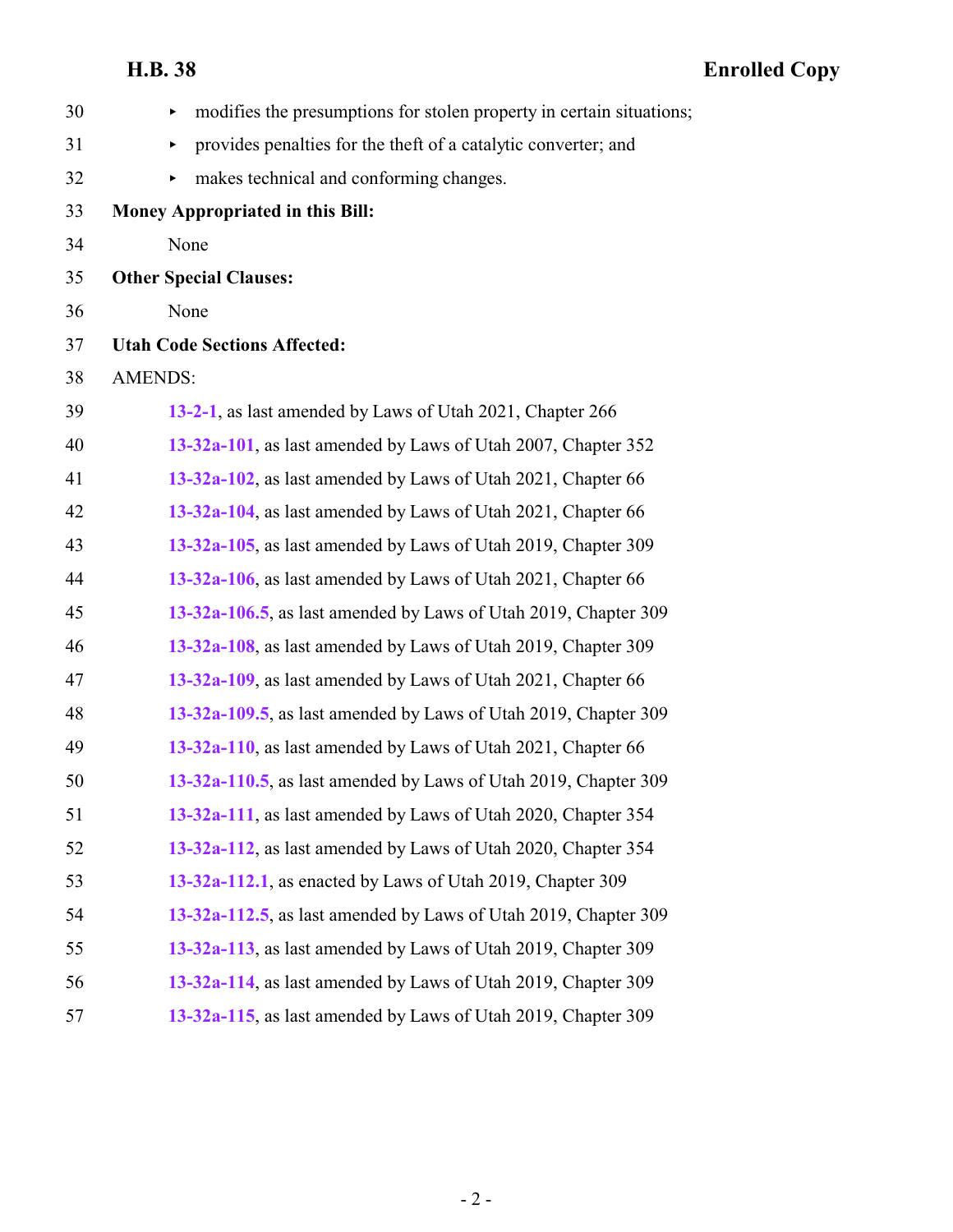<span id="page-2-0"></span>

| 58       | 13-32a-116, as last amended by Laws of Utah 2019, Chapter 309                                                        |
|----------|----------------------------------------------------------------------------------------------------------------------|
| 59       | 13-32a-116.5, as last amended by Laws of Utah 2019, Chapter 309                                                      |
| 60       | 63G-2-305, as last amended by Laws of Utah 2021, Chapters 148, 179, 231, 353, 373,                                   |
| 61       | and 382                                                                                                              |
| 62       | 67-5-37, as enacted by Laws of Utah 2020, Chapter 229                                                                |
| 63       | 76-6-408, as last amended by Laws of Utah 2019, Chapter 309                                                          |
| 64       | 76-6-412, as last amended by Laws of Utah 2021, Chapter 57                                                           |
| 65       | 76-6-1406, as renumbered and amended by Laws of Utah 2013, Chapter 187                                               |
| 66       | 78B-3-108, as last amended by Laws of Utah 2012, Chapter 257                                                         |
| 67       | <b>ENACTS:</b>                                                                                                       |
| 68       | 13-32a-104.7, Utah Code Annotated 1953                                                                               |
| 69       | 13-32a-118, Utah Code Annotated 1953                                                                                 |
| 70       |                                                                                                                      |
| 71       | Be it enacted by the Legislature of the state of Utah:                                                               |
|          |                                                                                                                      |
| 72       | Section 1. Section 13-2-1 is amended to read:                                                                        |
| 73       | 13-2-1. Consumer protection division established -- Functions.                                                       |
| 74       | (1) There is established within the Department of Commerce the Division of Consumer                                  |
| 75       | Protection.                                                                                                          |
| 76       | The division shall administer and enforce the following:<br>(2)                                                      |
| 77       | (a) Chapter 5, Unfair Practices Act;                                                                                 |
| 78       | (b) Chapter 10a, Music Licensing Practices Act;                                                                      |
| 79       | (c) Chapter 11, Utah Consumer Sales Practices Act;                                                                   |
| 80       | Chapter 15, Business Opportunity Disclosure Act;<br>(d)                                                              |
| 81       | Chapter 20, New Motor Vehicle Warranties Act;<br>(e)                                                                 |
| 82       | Chapter 21, Credit Services Organizations Act;<br>(f)                                                                |
| 83       | Chapter 22, Charitable Solicitations Act;<br>(g)                                                                     |
| 84<br>85 | Chapter 23, Health Spa Services Protection Act;<br>(h)<br>(i) Chapter 25a, Telephone and Facsimile Solicitation Act; |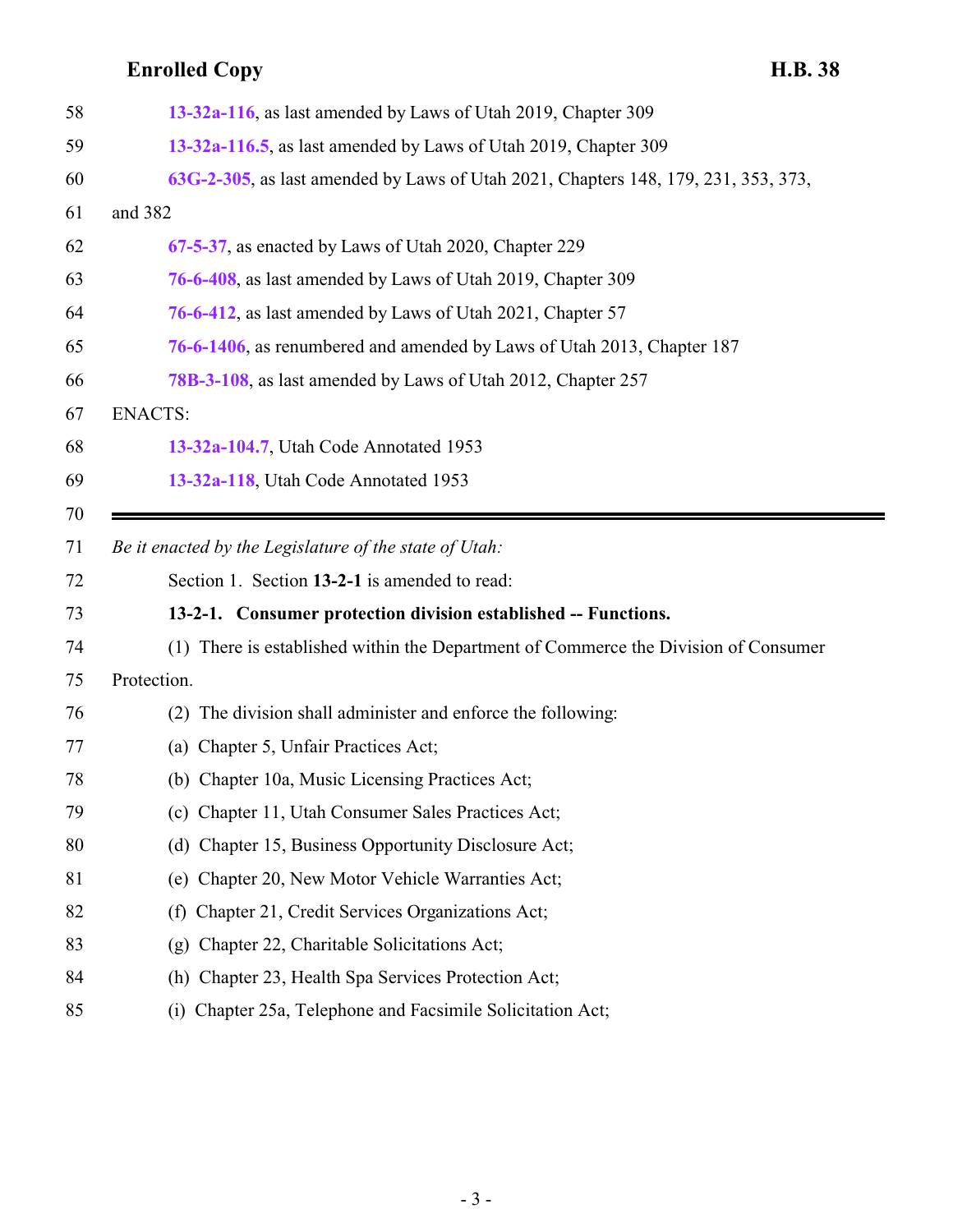<span id="page-3-1"></span><span id="page-3-0"></span>

| 86  | (j) Chapter 26, Telephone Fraud Prevention Act;                                     |
|-----|-------------------------------------------------------------------------------------|
| 87  | (k) Chapter 28, Prize Notices Regulation Act;                                       |
| 88  | Chapter 32a, Pawnshop [and], Secondhand Merchandise, and Catalytic Converter<br>(1) |
| 89  | Transaction Information Act;                                                        |
| 90  | (m) Chapter 34, Utah Postsecondary Proprietary School Act;                          |
| 91  | (n) Chapter 34a, Utah Postsecondary School State Authorization Act;                 |
| 92  | (o) Chapter 41, Price Controls During Emergencies Act;                              |
| 93  | (p) Chapter 42, Uniform Debt-Management Services Act;                               |
| 94  | (q) Chapter 49, Immigration Consultants Registration Act;                           |
| 95  | (r) Chapter 51, Transportation Network Company Registration Act;                    |
| 96  | (s) Chapter 52, Residential Solar Energy Disclosure Act;                            |
| 97  | (t) Chapter 53, Residential, Vocational and Life Skills Program Act;                |
| 98  | (u) Chapter 54, Ticket Website Sales Act;                                           |
| 99  | (v) Chapter 56, Ticket Transferability Act; and                                     |
| 100 | (w) Chapter 57, Maintenance Funding Practices Act.                                  |
| 101 | Section 2. Section 13-32a-101 is amended to read:                                   |
| 102 | <b>CHAPTER 32a. PAWNSHOP, SECONDHAND MERCHANDISE, AND</b>                           |
| 103 | <b>CATALYTIC CONVERTER TRANSACTION INFORMATION ACT</b>                              |
| 104 | 13-32a-101. Title.                                                                  |
| 105 | This chapter is known as the "Pawnshop [and], Secondhand Merchandise, and Catalytic |
| 106 | Converter Transaction Information Act."                                             |
| 107 | Section 3. Section 13-32a-102 is amended to read:                                   |
| 108 | 13-32a-102. Definitions.                                                            |
| 109 | As used in this chapter:                                                            |
| 110 | (1) "Account" means the Pawnbroker [and], Secondhand Merchandise, and Catalytic     |
| 111 | Converter Operations Restricted Account created in Section 13-32a-113.              |
| 112 | (2) "Antique item" means an item:                                                   |
| 113 | (a) that is generally older than 25 years;                                          |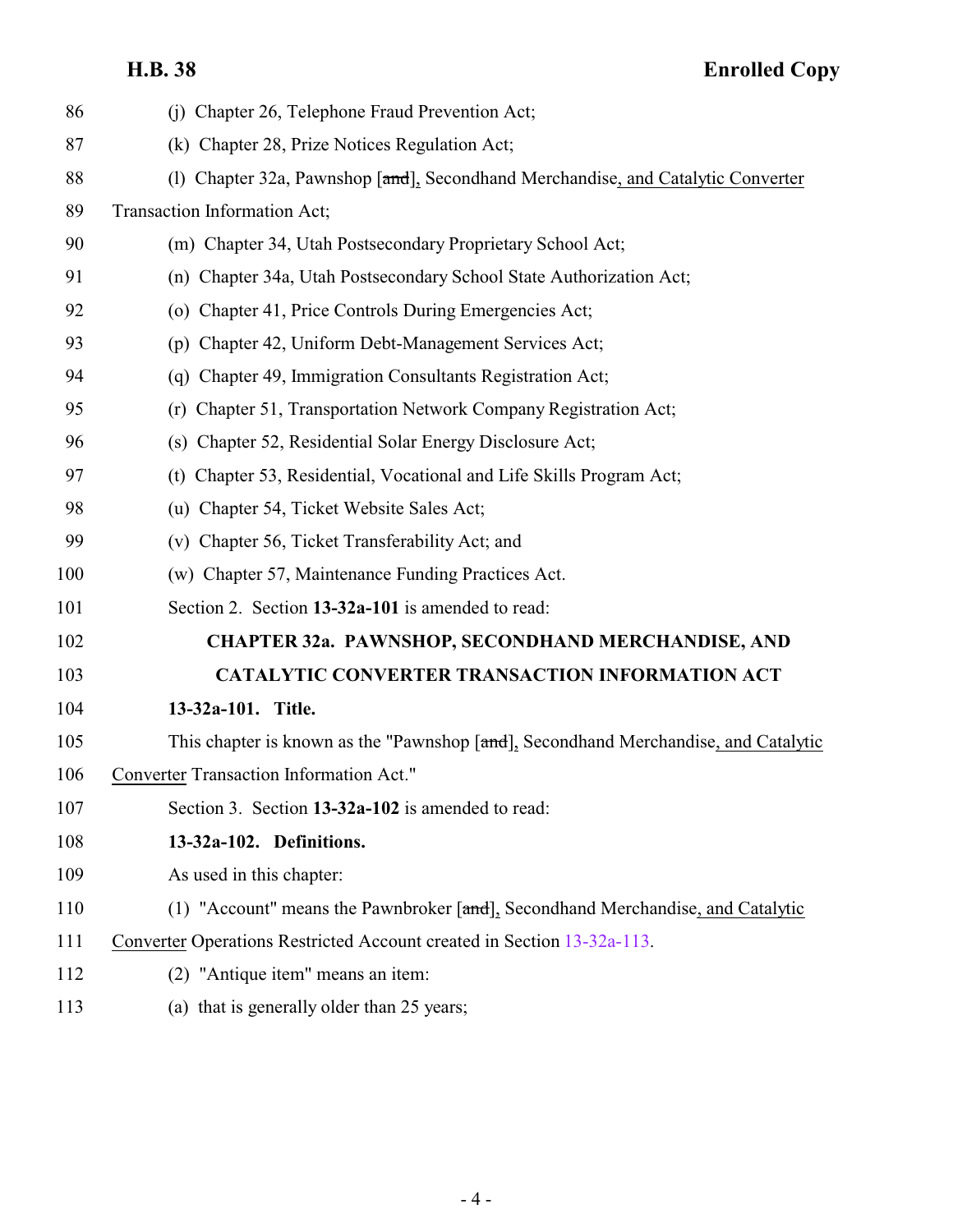| 114 | (b) whose value is based on age, rarity, condition, craftsmanship, or collectability;    |
|-----|------------------------------------------------------------------------------------------|
| 115 | (c) that is furniture or other decorative objects produced in a previous time period, as |
| 116 | distinguished from new items of a similar nature; and                                    |
| 117 | (d) obtained from auctions, estate sales, other antique shops, and individuals.          |
| 118 | (3) "Antique shop" means a business operating at an established location that deals      |
| 119 | primarily in the purchase, exchange, or sale of antique items.                           |
| 120 | (4) "Automated recycling kiosk" means an interactive machine that:                       |
| 121 | (a) is installed inside a commercial site used for the selling of goods and services to  |
| 122 | consumers;                                                                               |
| 123 | (b) is monitored remotely by a live representative during the hours of operation;        |
| 124 | (c) only engages in secondhand merchandise transactions involving wireless               |
| 125 | communication devices; and                                                               |
| 126 | (d) has the following technological functions:                                           |
| 127 | (i) verifies the seller's identity by a live representative using the individual's       |
| 128 | identification;                                                                          |
| 129 | (ii) generates a ticket; and                                                             |
| 130 | (iii) electronically transmits the secondhand merchandise transaction information to the |
| 131 | central database.                                                                        |
| 132 | (5) "Automated recycling kiosk operator" means a person whose sole business activity     |
| 133 | is the operation of one or more automated recycling kiosks.                              |
| 134 | (6) "Board" means the Pawnshop [and], Secondhand Merchandise, and Catalytic              |
| 135 | Converter Advisory Board created by this chapter.                                        |
| 136 | "Catalytic converter" means the same as that term is defined in Section 76-6-1402.       |
| 137 | (8) (a) "Catalytic converter purchase" means a purchase from an individual of a used     |
| 138 | catalytic converter that is no longer affixed to a vehicle.                              |
| 139 | (b) "Catalytic converter purchase" does not mean a purchase of a catalytic converter:    |
| 140 | from a business regularly engaged in automobile repair, crushing, dismantling,<br>(i)    |

141 recycling, or salvage;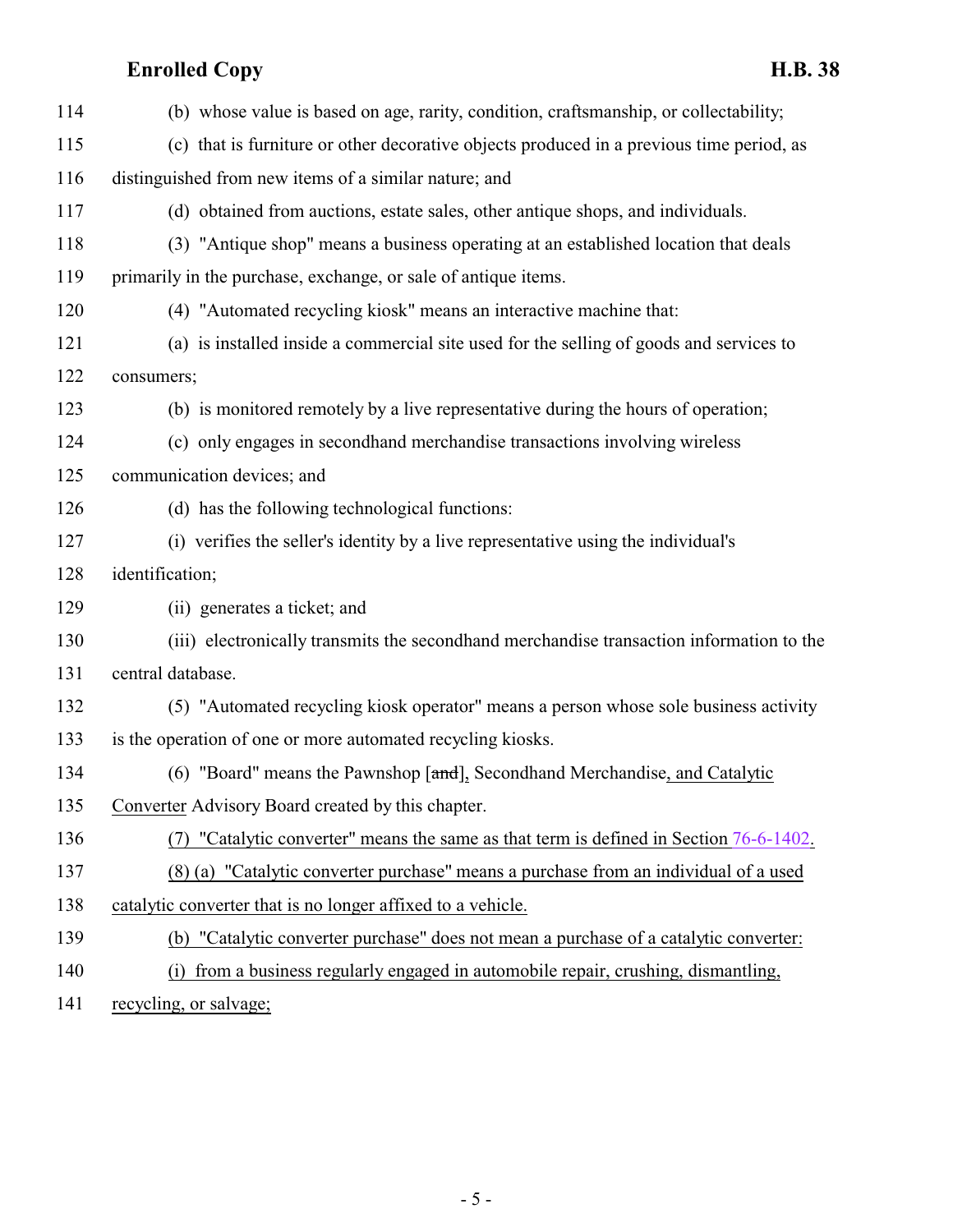| 142 | (ii) from a new or used vehicle dealer licensed under Title 41, Chapter 3, Motor                                  |
|-----|-------------------------------------------------------------------------------------------------------------------|
| 143 | Vehicle Business Regulation Act;                                                                                  |
| 144 | (iii) from another catalytic converter purchaser; or                                                              |
| 145 | (iv) that has never been affixed to a vehicle.                                                                    |
| 146 | (9) "Catalytic converter purchaser" means a person who purchases a used catalytic                                 |
| 147 | converter in a catalytic converter purchase.                                                                      |
| 148 | $[\overline{(+)}]$ (10) "Central database" or "database" means the electronic database created and                |
| 149 | operated under Section 13-32a-105.                                                                                |
| 150 | $\left[\frac{1}{2}\left(11\right)\right]$ "Children's product" means a used item that is for the exclusive use of |
| 151 | children, or for the care of children, including clothing and toys.                                               |
| 152 | $[\langle \Theta \rangle]$ (12) "Children's product resale business" means a business operating at a              |
| 153 | commercial location and primarily selling children's products.                                                    |
| 154 | $[\frac{(10)}{(13)}]$ (13) "Coin" means a piece of currency, usually metallic and usually in the shape            |
| 155 | of a disc that is:                                                                                                |
| 156 | (a) stamped metal, and issued by a government as monetary currency; or                                            |
| 157 | (b) (i) worth more than its current value as currency; and                                                        |
| 158 | (ii) worth more than its metal content value.                                                                     |
| 159 | $[$ (14) $]$ (14) "Coin dealer" means a person whose sole business activity is the selling and                    |
| 160 | purchasing of numismatic items and precious metals.                                                               |
| 161 | $[ (12) ]$ (15) "Collectible paper money" means paper currency that is no longer in                               |
| 162 | circulation and is sold and purchased for the paper currency's collectible value.                                 |
| 163 | $[ (13) ]$ (16) (a) "Commercial grade precious metals" or "precious metals" means ingots,                         |
| 164 | monetized bullion, art bars, medallions, medals, tokens, and currency that are marked by the                      |
| 165 | refiner or fabricator indicating their fineness and include:                                                      |
| 166 | (i) .99 fine or finer ingots of gold, silver, platinum, palladium, or other precious metals;                      |
| 167 | or                                                                                                                |
| 168 | (ii) .925 fine sterling silver ingots, art bars, and medallions.                                                  |
| 169 | (b) "Commercial grade precious metals" or "precious metals" does not include jewelry.                             |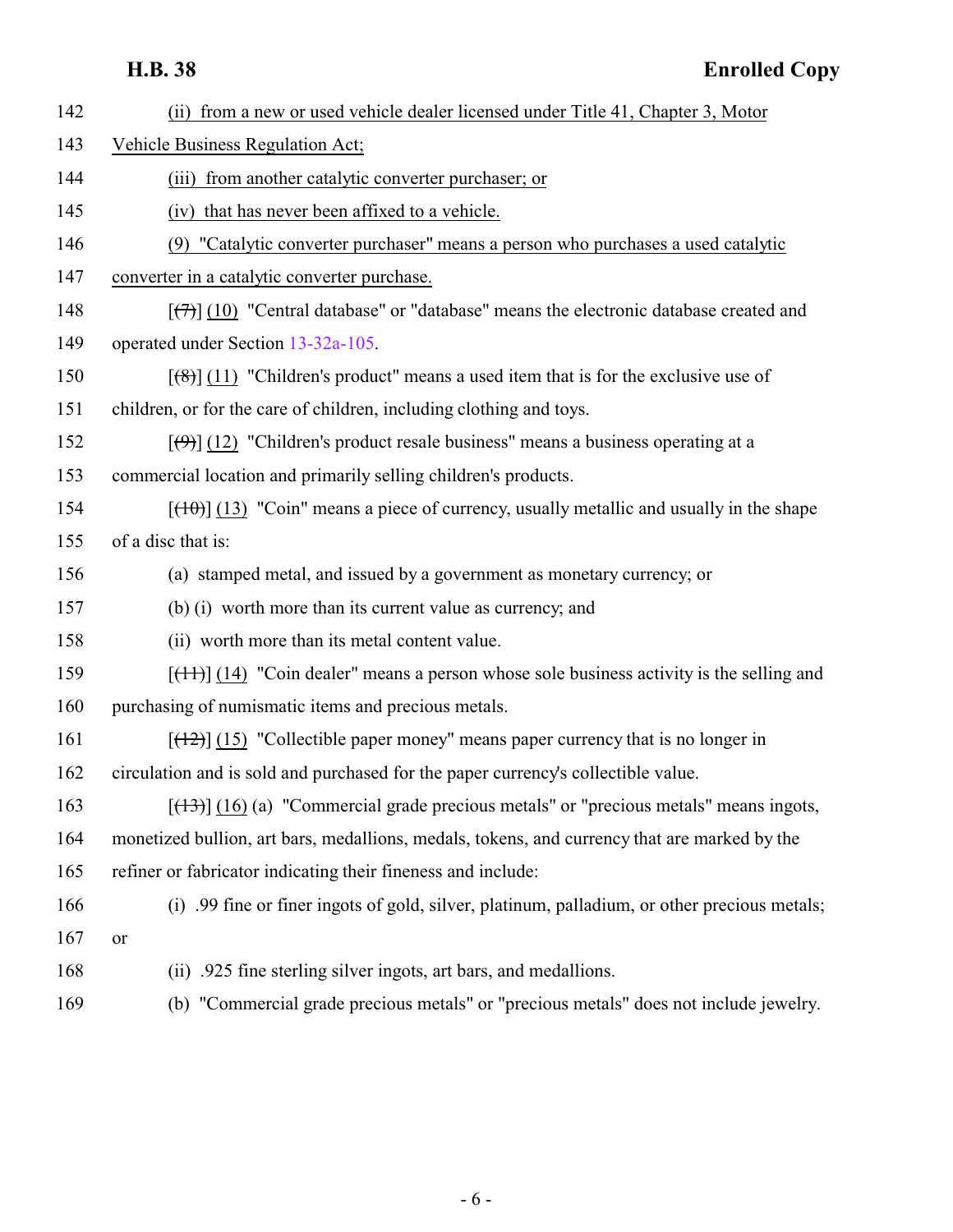| 170 | $[ (14) ]$ (17) "Consignment shop" means a business, operating at an established location: |
|-----|--------------------------------------------------------------------------------------------|
| 171 | (a) that deals primarily in the offering for sale property owned by a third party; and     |
| 172 | (b) where the owner of the property only receives consideration upon the sale of the       |
| 173 | property by the business.                                                                  |
| 174 | $[ (15) ]$ (18) "Division" means the Division of Consumer Protection created in Chapter    |
| 175 | 1, Department of Commerce.                                                                 |
| 176 | $[\frac{(16)}{(19)}]$ "Exonumia" means a privately issued token for trade that is sold and |
| 177 | purchased for the token's collectible value.                                               |
| 178 | $[\frac{17}{17}]$ (20) "Gift card" means a record that:                                    |
| 179 | (a) is usable at:                                                                          |
| 180 | (i) a single merchant; or                                                                  |
| 181 | (ii) a specified group of merchants;                                                       |
| 182 | (b) is prefunded before the record is used; and                                            |
| 183 | (c) can be used for the purchase of goods or services.                                     |
| 184 | $[ (18) ]$ (21) "Identification" means any of the following non-expired forms of           |
| 185 | identification issued by a state government, the United States government, or a federally  |
| 186 | recognized Indian tribe, if the identification includes a unique number, photograph of the |
| 187 | bearer, and date of birth:                                                                 |
| 188 | (a) a United States Passport or United States Passport Card;                               |
| 189 | (b) a state-issued driver license;                                                         |
| 190 | (c) a state-issued identification card;                                                    |
| 191 | (d) a state-issued concealed carry permit;                                                 |
| 192 | (e) a United States military identification;                                               |
| 193 | a United States resident alien card;<br>(f)                                                |
| 194 | an identification of a federally recognized Indian tribe; or<br>(g)                        |
| 195 | (h) notwithstanding Section $53-3-207$ , a Utah driving privilege card.                    |
| 196 | $[$ (49)] (22) "IMEI number" means an International Mobile Equipment Identity number.      |
| 197 | $[\frac{(20)}{(23)}]$ "Indicia of being new" means property that:                          |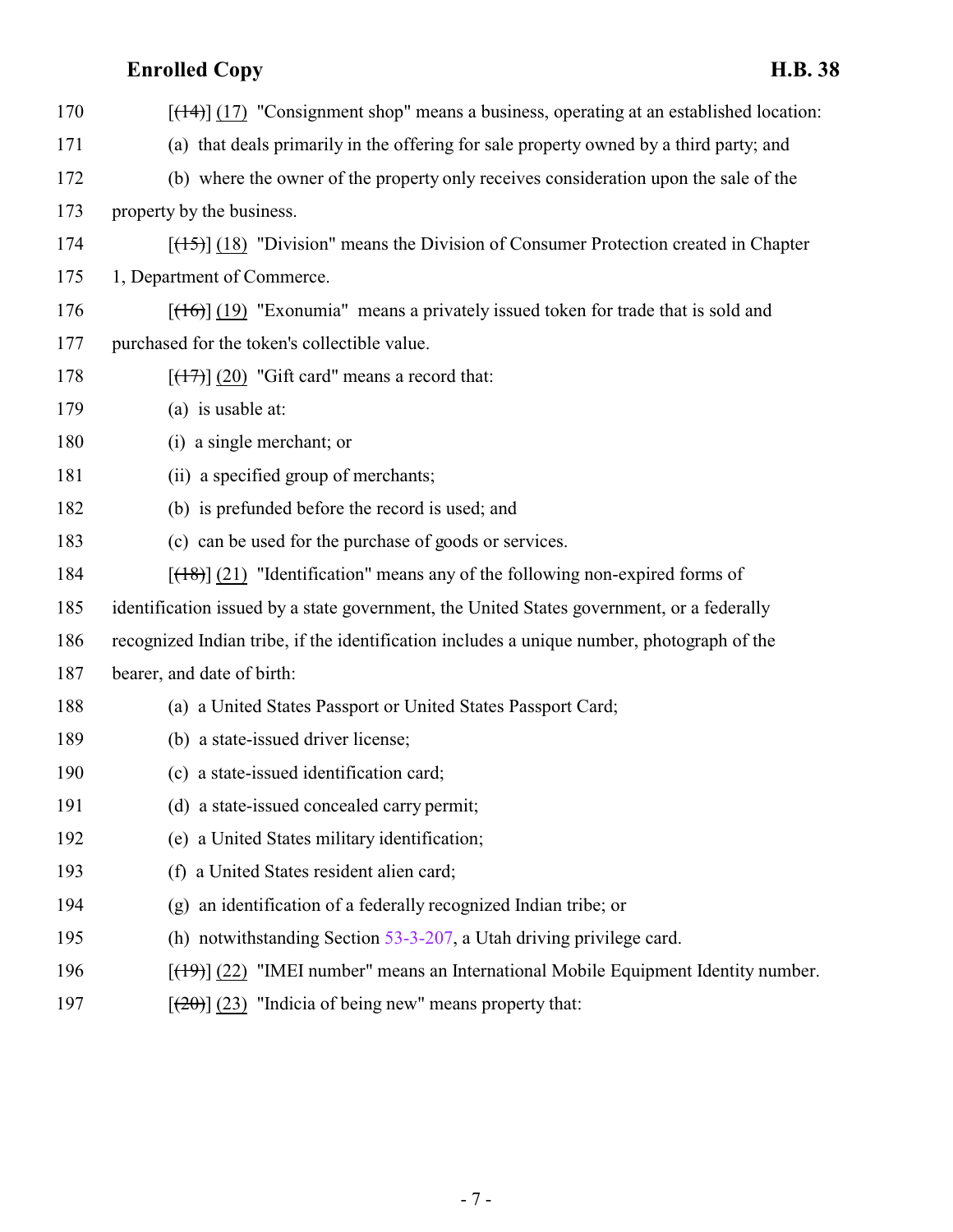|     | H.B. 38<br><b>Enrolled Copy</b>                                                                 |
|-----|-------------------------------------------------------------------------------------------------|
| 198 | (a) is represented by the individual pawning or selling the property as new;                    |
| 199 | (b) is unopened in the original packaging; or                                                   |
| 200 | (c) possesses other distinguishing characteristics that indicate the property is new.           |
| 201 | $[\frac{21}{21}]$ (24) "Local law enforcement agency" means the law enforcement agency that     |
| 202 | has direct responsibility for ensuring compliance with central database reporting requirements  |
| 203 | for the jurisdiction where the pawn or secondhand business or catalytic converter purchaser is  |
| 204 | located.                                                                                        |
| 205 | $[222]$ (25) "Numismatic item" means a coin, collectible paper money, or exonumia.              |
| 206 | $[23]$ (26) "Original victim" means a victim who is not a party to the pawn or sale             |
| 207 | transaction or catalytic converter purchase and includes:                                       |
| 208 | (a) an authorized representative designated in writing by the original victim; and              |
| 209 | (b) an insurer who has indemnified the original victim for the loss of the described            |
| 210 | property.                                                                                       |
| 211 | $[\frac{24}{2}]$ (27) "Pawn or second hand business" means a business operated by a pawn broker |
| 212 | or second hand merchandise dealer, or the owner or operator of the business.                    |
| 213 | $[\frac{(25)}{(28)}]$ (28) "Pawn transaction" means:                                            |
| 214 | (a) an extension of credit in which an individual delivers property to a pawnbroker for         |
| 215 | an advance of money and retains the right to redeem the property for the redemption price       |
| 216 | within a fixed period of time;                                                                  |
| 217 | (b) a loan of money on one or more deposits of personal property;                               |
| 218 | (c) the purchase, exchange, or possession of personal property on condition of selling          |
| 219 | the same property back again to the pledgor or depositor; or                                    |
| 220 | (d) a loan or advance of money on personal property by the pawnbroker taking chattel            |
| 221 | mortgage security on the personal property, taking or receiving the personal property into the  |
| 222 | pawnbroker's possession, and selling the unredeemed pledges.                                    |
| 223 | $[\frac{126}{2}]$ (29) "Pawnbroker" means a person whose business:                              |
| 224 | (a) engages in a pawn transaction; or                                                           |
| 225 | (b) holds itself out as being in the business of a pawnbroker or pawnshop, regardless of        |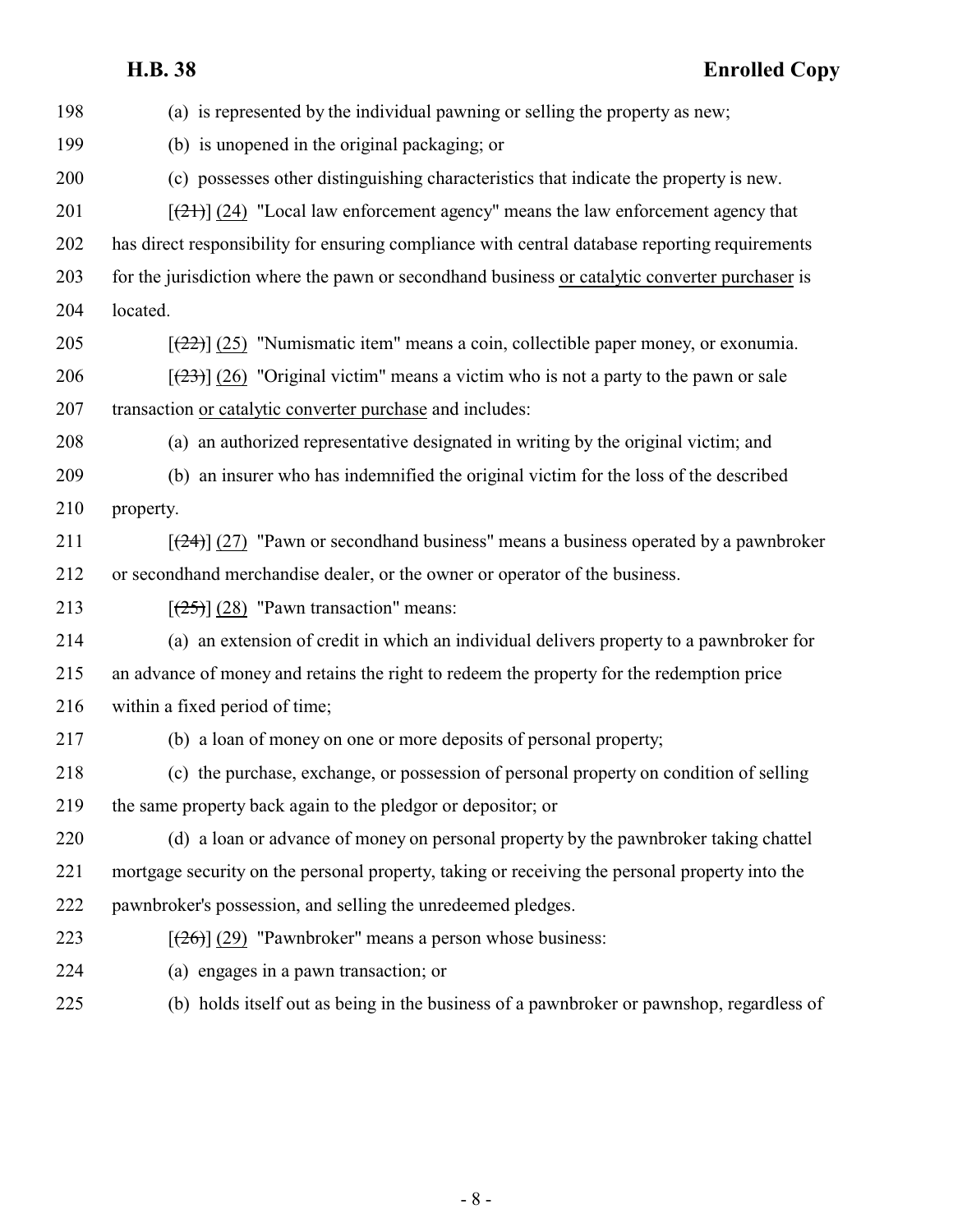| 226 | whether the person or business enters into pawn transactions or second hand merchandise       |
|-----|-----------------------------------------------------------------------------------------------|
| 227 | transactions.                                                                                 |
| 228 | $[\frac{27}{27}]$ (30) "Pawnshop" means the physical location or premises where a pawnbroker  |
| 229 | conducts business.                                                                            |
| 230 | $[28]$ (31) "Pledgor" means an individual who conducts a pawn transaction with a              |
| 231 | pawnshop.                                                                                     |
| 232 | $[29]$ (32) "Property" means an article of tangible personal property, numismatic item,       |
| 233 | precious metal, gift card, transaction card, or other physical or digital card or certificate |
| 234 | evidencing store credit, and includes a wireless communication device.                        |
| 235 | $(30)$ (33) "Retail media item" means recorded music, a movie, or a video game that is        |
| 236 | produced and distributed in hard copy format for retail sale.                                 |
| 237 | $[34]$ (34) "Scrap jewelry" means an item purchased solely:                                   |
| 238 | (a) for its gold, silver, or platinum content; and                                            |
| 239 | (b) for the purpose of reuse of the metal content.                                            |
| 240 | $[322]$ (35) (a) "Secondhand merchandise dealer" means a person whose business:               |
| 241 | (i) engages in a secondhand merchandise transaction; and                                      |
| 242 | (ii) does not engage in a pawn transaction.                                                   |
| 243 | (b) "Secondhand merchandise dealer" includes a coin dealer and an automated                   |
| 244 | recycling kiosk operator.                                                                     |
| 245 | (c) "Secondhand merchandise dealer" does not include:                                         |
| 246 | (i) an antique shop when dealing in antique items;                                            |
| 247 | (ii) a person who operates an auction house, flea market, or vehicle, vessel, and             |
| 248 | outboard motor dealers as defined in Section 41-1a-102;                                       |
| 249 | (iii) the sale of secondhand goods at events commonly known as "garage sales," "yard          |
| 250 | sales," "estate sales," "storage unit sales," or "storage unit auctions";                     |
| 251 | (iv) the sale or receipt of secondhand books, magazines, post cards, or nonelectronic:        |
| 252 | (A) card games;                                                                               |
|     |                                                                                               |

(B) table-top games; or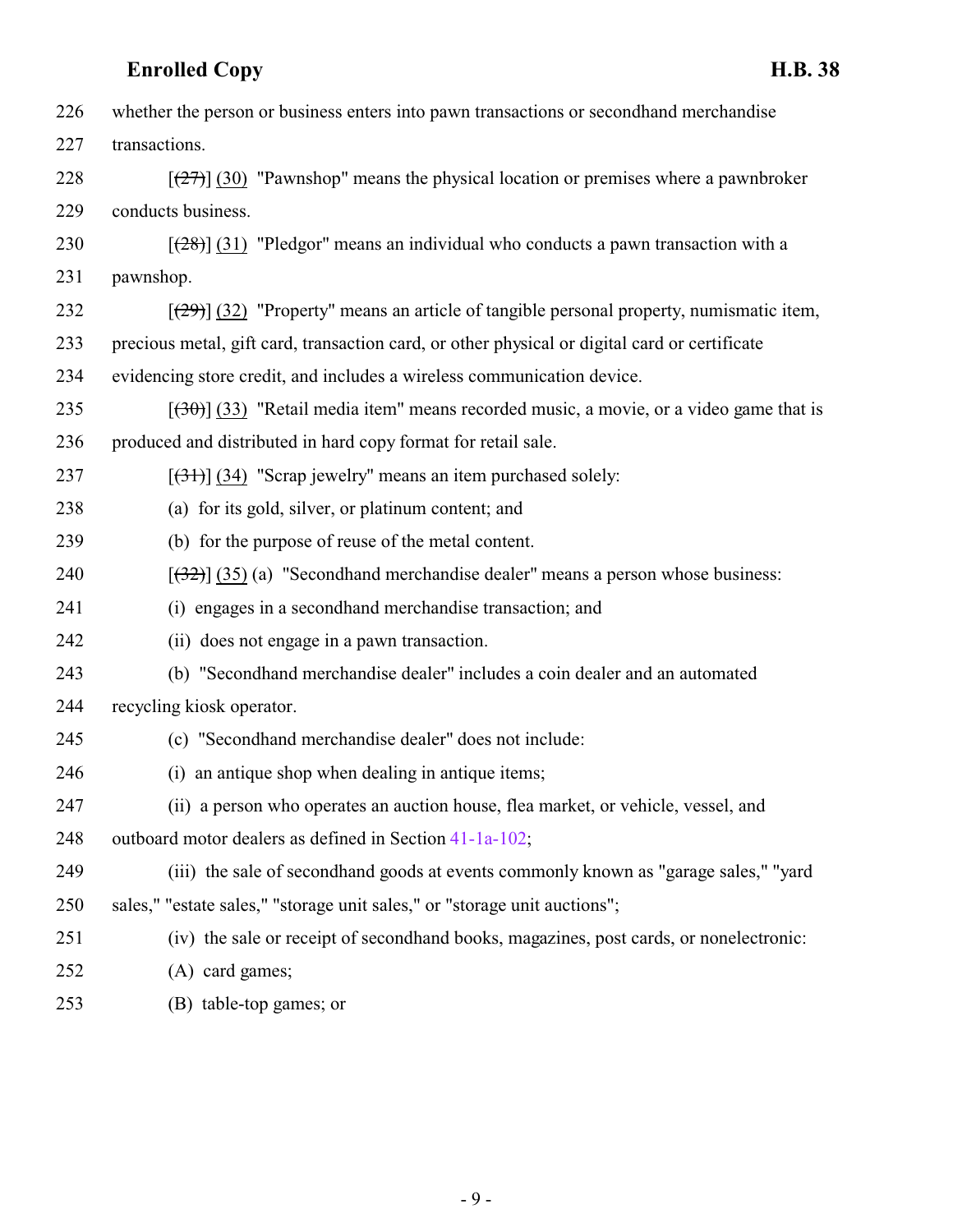| 254 | (C) magic tricks;                                                                               |
|-----|-------------------------------------------------------------------------------------------------|
| 255 | (v) the sale or receipt of used merchandise donated to recognized nonprofit, religious,         |
| 256 | or charitable organizations or any school-sponsored association, and for which no               |
| 257 | compensation is paid;                                                                           |
| 258 | (vi) the sale or receipt of secondhand clothing, shoes, furniture, or appliances;               |
| 259 | (vii) a person offering the person's own personal property for sale, purchase,                  |
| 260 | consignment, or trade via the Internet;                                                         |
| 261 | (viii) a person offering the personal property of others for sale, purchase, consignment,       |
| 262 | or trade via the Internet, when that person does not have, and is not required to have, a local |
| 263 | business or occupational license or other authorization for this activity;                      |
| 264 | (ix) an owner or operator of a retail business that:                                            |
| 265 | (A) receives used merchandise as a trade-in for similar new merchandise; or                     |
| 266 | (B) receives used retail media items as a trade-in for similar new or used retail media         |
| 267 | items;                                                                                          |
| 268 | (x) an owner or operator of a business that contracts with other persons to offer those         |
| 269 | persons' secondhand goods for sale, purchase, consignment, or trade via the Internet;           |
| 270 | (xi) any dealer as defined in Section $76-6-1402$ , that concerns scrap metal and               |
| 271 | secondary metals;                                                                               |
| 272 | (xii) the purchase of items in bulk that are:                                                   |
| 273 | (A) sold at wholesale in bulk packaging;                                                        |
| 274 | (B) sold by a person licensed to conduct business in Utah; and                                  |
| 275 | (C) regularly sold in bulk quantities as a recognized form of sale;                             |
| 276 | (xiii) the owner or operator of a children's product resale business; $[\sigma r]$              |
| 277 | (xiv) a consignment shop when dealing in consigned property[.]; or                              |
| 278 | (xv) a catalytic converter purchaser.                                                           |
| 279 | $[333]$ (36) "Secondhand merchandise transaction" means the purchase or exchange of             |
| 280 | used or secondhand property.                                                                    |
| 281 | $[34]$ (37) "Ticket" means a document upon which information is entered when a                  |

- 10 -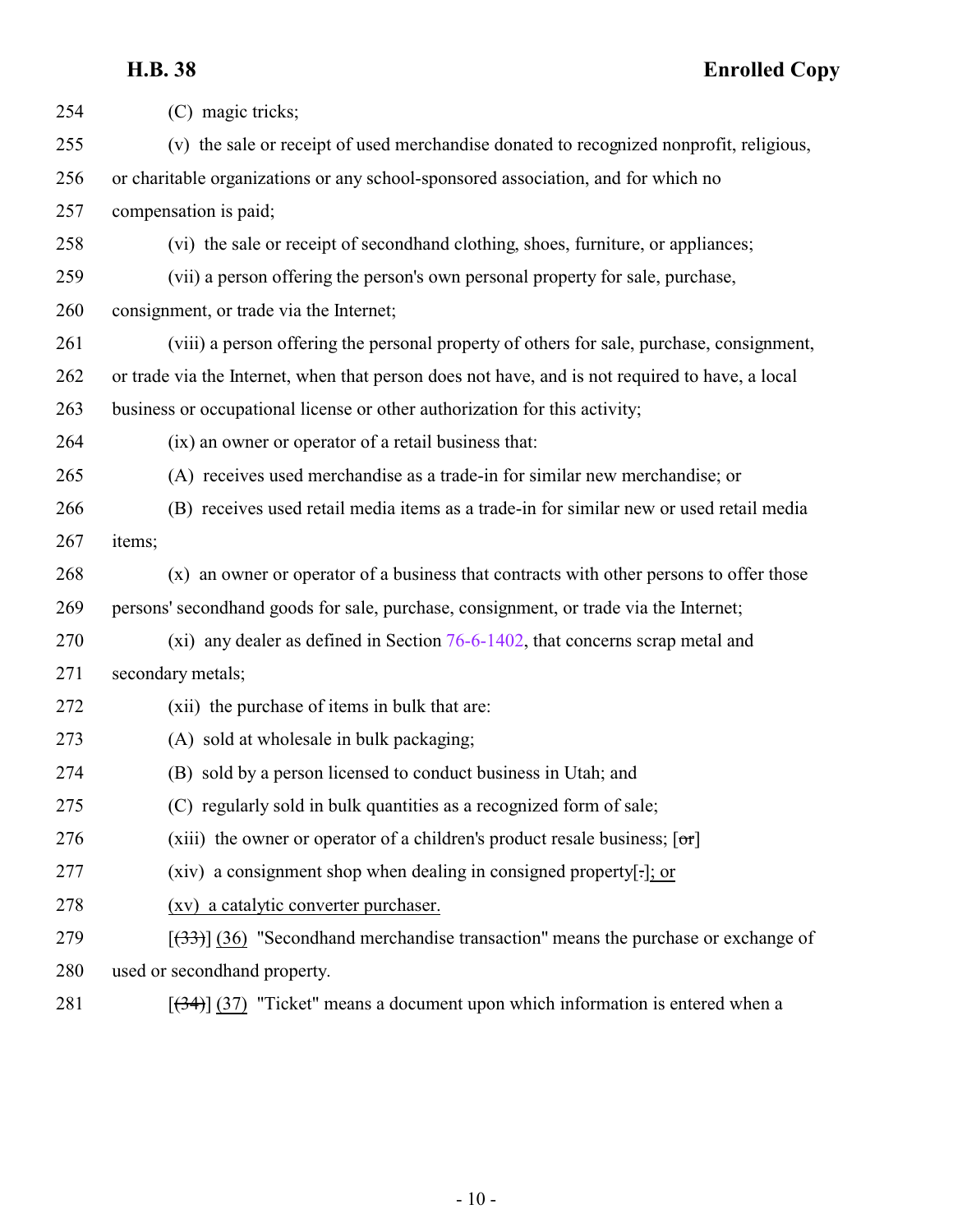pawn transaction or secondhand merchandise transaction is made.

283  $\left[\frac{(35)}{(38)}\right]$  (38) "Transaction card" means a card, code, or other means of access to a value with the retail business issued to a person that allows the person to obtain, purchase, or receive any of the following:

- (a) goods;
- (b) services;
- (c) money; or
- (d) anything else of value.

290  $\left[\left(36\right)\right]$  (39) "Wireless communication device" means a cellular telephone or a portable

electronic device designed to receive and transmit a text message, email, video, or voice

communication.

<span id="page-10-0"></span>Section 4. Section **13-32a-104** is amended to read:

 **13-32a-104. Tickets required to be maintained -- Contents -- Identification of items -- Exceptions -- Prohibition against pawning or selling certain property.**

- (1) A pawn or secondhand business shall keep a ticket for property a person pawns or sells to the pawn or secondhand business. A pawn or secondhand business shall document on the ticket the following information regarding the property:
- (a) the date and time of the transaction;
- (b) whether the transaction is a pawn or purchase;
- (c) the ticket number;
- (d) the date by which the property must be redeemed, if the property is pawned;
- (e) the following information regarding the individual who pawns or sells the property:
- (i) the individual's full name and date of birth as they appear on the individual's

identification and the individual's residence address and telephone number;

- (ii) the unique number and type of identification presented to the pawn or secondhand business;
- (iii) the individual's signature; and
- 309 (iv) (A) subject to any rule made under Subsection  $[\frac{(7)}{(8)}]$  (8), an electronic or tangible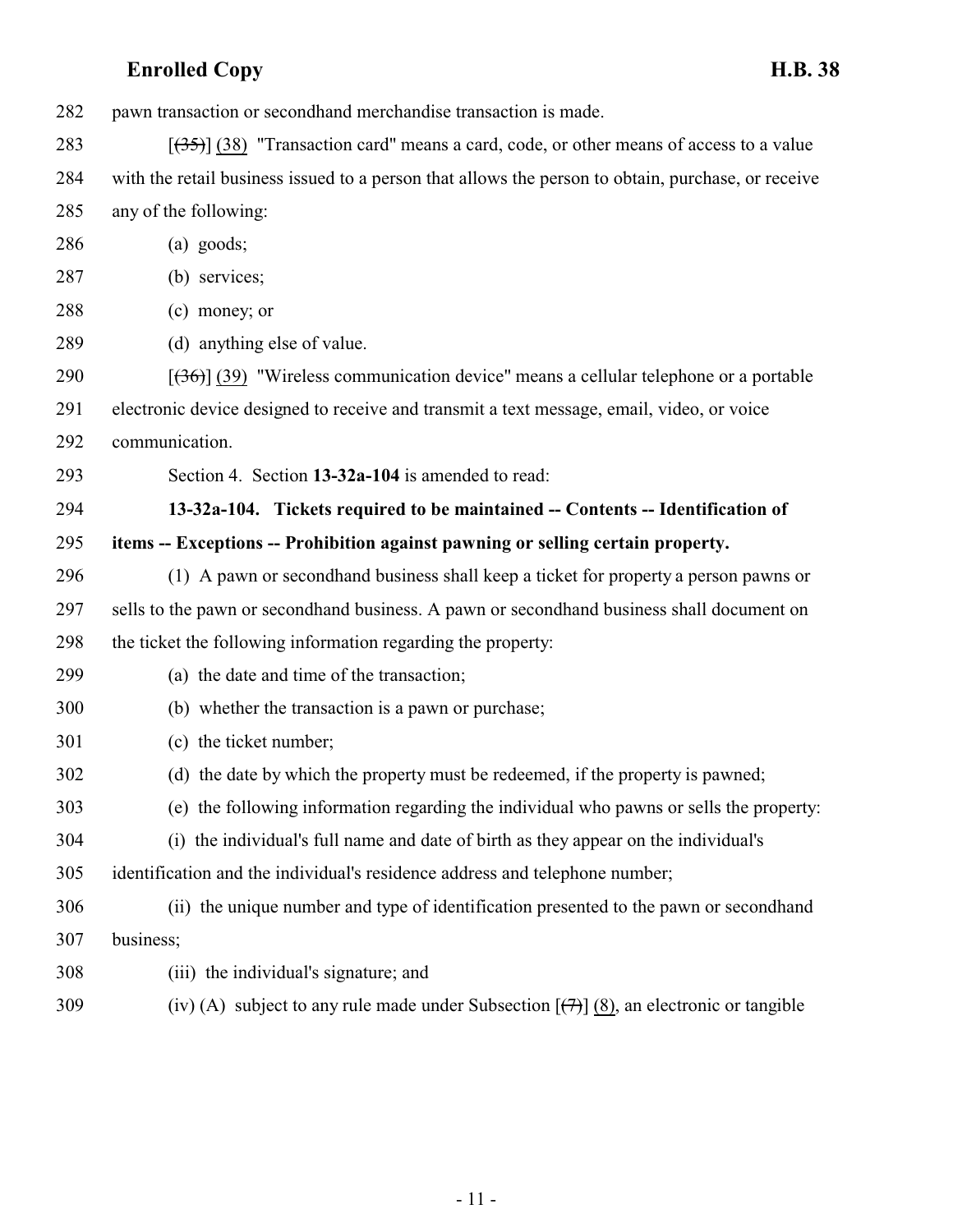| 310 | legible fingerprint of the individual's right index finger, or if the right index finger cannot be    |
|-----|-------------------------------------------------------------------------------------------------------|
| 311 | fingerprinted, a legible fingerprint of the individual with a notation identifying the fingerprint    |
| 312 | and the reason why the right index fingerprint was unavailable; and                                   |
| 313 | (B) notwithstanding the other provisions of this Subsection (1), an electronic legible                |
| 314 | fingerprint is not required to be documented on the ticket;                                           |
| 315 | (f) the amount loaned on, paid for, or value for trade-in of each article of property,                |
| 316 | (g) the full name of the individual conducting the pawn transaction or secondhand                     |
| 317 | merchandise transaction on behalf of the pawn or secondhand business or the initials or a             |
| 318 | unique identifying number of the individual, if the pawn or second hand business maintains a          |
| 319 | record of the initials or unique identifying number of the individual; and                            |
| 320 | (h) an accurate description of each article of property, with available identifying marks,            |
| 321 | including:                                                                                            |
| 322 | (i) (A) names, brand names, numbers, serial numbers, model numbers, IMEI numbers,                     |
| 323 | color, manufacturers' names, and size;                                                                |
| 324 | (B) metallic composition, and any jewels, stones, or glass;                                           |
| 325 | (C) any other marks of identification or indicia of ownership on the property;                        |
| 326 | (D) the weight of the property, if the payment is based on weight;                                    |
| 327 | (E) any other unique identifying feature; and                                                         |
| 328 | (F) gold content, if indicated; or                                                                    |
| 329 | (ii) if multiple articles of property of a similar nature are delivered together in one               |
| 330 | transaction and the articles of property do not bear serial or model numbers and do not include       |
| 331 | precious metals or gemstones, such as musical or video recordings, books, or hand tools, the          |
| 332 | description of the articles is adequate if it includes the quantity of the articles and a description |
| 333 | of the type of articles delivered.                                                                    |
| 334 | (2) (a) A pawn or second hand business may not accept property if, upon inspection, it                |
| 335 | is apparent that:                                                                                     |
| 336 | (i) a serial number or another form of indicia of ownership has been removed, altered,                |
| 337 | defaced, or obliterated;                                                                              |
|     |                                                                                                       |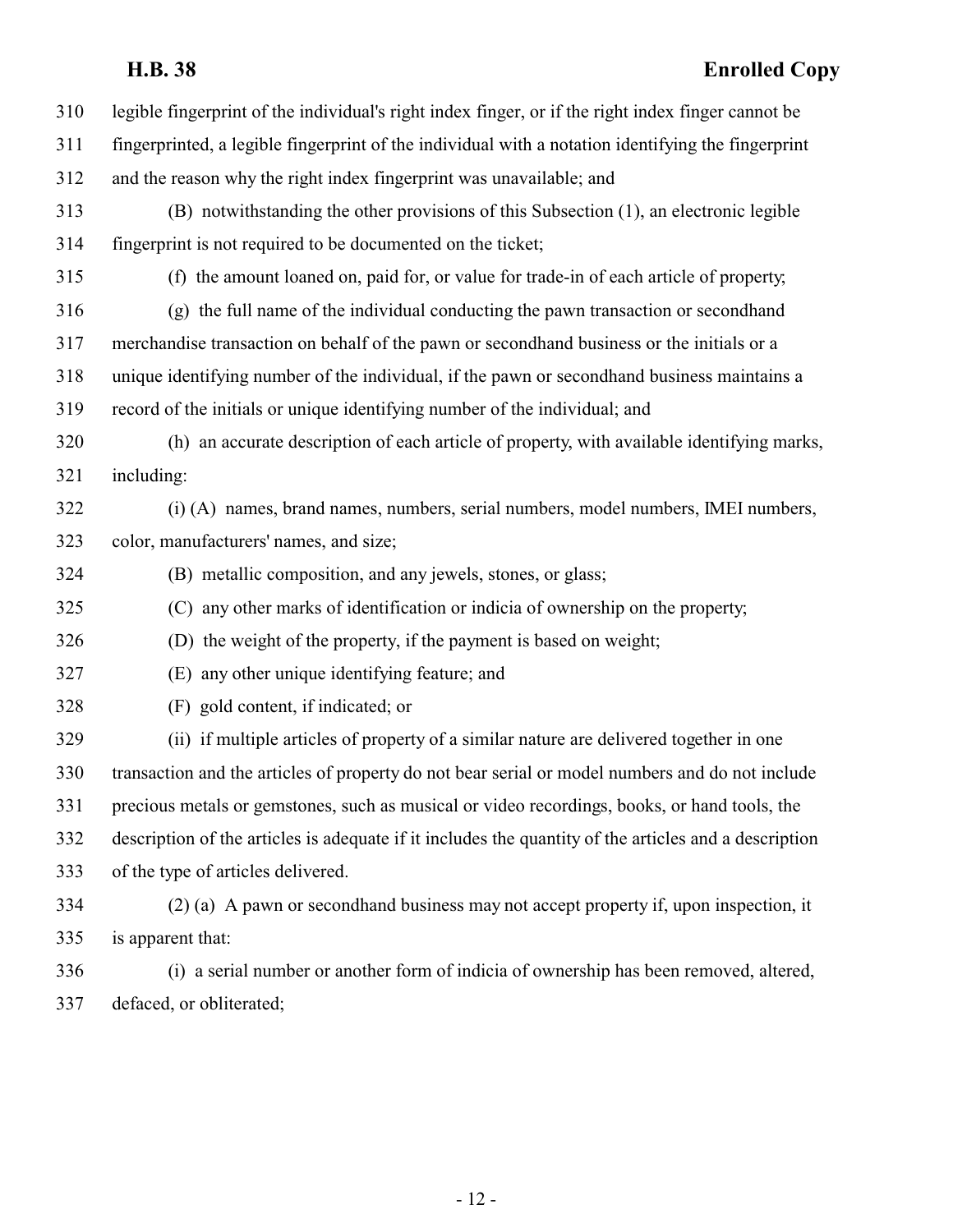(ii) the property is not a numismatic item and has indicia of being new, but is not accompanied by a written receipt or other satisfactory proof of ownership other than the seller's own statement; or

341 (iii) except as provided in Subsection [13-32a-103.1](http://le.utah.gov/UtahCode/SectionLookup.jsp?section=13-32a-103.1&session=2022GS)(3), the property is a gift card, transaction card, or other physical or digital card or certificate evidencing store credit.

343 (b) A pawn or secondhand business is not subject to Subsection  $(2)(a)(ii)$  if the pawn or secondhand business is the original seller of the property and is accepting a return of the property as provided by the pawn or secondhand business' established return policy.

 (c) Property is presumed to have had indicia of being new at the time of a transaction if the property is subsequently advertised by the pawn or secondhand business as being new.

 (3) (a) An individual may not pawn or sell any property to a business regulated under this chapter if the property is subject to being turned over to a law enforcement agency in accordance with Title 77, Chapter 24a, Lost or Mislaid Personal Property.

 (b) If an individual attempts to sell or pawn property to a business regulated under this chapter and the employee or owner of the business knows or has reason to know that the property is subject to Title 77, Chapter 24a, Lost or Mislaid Personal Property, the employee or owner shall advise the individual of the requirements of Title 77, Chapter 24a, Lost or Mislaid Personal Property, and may not receive the property in pawn or sale.

(4) A coin dealer is subject to Section [13-32a-104.5](http://le.utah.gov/UtahCode/SectionLookup.jsp?section=13-32a-104.5&session=2022GS) and not subject to this section.

 (5) An automated recyling kiosk operator is subject to Section [13-32a-104.6](http://le.utah.gov/UtahCode/SectionLookup.jsp?section=13-32a-104.6&session=2022GS) and is not subject to this section.

 (6) A catalytic converter purchaser is subject to Section [13-32a-104.7](#page-13-0) and is not subject to this section.

 [(6)] (7) A violation of this section is a class B misdemeanor and is also subject to civil penalties under Section [13-32a-110](#page-25-0).

 [(7)] (8) The division shall establish standards and criteria for fingerprint legibility by rule made in accordance with Title 63G, Chapter 3, Utah Administrative Rulemaking Act.

365  $[(8)] (9) (a)$  As used in this Subsection  $[(8)] (9)$ , "jewelry" means: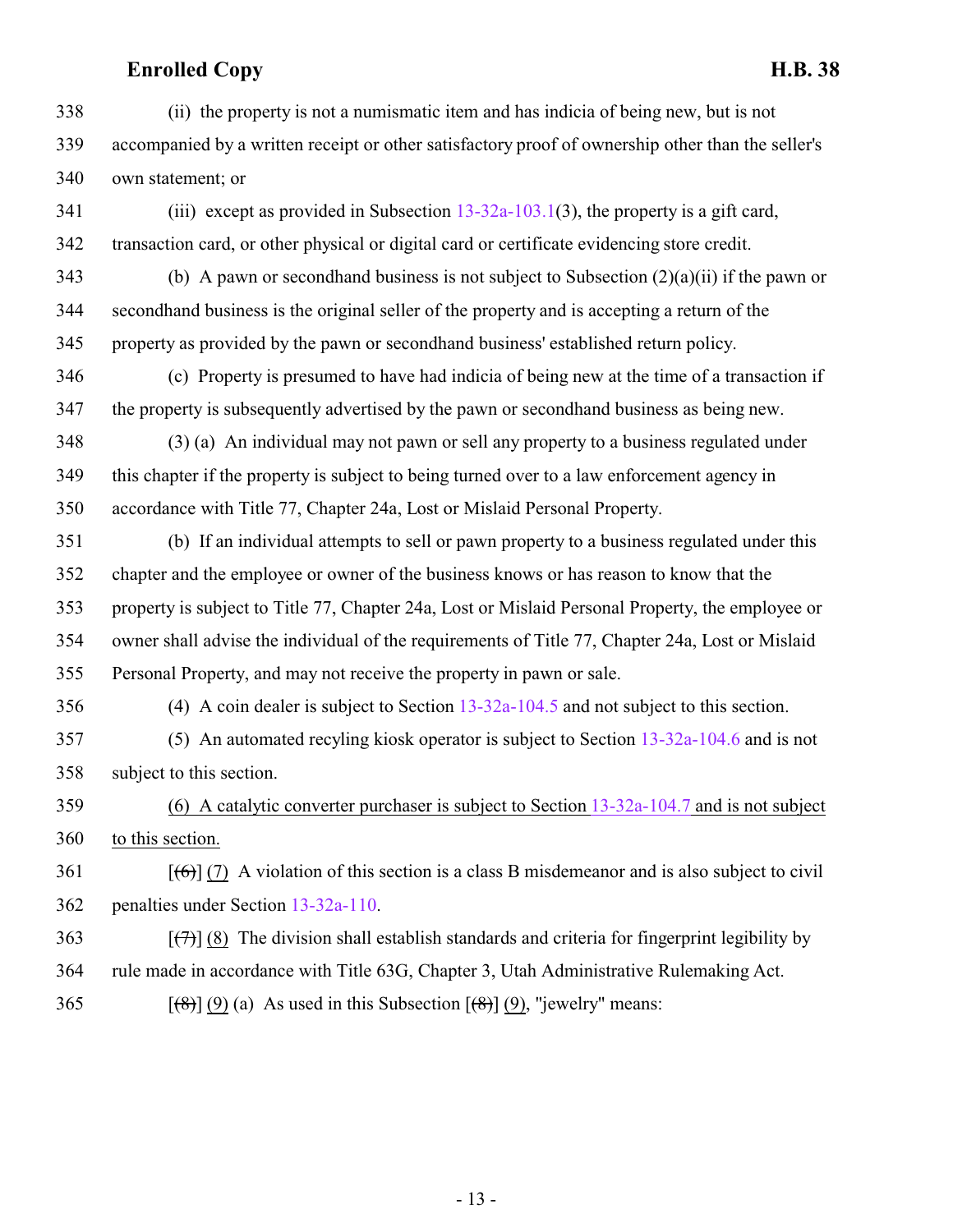<span id="page-13-0"></span>

| 366 | (i) any jewelry purchased by the pawn or second hand business, including scrap jewelry       |
|-----|----------------------------------------------------------------------------------------------|
| 367 | and watches; or                                                                              |
| 368 | (ii) any jewelry pawned to a pawnbroker and the contract period between the                  |
| 369 | pawnbroker and the pledgor has expired, including scrap jewelry and watches.                 |
| 370 | (b) On and after January 1, 2020, a pawn or second hand business shall obtain:               |
| 371 | (i) a color digital photograph clearly and accurately depicting:                             |
| 372 | (A) each item of jewelry; and                                                                |
| 373 | (B) if an item of jewelry has one or more engravings, an additional color digital            |
| 374 | photograph specifically depicting any engraving; and                                         |
| 375 | (ii) a color digital photograph of an item that bears an identifying mark, including:        |
| 376 | (A) a serial number, engraving, owner label, or similar identifying mark; and                |
| 377 | (B) an additional photograph that clearly depicts the identifying mark described in          |
| 378 | Subsection $\left[\frac{8}{3}\right]$ (9)(b)(ii)(A).                                         |
| 379 | Section 5. Section 13-32a-104.7 is enacted to read:                                          |
| 380 | 13-32a-104.7. Database information from catalytic converter purchasers --                    |
| 381 | Penalties.                                                                                   |
| 382 | (1) As soon as practicable, but no later than January 1, 2023, a catalytic converter         |
| 383 | purchaser shall document information for each catalytic converter purchase as required under |
| 384 | this section and upload the information to the central database under Section 13-32a-106.    |
| 385 | (2) A catalytic converter purchaser shall document the following information regarding       |
| 386 | a catalytic converter purchase:                                                              |
| 387 | (a) the date and time of the catalytic converter purchase;                                   |
| 388 | (b) the following information regarding the individual selling the catalytic converter:      |
| 389 | the individual's:<br>(i)                                                                     |
| 390 | full name and date of birth as they appear on the individual's identification;<br>(A)        |
| 391 | residence address;<br>(B)                                                                    |
| 392 | telephone number; and<br>(C)                                                                 |
| 393 | (D) signature on a certificate stating that the individual has the legal right to sell the   |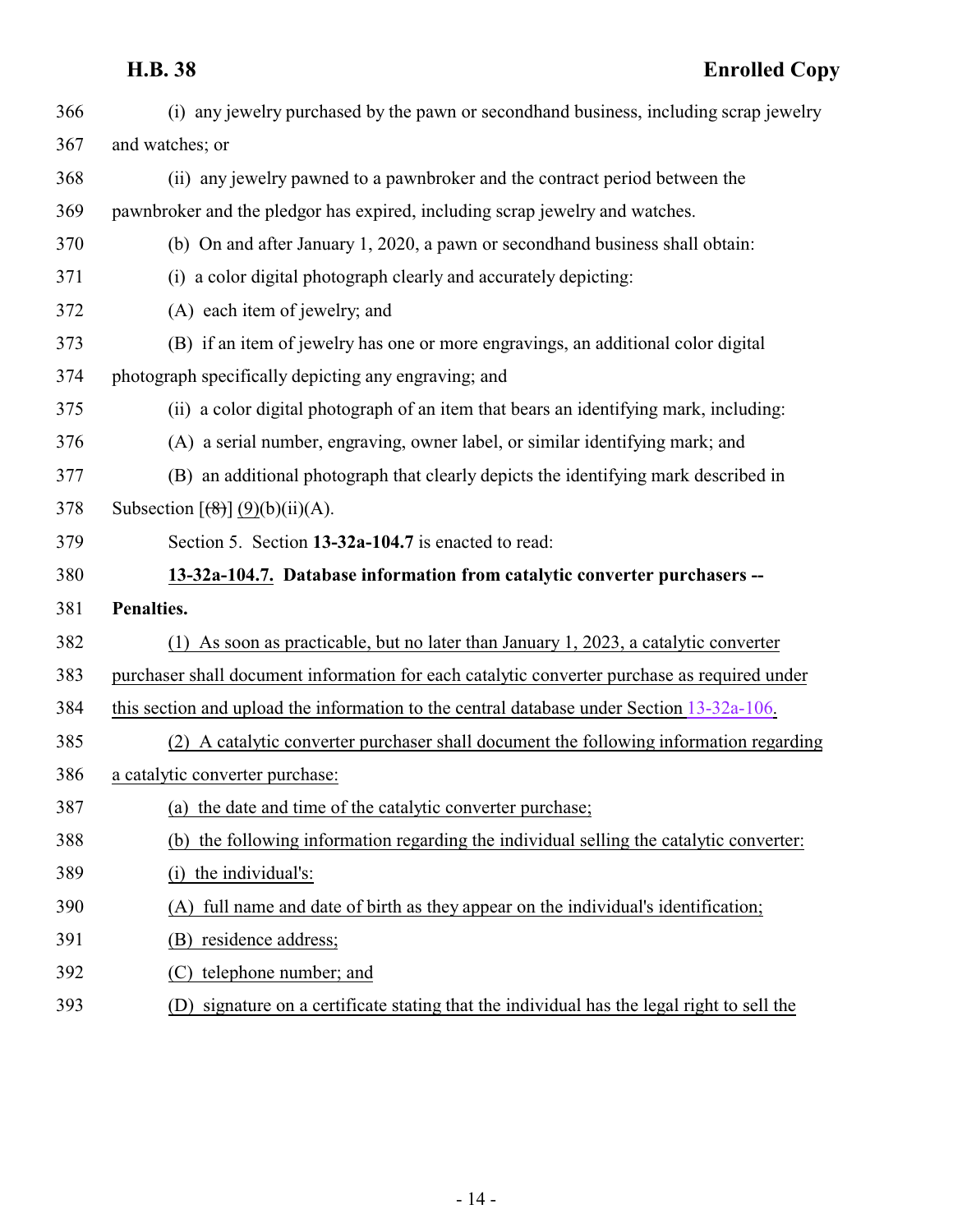| 394 | catalytic converter;                                                                                 |
|-----|------------------------------------------------------------------------------------------------------|
| 395 | (ii) the type of identification the individual presents under Subsection $(2)(b)(i)(A)$ and          |
| 396 | the unique number on the identification;                                                             |
| 397 | (iii) a color digital photograph or still video of the individual taken at the time of the           |
| 398 | sale, or a clearly legible photocopy of the individual's identification; and                         |
| 399 | (iv) except as provided in Subsection (3), an electronic or tangible legible fingerprint of          |
| 400 | the individual's right index finger, or if the right index finger cannot be fingerprinted, a legible |
| 401 | fingerprint of the individual with a notation identifying the finger fingerprinted and the reason    |
| 402 | why the right index fingerprint is unavailable;                                                      |
| 403 | (c) the amount paid for the catalytic converter;                                                     |
| 404 | (d) the full name of the individual conducting the purchase on behalf of the catalytic               |
| 405 | converter purchaser or the initials or unique identifying employee number, if the catalytic          |
| 406 | converter purchaser maintains a record of the initials or unique identifying employee number of      |
| 407 | the individual;                                                                                      |
| 408 | an accurate description of the catalytic converter, with available identifying marks,<br>(e)         |
| 409 | including:                                                                                           |
| 410 | (i) if available, the name, brand name, number, serial number, model number,                         |
| 411 | manufacturer information, and size of the catalytic converter;                                       |
| 412 | any marks of identification or indicia of ownership on the catalytic converter;<br>(ii)              |
| 413 | the weight of the catalytic converter, if the payment is based on weight; and<br>(iii)               |
| 414 | (iv) other unique identifying characteristics of the catalytic converter; and                        |
| 415 | (f) a color, digital photograph of the catalytic converter.                                          |
| 416 | (3) If the individual selling a catalytic converter to the catalytic converter purchaser             |
| 417 | previously has sold one or more catalytic converters to the catalytic converter purchaser, the       |
| 418 | catalytic converter purchaser is not required to obtain the fingerprint under Subsection             |
| 419 | (2)(b)(iv).                                                                                          |
| 420 | (4) A catalytic converter purchaser may not accept a catalytic converter if, upon                    |
| 421 | inspection, it is apparent that the serial number or identifying characteristics have been           |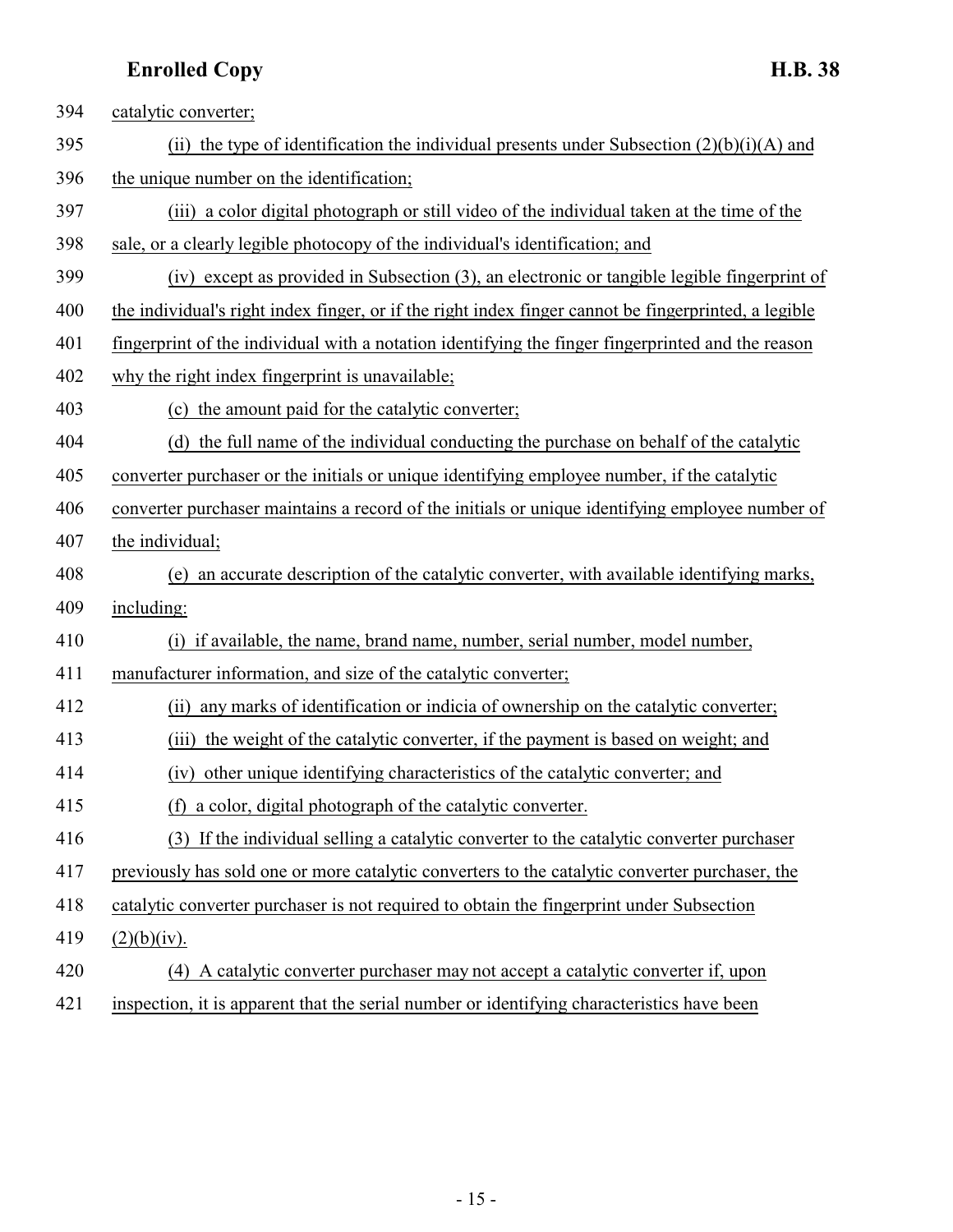<span id="page-15-0"></span>

| 422 | intentionally defaced on the catalytic converter.                                               |
|-----|-------------------------------------------------------------------------------------------------|
| 423 | (5) The division shall establish standards and criteria for fingerprint legibility under        |
| 424 | Subsection $(2)(b)(iv)$ by rule made in accordance with Title 63G, Chapter 3, Utah              |
| 425 | Administrative Rulemaking Act.                                                                  |
| 426 | (6) A violation of this section is a class B misdemeanor and is also subject to civil           |
| 427 | penalties under Section 13-32a-110.                                                             |
| 428 | (7) A dealer, as defined in Section 76-6-1402, that purchases a catalytic converter             |
| 429 | under this section shall comply with Title 76, Chapter 6, Part 14, Regulation of Metal Dealers. |
| 430 | Section 6. Section 13-32a-105 is amended to read:                                               |
| 431 | 13-32a-105. Central database -- Implementation -- Notification.                                 |
| 432 | (1) In accordance with this section, there is created $[$ under this section a central          |
| 433 | database as a statewide repository for:                                                         |
| 434 | (a) information that a pawn or second hand [businesses are] business or a catalytic             |
| 435 | converter purchaser is required to submit in accordance with this chapter; and [for]            |
| 436 | (b) the use of a participating law enforcement [agencies that meet] agency that meets           |
| 437 | the requirements of Section $13-32a-111$ .                                                      |
| 438 | (2) The division shall:                                                                         |
| 439 | (a) establish and operate the central database; or                                              |
| 440 | (b) contract with a third party to establish and operate the central database in                |
| 441 | accordance with Title 63G, Chapter 6a, Utah Procurement Code.                                   |
| 442 | (3) Funding for the creation and operation of the central database shall be from the            |
| 443 | account.                                                                                        |
| 444 | (4) (a) An entity that operates the central database may not hold any financial or              |
| 445 | operating interest in a pawn or second hand business or catalytic converter purchaser in any    |
| 446 | state.                                                                                          |
| 447 | (b) The division shall verify before a bid is awarded that the selected entity meets the        |
| 448 | requirements of Subsection $(4)(a)$ .                                                           |
| 449 | (c) If any entity is awarded a bid under this Subsection (4) and is later found to hold         |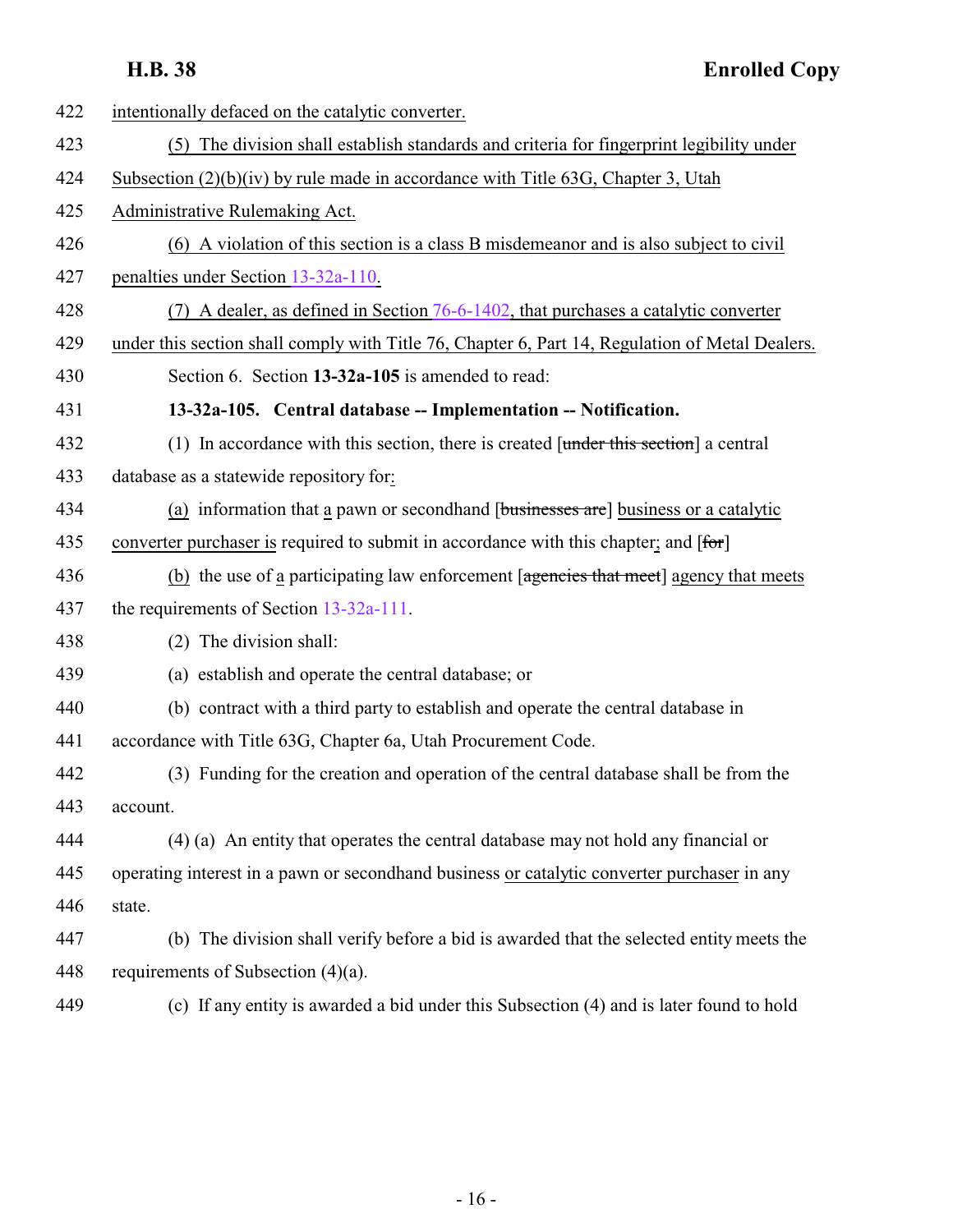<span id="page-16-0"></span>

| 450 | any interest in violation of Subsection $(4)(a)$ , the award is subject to being opened again for   |
|-----|-----------------------------------------------------------------------------------------------------|
| 451 | request for proposal.                                                                               |
| 452 | (5) (a) Beginning January 1, 2020, upon a query by a pawnbroker, the central database               |
| 453 | shall provide notification of the volume of business an individual seeking to enter into a          |
| 454 | transaction with the pawnbroker has engaged in with any pawnbroker regulated by this chapter        |
| 455 | within the previous 30 days based on the records in the central database at the time of the         |
| 456 | query.                                                                                              |
| 457 | (b) Information entered in the central database shall be retained for five years and shall          |
| 458 | then be deleted.                                                                                    |
| 459 | (6) Upon request, the entity responsible for establishing and operating the central                 |
| 460 | database under Subsection (2) shall provide technical information and advice for an                 |
| 461 | information technology representative of a pawn or second hand business or catalytic converter      |
| 462 | purchaser that is required to provide information to the central database.                          |
| 463 | Section 7. Section 13-32a-106 is amended to read:                                                   |
|     |                                                                                                     |
| 464 | 13-32a-106. Transaction information provided to the central database --                             |
| 465 | Protected information.                                                                              |
| 466 | (1) (a) Except as provided in Subsection $13-32a-104.6(4)$ , a pawn or second hand                  |
| 467 | business or catalytic converter purchaser shall transmit electronically in a compatible format      |
| 468 | information required to be recorded under Sections $[13-32a-103, 13-32a-104, 13-32a-104.5,$         |
| 469 | [ $and$ ] 13-32a-104.6, and 13-32a-104.7 that is capable of being transmitted electronically to the |
| 470 | central database within 24 hours after entering into the transaction.                               |
| 471 | (b) The division may specify by rule, made in accordance with Title 63G, Chapter 3,                 |
| 472 | Utah Administrative Rulemaking Act, the information capable of being transmitted                    |
| 473 | electronically under Subsection $(1)(a)$ .                                                          |
| 474 | (2) (a) A pawn or second hand business shall maintain tickets generated by the pawn or              |
| 475 | secondhand business and shall maintain the tickets in a manner so that the tickets are available    |
| 476 | to local law enforcement agencies as required by this chapter and as requested by any law           |
| 477 | enforcement agency as part of an investigation or reasonable random inspection conducted            |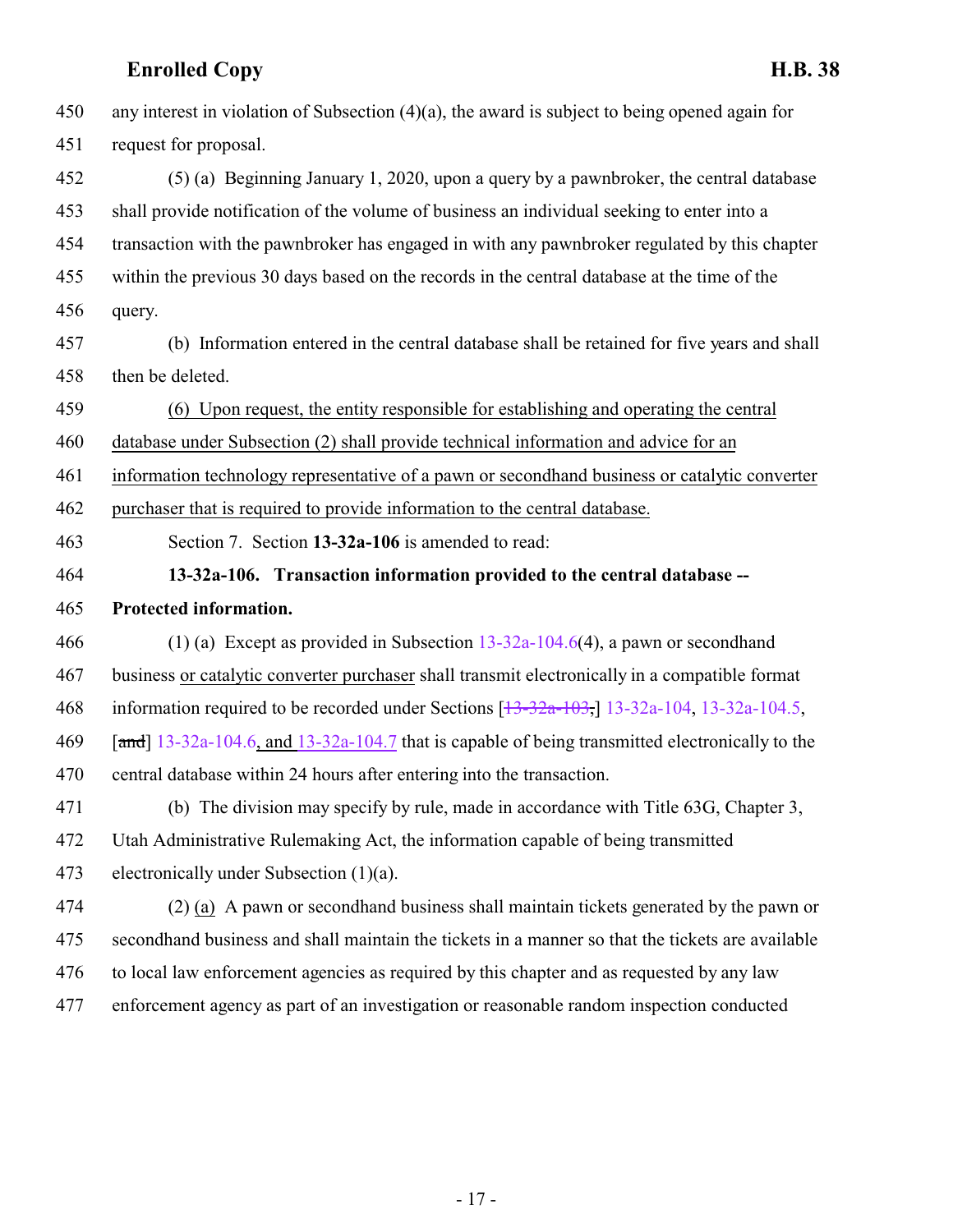478 [pursuant to] under this chapter.

 (b) (i) A catalytic converter purchaser is not required to generate or maintain a ticket 480 for a catalytic converter purchase.

 (ii) A catalytic converter purchaser shall make the information documented under Section [13-32a-104.7](#page-13-0) available to a local law enforcement agency in accordance with this chapter and upon request by a law enforcement agency as part of an investigation or reasonable

random inspection conducted under this chapter.

 (3) (a) If a pawn or secondhand business or catalytic converter purchaser experiences a 486 computer or electronic malfunction that affects [its] the business's or purchaser's ability to report transactions as required in Subsection (1), the pawn or secondhand business or catalytic converter purchaser shall immediately notify the division and the local law enforcement agency of the malfunction.

 (b) The pawn or secondhand business or catalytic converter purchaser shall solve the malfunction within three business days after the day on which the business or purchaser experiences the malfunction or notify the division and the local law enforcement agency under Subsection (4).

 (4) If the computer or electronic malfunction under Subsection (3) cannot be solved within three business days after the day on which the pawn or secondhand business or catalytic converter purchaser experiences the malfunction, the pawn or secondhand business or catalytic converter purchaser shall notify the division and the local law enforcement agency of the reasons for the delay and provide documentation from a reputable computer maintenance company of the reasons why the computer or electronic malfunction cannot be solved within three business days.

 (5) A computer or electronic malfunction does not suspend the  $\frac{1}{2}$  pawn or second hand business'] obligation of the pawn or secondhand business or catalytic converter purchaser to comply with all other provisions of this chapter.

 (6) During the malfunction under Subsections (3) and (4), the pawn or secondhand business or catalytic converter purchaser shall: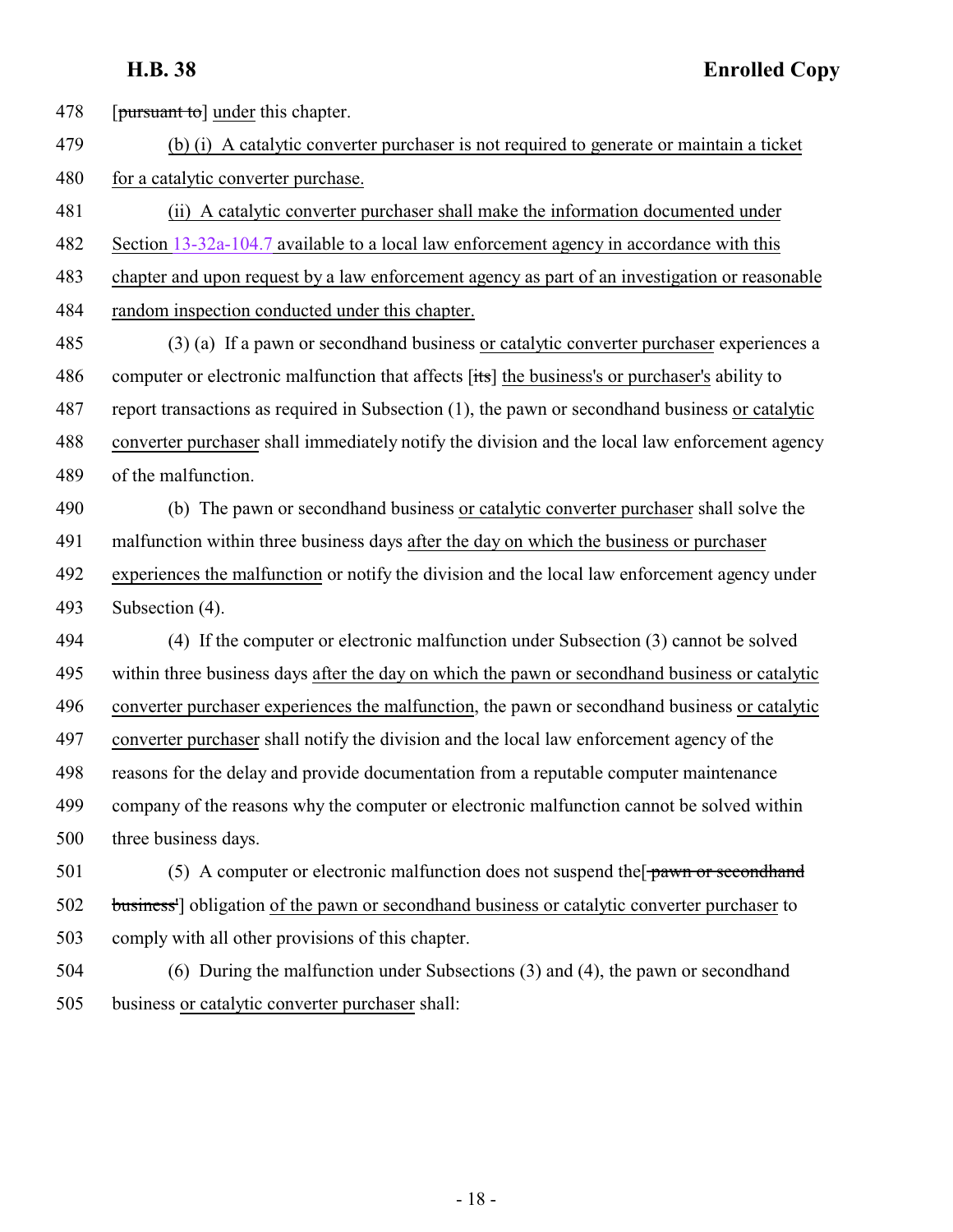| 506 | (a) arrange with the local law enforcement agency a mutually acceptable alternative                         |
|-----|-------------------------------------------------------------------------------------------------------------|
| 507 | method by which the pawn or secondhand business or catalytic converter purchaser provides                   |
| 508 | the required information to the local law enforcement agency; and                                           |
| 509 | (b) a pawn or second hand business or catalytic converter purchaser shall maintain the                      |
| 510 | tickets, if applicable, and other related information required under this chapter in a written              |
| 511 | form.                                                                                                       |
| 512 | (7) A pawn or secondhand business or catalytic converter purchaser that violates the                        |
| 513 | electronic transaction reporting requirement [of] under this section is subject to an                       |
| 514 | administrative fine of \$50 per day if:                                                                     |
| 515 | (a) the pawn or second hand business or catalytic converter purchaser is unable to                          |
| 516 | submit the information electronically due to a computer or electronic malfunction;                          |
| 517 | (b) the three business day period under Subsection (3) has expired; and                                     |
| 518 | (c) the pawn or second hand business or catalytic converter purchaser has not provided                      |
| 519 | documentation regarding [its] the pawn or second hand business's or catalytic converter                     |
| 520 | purchaser's inability to solve the malfunction as required under Subsection (4).                            |
| 521 | (8) A pawn or secondhand business or catalytic converter purchaser is not responsible                       |
| 522 | for a delay in transmission of information that results from a malfunction in the central                   |
| 523 | database.                                                                                                   |
| 524 | (9) A violation of this section is a $[Class]$ class B misdemeanor and is also subject to                   |
| 525 | civil penalties under Section 13-32a-110.                                                                   |
| 526 | Section 8. Section 13-32a-106.5 is amended to read:                                                         |
| 527 | 13-32a-106.5. Confidentiality of pawn and purchase transactions.                                            |
| 528 | (1) A ticket, copy of a ticket, $\lceil \sigma r \rceil$ information from a ticket, or information required |
| 529 | under Section 13-32a-104.7 delivered to a local law enforcement agency or transmitted to the                |
| 530 | central database [ $\frac{13}{2}$ and $\frac{13-32a-106}{2}$ is a protected record under Section            |
| 531 | $63G-2-305$ .                                                                                               |
| 532 | (2) In addition to use by the issuing pawn or secondhand business or catalytic converter                    |

<span id="page-18-0"></span>533 purchaser, the ticket, copy of a ticket, [or] information from a ticket, or information required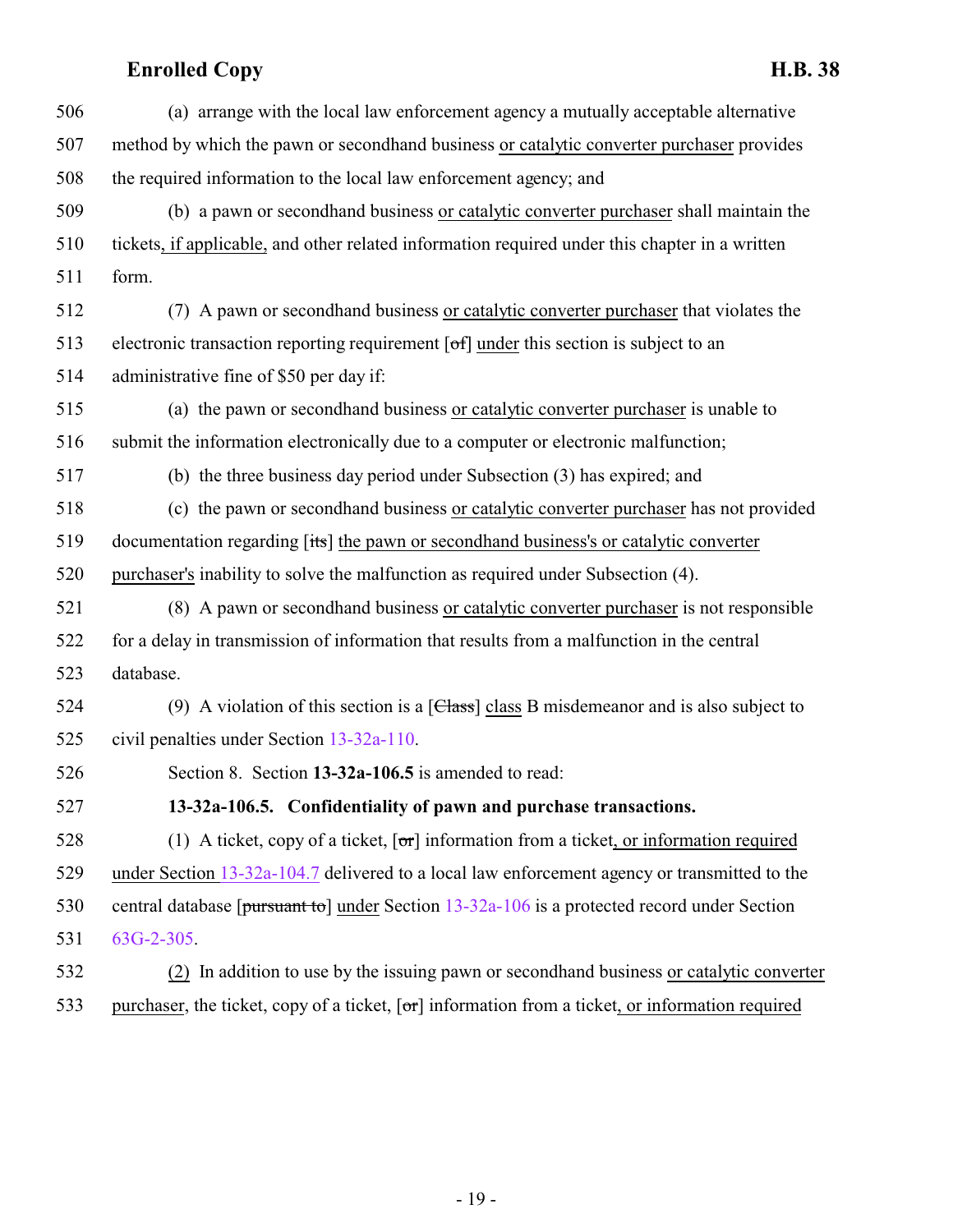| 534 | under Section $13-32a-104.7$ may be used only by a law enforcement agency and the division                  |
|-----|-------------------------------------------------------------------------------------------------------------|
| 535 | and only for the law enforcement and administrative enforcement purposes of:                                |
| 536 | (a) investigating possible criminal conduct involving the property delivered:                               |
| 537 | (i) to the pawn or second hand business in a pawn transaction or second hand                                |
| 538 | merchandise transaction; or                                                                                 |
| 539 | (ii) to a catalytic converter purchaser in a catalytic converter purchase;                                  |
| 540 | (b) investigating a possible violation of the record keeping or reporting requirements of                   |
| 541 | this chapter when the local law enforcement agency or the division, based on a review of the                |
| 542 | records and information received, has reason to believe that a violation has occurred;                      |
| 543 | (c) responding to an inquiry from an insurance company investigating a claim for                            |
| 544 | physical loss of described property by searching the central database to determine if property              |
| 545 | matching the description has been delivered to a pawn or second hand business or catalytic                  |
| 546 | converter purchaser by another person in a pawn transaction $[\sigma r]$ , second hand merchandise          |
| 547 | purchase transaction, or catalytic converter purchase and if so, obtaining from the central                 |
| 548 | database:                                                                                                   |
| 549 | (i) a description of the property;                                                                          |
| 550 | (ii) the name and address of the pawn or secondhand business or catalytic converter                         |
| 551 | purchaser that received the property; and                                                                   |
| 552 | (iii) the name, address, and date of birth of the conveying individual; and                                 |
| 553 | (d) taking enforcement action under Section $13-2-5$ against a pawn or second hand                          |
| 554 | business or catalytic converter purchaser.                                                                  |
| 555 | $[\frac{1}{2}]$ (3) An insurance company making a request under Subsection $[\frac{1}{2}]$ (2)(c) shall     |
| 556 | provide the police report case number concerning the described property.                                    |
| 557 | $[\left(\frac{1}{2}\right)]$ (4) (a) A person may not knowingly and intentionally use, release, publish, or |
| 558 | otherwise make available to any person any information obtained from the central database for               |
| 559 | any purpose other than those specified in Subsection $[\left(\frac{1}{1}\right)]$ (2).                      |
| 560 | (b) Each separate violation of Subsection $[\frac{(\lambda)}{(\lambda)}](4)(a)$ is a class B misdemeanor.   |
| 561 | (c) Each separate violation of Subsection $[\frac{3}{3}]$ (4)(a) is subject to a civil penalty not to       |
|     |                                                                                                             |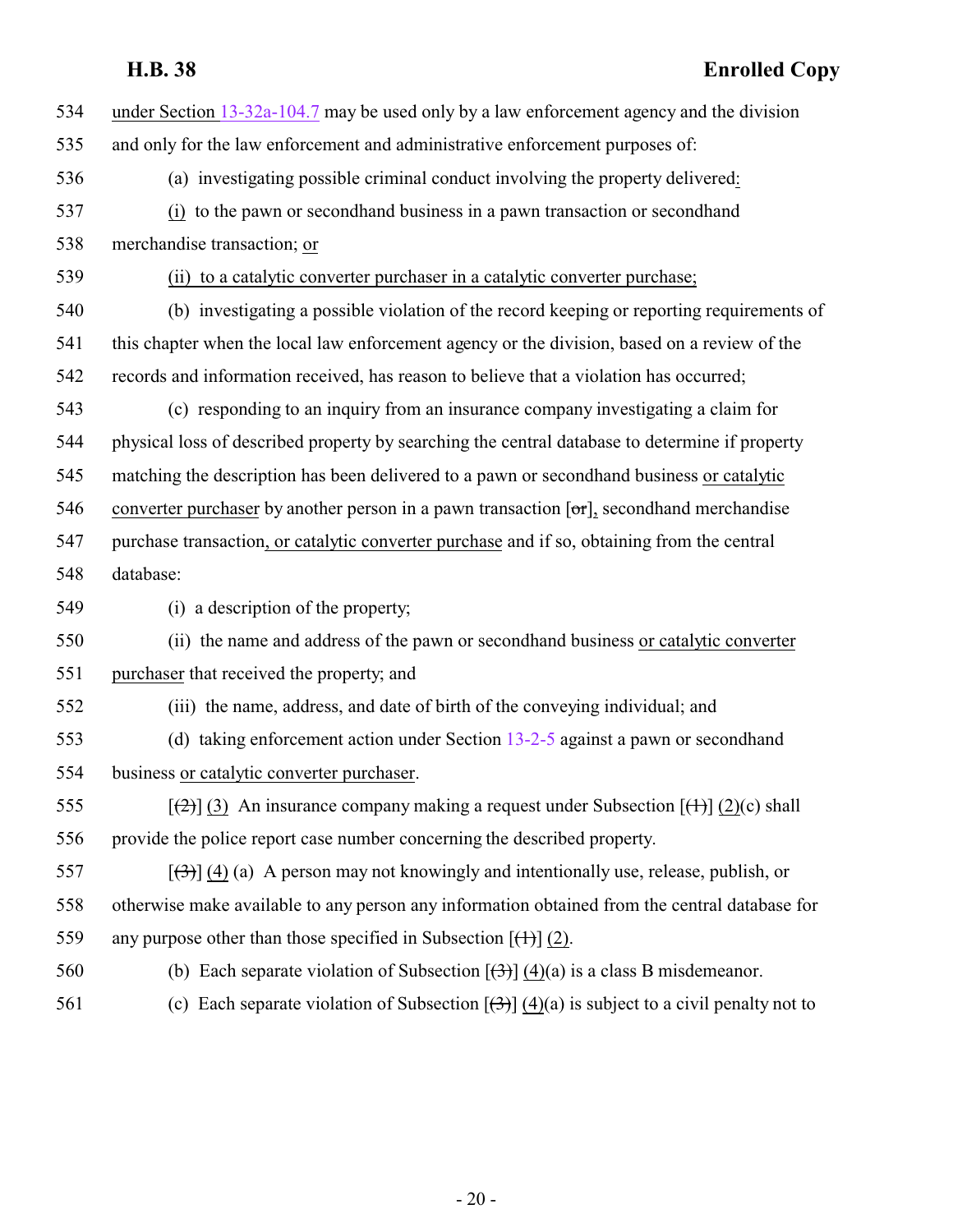<span id="page-20-1"></span><span id="page-20-0"></span>

| 562 | exceed \$250.                                                                                         |
|-----|-------------------------------------------------------------------------------------------------------|
| 563 | Section 9. Section 13-32a-108 is amended to read:                                                     |
| 564 | 13-32a-108. Retention of records -- Reasonable inspection.                                            |
| 565 | (1) A pawn or second hand business or local law enforcement agency, whichever has                     |
| 566 | custody of a ticket or copy of a ticket, shall retain the ticket or copy for no less than three years |
| 567 | [from] after the date of the transaction.                                                             |
| 568 | (2) (a) A law enforcement agency or the division may conduct random reasonable                        |
| 569 | inspections of pawn or secondhand businesses or catalytic converter purchasers for the purpose        |
| 570 | of monitoring compliance with the requirements of this chapter.                                       |
| 571 | (b) [Inspections] A law enforcement agency or the division shall conduct an inspection                |
| 572 | under Subsection $(2)(a)$ [shall be performed] during the regular business hours of the pawn or       |
| 573 | secondhand business or catalytic converter purchaser.                                                 |
| 574 | (3) A violation of this section is a $[Class]$ class B misdemeanor and is also subject to             |
| 575 | civil penalties under Section 13-32a-110.                                                             |
| 576 | Section 10. Section 13-32a-109 is amended to read:                                                    |
| 577 | 13-32a-109. Holding period for property -- Return of property -- Penalty.                             |
| 578 | $(1)$ (a) A pawnbroker may sell property pawned to the pawnbroker if:                                 |
| 579 | (i) 15 calendar days have passed after the day on which the pawnbroker submits the                    |
| 580 | information and any required photograph to the central database;                                      |
| 581 | (ii) the contract period between the pawnbroker and the pledgor expires; and                          |
| 582 | (iii) the pawnbroker has complied with Sections $[\frac{13-32a-103}{13-32a-104}]$ and                 |
| 583 | $13 - 32a - 106$ .                                                                                    |
| 584 | (b) If property, including scrap jewelry, is purchased by a pawn or second hand business              |
| 585 | or catalytic converter purchaser, the pawn or second hand business or catalytic converter             |
| 586 | purchaser may sell the property if the pawn or second hand business or catalytic converter            |
| 587 | purchaser has held the property for 15 calendar days after the day on which the pawn or               |
| 588 | second hand business or catalytic converter purchaser submits the information to the central          |
| 589 | database, and complied with Sections $[13-32a-103, 13-32a-104, 13-32a-104.6, 13-32a-104.7]$           |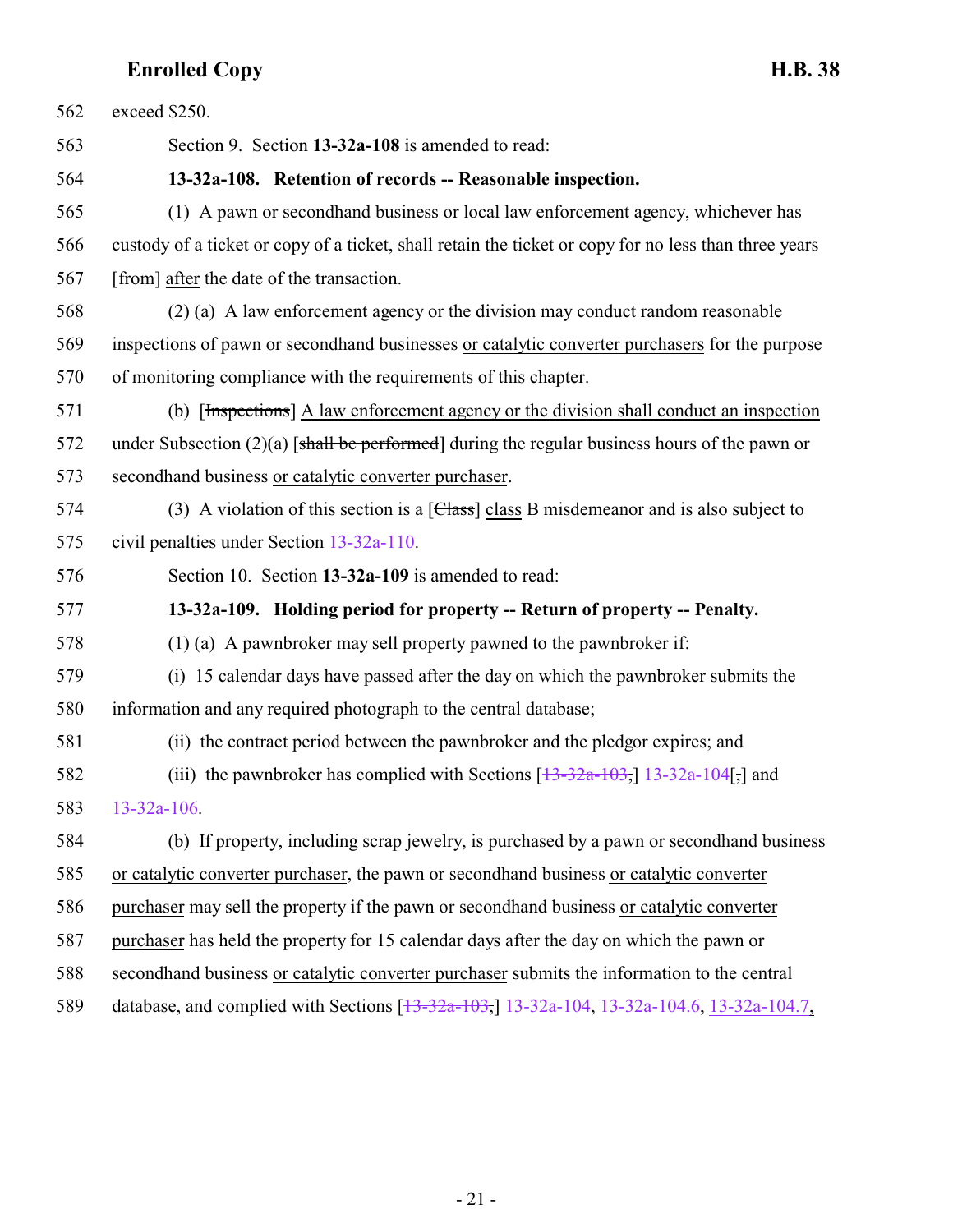and [13-32a-106](#page-16-0), except that the pawn or secondhand business is not required to hold precious metals or numismatic items under this Subsection (1)(b).

 (c) (i) This Subsection (1) does not preclude a law enforcement agency from requiring a pawn or secondhand business or catalytic converter purchaser to hold property if necessary in the course of an investigation.

 (ii) If the property is pawned, the law enforcement agency may require the property be held beyond the terms of the contract between the pledgor and the pawnbroker.

 (iii) If the property is sold to the pawn or secondhand business or catalytic converter purchaser, the law enforcement agency may require the property be held if the pawn or secondhand business or catalytic converter purchaser has not sold the article.

 (d) If the law enforcement agency requesting a hold on property under this Subsection (1) is not the local law enforcement agency, the requesting law enforcement agency shall notify the local law enforcement agency of the request and also the pawn or secondhand business or catalytic converter purchaser.

 (2) If a law enforcement agency requires the pawn or secondhand business or catalytic converter purchaser to hold property as part of an investigation, the law enforcement agency shall provide to the pawn or secondhand business or catalytic converter purchaser a hold form issued by the law enforcement agency, that:

(a) states the active case number;

(b) confirms the date of the hold request and the property to be held; and

 (c) facilitates the ability of the pawn or secondhand business or catalytic converter purchaser to track the property when the prosecution takes over the case.

 (3) If property is not seized by a law enforcement agency that has placed a hold on the property, the property shall remain in the custody of the pawn or secondhand business or 614 catalytic converter purchaser until further disposition by the law enforcement agency, and  $\sqrt{a}$ consistent] in accordance with this chapter.

(4) (a) The initial hold by a law enforcement agency is for a period of 90 days.

(b) If the property is not seized by the law enforcement agency, the property shall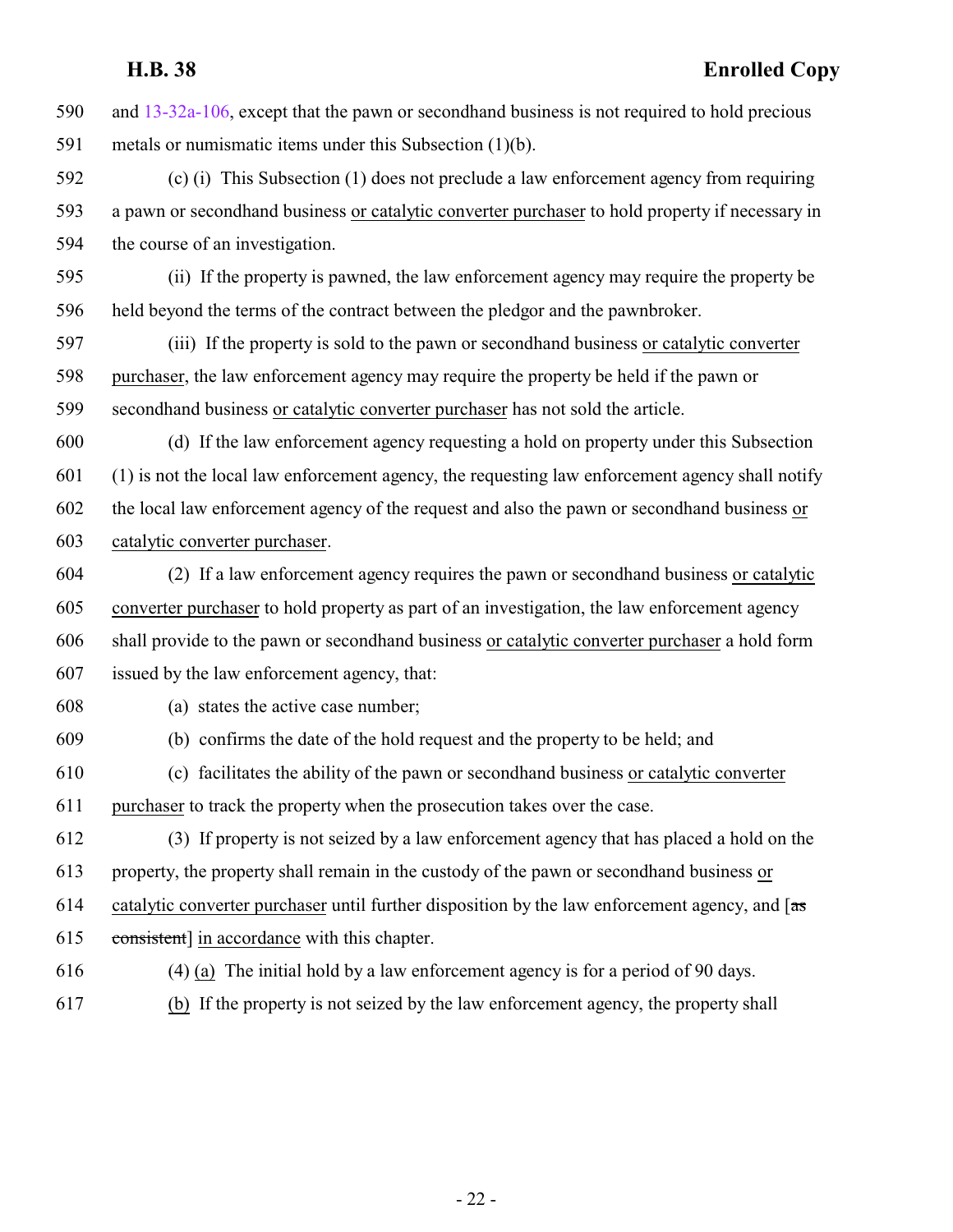remain in the custody of the pawn or secondhand business or catalytic converter purchaser and is subject to the hold unless exigent circumstances require the property to be seized by the law enforcement agency.

 (5) (a) A law enforcement agency may extend any hold for up to an additional 90 days if circumstances require the extension.

623 (b) If there is an extension of a hold under Subsection  $(5)(a)$ , the requesting law enforcement agency shall notify the pawn or secondhand business or catalytic converter 625 purchaser that is subject to the hold  $[\text{prior to}]$  before the expiration of the initial 90 days.

 (c) A law enforcement agency may not hold an item for more than the 180 days allowed under Subsections (5)(a) and (b) without obtaining a court order authorizing the hold.

 (6) A hold on property under Subsection (2) takes precedence over any request to claim or purchase the property subject to the hold.

 (7) If an original victim who has complied with Section [13-32a-115](#page-30-1) has not been identified and the hold or seizure of the property is terminated, the law enforcement agency requiring the hold or seizure shall within 15 business days after the day on which the termination occurs:

 (a) notify the pawn or secondhand business or catalytic converter purchaser in writing that the hold or seizure has been terminated;

 (b) return the property subject to the seizure to the pawn or secondhand business or catalytic converter purchaser; or

 (c) if the property is not returned to the pawn or secondhand business or catalytic converter purchaser, advise the pawn or secondhand business or catalytic converter purchaser either in writing or electronically of the specific alternative disposition of the property.

 (8) (a) If the original victim who has complied with Section [13-32a-115](#page-30-1) has been identified and the hold or seizure of property is terminated, the law enforcement agency requiring the hold or seizure shall:

(i) document the original victim who has positively identified the property; and

(ii) provide the documented information concerning the original victim to the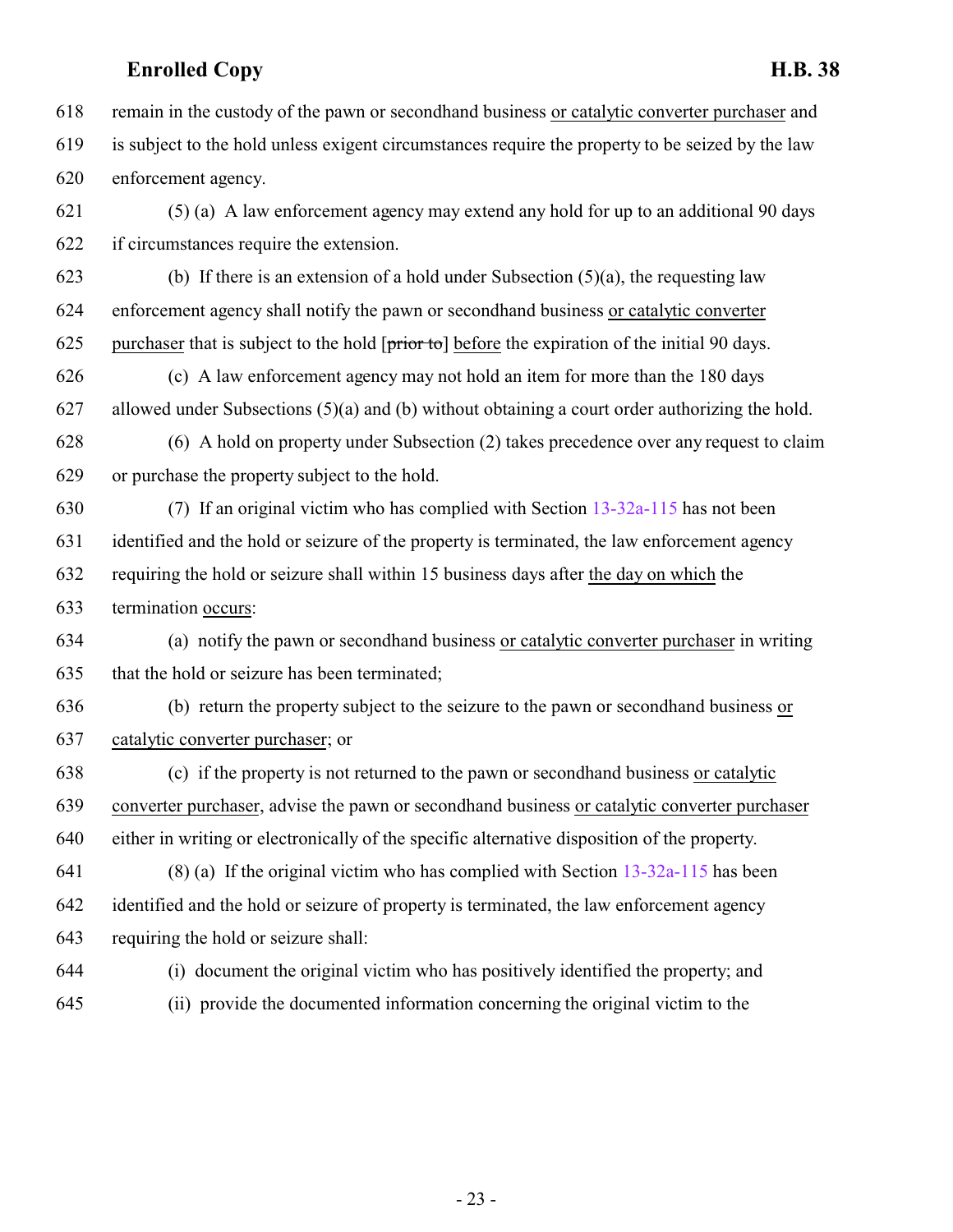prosecuting agency to determine whether continued possession of the property is necessary for purposes of prosecution, as provided in Section [24-3-103](http://le.utah.gov/UtahCode/SectionLookup.jsp?section=24-3-103&session=2022GS).

 (b) If the prosecuting agency determines that continued possession of the property is not necessary for purposes of prosecution, as provided in Section [24-3-103](http://le.utah.gov/UtahCode/SectionLookup.jsp?section=24-3-103&session=2022GS), the prosecuting agency shall provide a written or electronic notification to the law enforcement agency that authorizes the return of the property to an original victim who has complied with Section [13-32a-115](#page-30-1).

 (c) (i) A law enforcement agency shall promptly provide notice to the pawn or secondhand business or catalytic converter purchaser of the authorized return of the property under this Subsection (8).

 (ii) The notice shall identify the original victim, advise the pawn or secondhand business or catalytic converter purchaser that the original victim has identified the property, and direct the pawn or secondhand business or catalytic converter purchaser to release the property to the original victim at no cost to the original victim.

 (iii) If the property was seized, the notice shall advise that the property will be returned to the original victim within 15 days after the day on which the pawn or secondhand business or catalytic converter purchaser receives the notice, except as provided under Subsection (8)(d).

 (d) The pawn or secondhand business or catalytic converter purchaser shall release 664 property under Subsection  $(8)(c)$  unless within 15 days  $\lceil$  of receiving] after the day on which the notice is received the pawn or secondhand business or catalytic converter purchaser complies with Section [13-32a-116.5](#page-32-1).

 (9) (a) If the law enforcement agency does not notify the pawn or secondhand business or catalytic converter purchaser that a hold on the property has expired, the pawn or secondhand business or catalytic converter purchaser shall send a letter by registered or certified mail to the law enforcement agency that ordered the hold and inform the agency that the holding period has expired.

(b) The law enforcement agency shall respond within 30 days by:

 $[4673]$  [(a)] (i) confirming that the hold period has expired and that the pawn or secondhand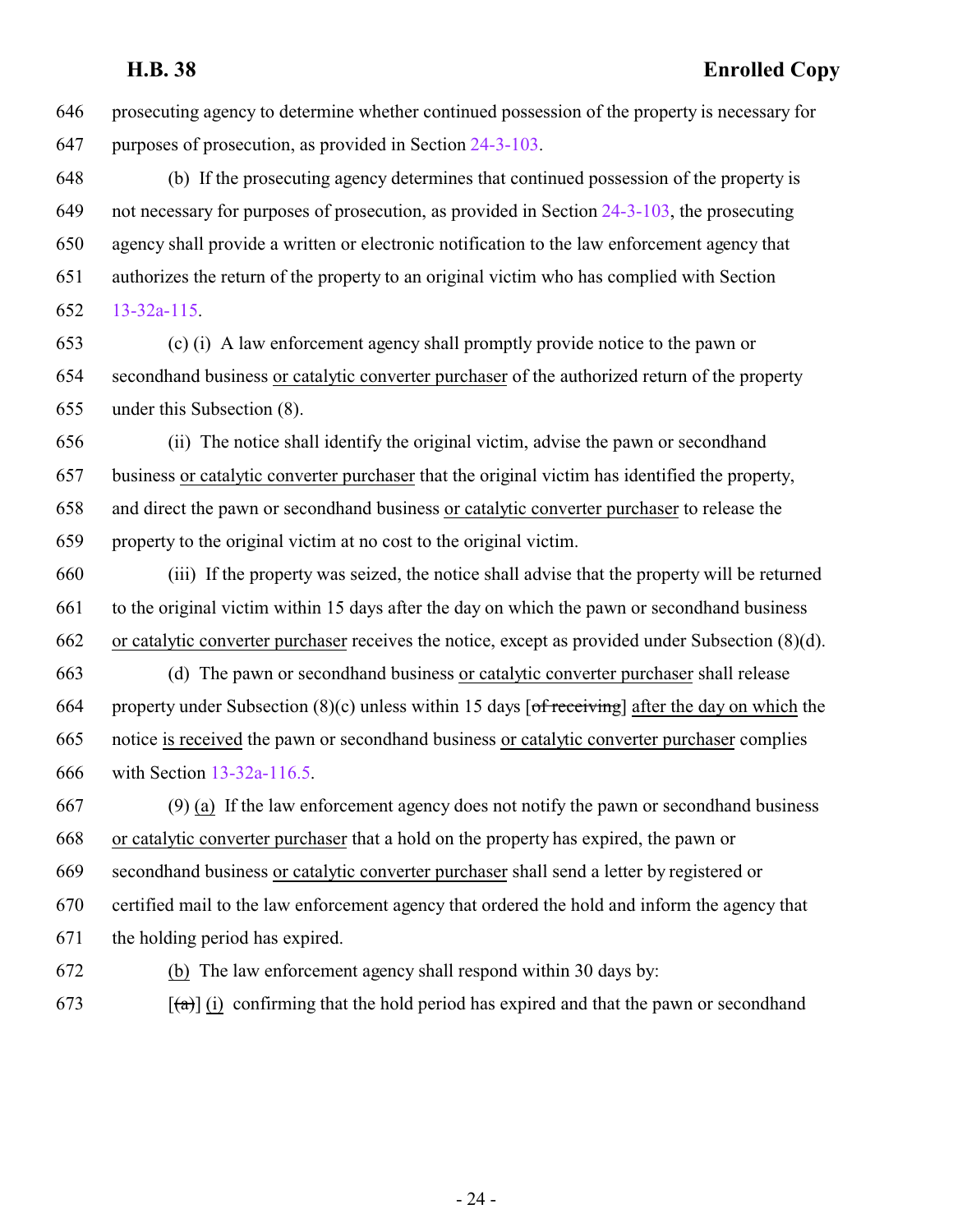- business or catalytic converter purchaser may manage the property as if acquired in the ordinary course of business; or 676  $\left[\left(\frac{1}{b}\right)\right]$  (ii) providing written notice to the pawn or secondhand business or catalytic converter purchaser that a court order has continued the period of time for which the item shall be held.
- 679 (10) The written notice under Subsection  $(9)(b)(ii)$  is considered provided when:
- (a) personally delivered to the pawn or secondhand business or catalytic converter
- purchaser with a signed receipt of delivery;
- (b) delivered to the pawn or secondhand business or catalytic converter purchaser by registered or certified mail; or
- (c) delivered by any other means with the mutual assent of the law enforcement agency and the pawn or secondhand business or catalytic converter purchaser.
- (11) If the law enforcement agency does not respond within 30 days under Subsection
- (9), the pawn or secondhand business or catalytic converter purchaser may manage the property
- as if acquired in the ordinary course of business.
- (12) A violation of this section is a class B misdemeanor and is also subject to civil penalties under Section [13-32a-110](#page-25-0).
- <span id="page-24-0"></span>Section 11. Section **13-32a-109.5** is amended to read:
- **13-32a-109.5. Seizure of property -- Notification to pawn or secondhand business or catalytic converter purchaser.**
- If a law enforcement agency determines seizure of property pawned or sold to a pawn or secondhand business or catalytic converter purchaser is necessary under this chapter during the course of a criminal investigation, in addition to the hold provisions under Section [13-32a-109](#page-20-1), the law enforcement agency shall:
- (1) notify the pawn or secondhand business or catalytic converter purchaser of the specific property to be seized; and
- (2) issue to the pawn or secondhand business or catalytic converter purchaser a seizure form approved by the division and that: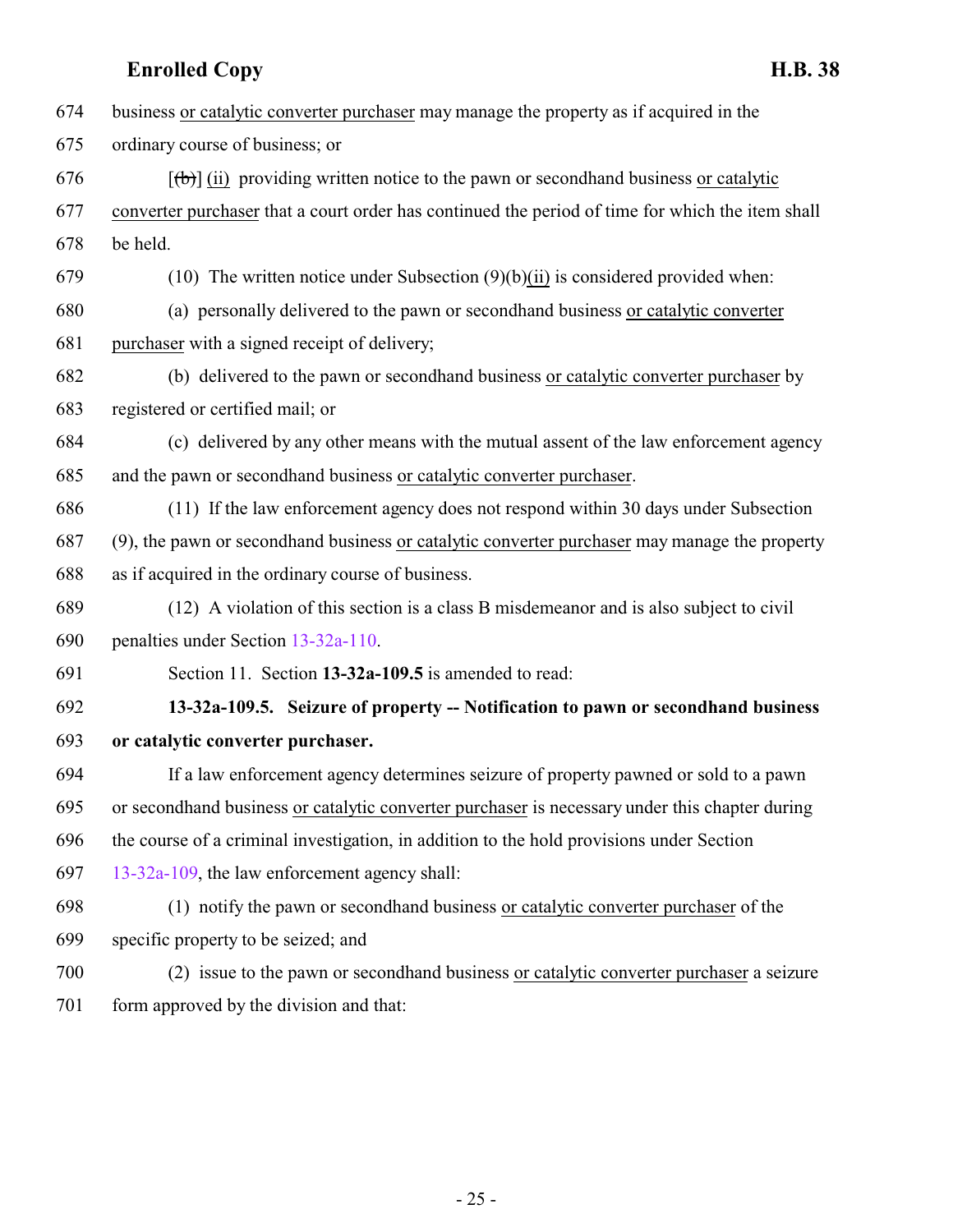<span id="page-25-0"></span>

| 702 | (a) provides the active case number related to the property to be seized;                                    |
|-----|--------------------------------------------------------------------------------------------------------------|
| 703 | (b) provides the date of the seizure request;                                                                |
| 704 | (c) provides the reason for the seizure;                                                                     |
| 705 | (d) describes the property to be seized;                                                                     |
| 706 | (e) states each reason the property is necessary during the course of a criminal                             |
| 707 | investigation; and                                                                                           |
| 708 | (f) includes any information that facilitates the $\lceil$ pawn or second hand business <sup>1</sup> ability |
| 709 | of the pawn or second hand business or catalytic converter purchaser to track the property when              |
| 710 | the prosecution agency takes over the case.                                                                  |
| 711 | Section 12. Section 13-32a-110 is amended to read:                                                           |
| 712 | 13-32a-110. Administrative or civil penalties -- Criminal prosecution.                                       |
| 713 | (1) A violation of any of the following sections is subject to an administrative or civil                    |
| 714 | penalty of not more than \$500:                                                                              |
| 715 | (a) Section $13-32a-104$ , [ticket] tickets required to be maintained;                                       |
| 716 | (b) Section $13-32a-104.5$ , [ticket by coin dealer to be maintained] database information                   |
| 717 | from coin dealers;                                                                                           |
| 718 | (c) Section $13-32a-104.6$ , [ticket by] database information from automated recycling                       |
| 719 | kiosk [operator to be maintained] operators;                                                                 |
| 720 | (d) Section 13-32a-104.7, database information from catalytic converter purchasers;                          |
| 721 | $[\text{(\text{d})}]$ (e) Section 13-32a-106, transaction information provided to [law enforcement]          |
| 722 | the central database;                                                                                        |
| 723 | $[\text{(\texttt{e})}]$ (f) Section 13-32a-108, retention of records;                                        |
| 724 | $[f(f)]$ (g) Section 13-32a-109, holding period for [pawned or purchased] property;                          |
| 725 | $[\frac{1}{2}]$ (h) Section 13-32a-110.5, transactions with certain individuals prohibited;                  |
| 726 | $[\text{fh}]$ (i) Section 13-32a-111, [payment of fees as required] fees to fund account; or                 |
| 727 | $[\text{ (i)}]$ (i) Section 13-32a-112.1, annual training [requirements for pawn or second hand              |
| 728 | business employees and officers of participating law enforcement agencies].                                  |
| 729 | (2) This section does not prohibit civil action by a governmental entity regarding $[$ the                   |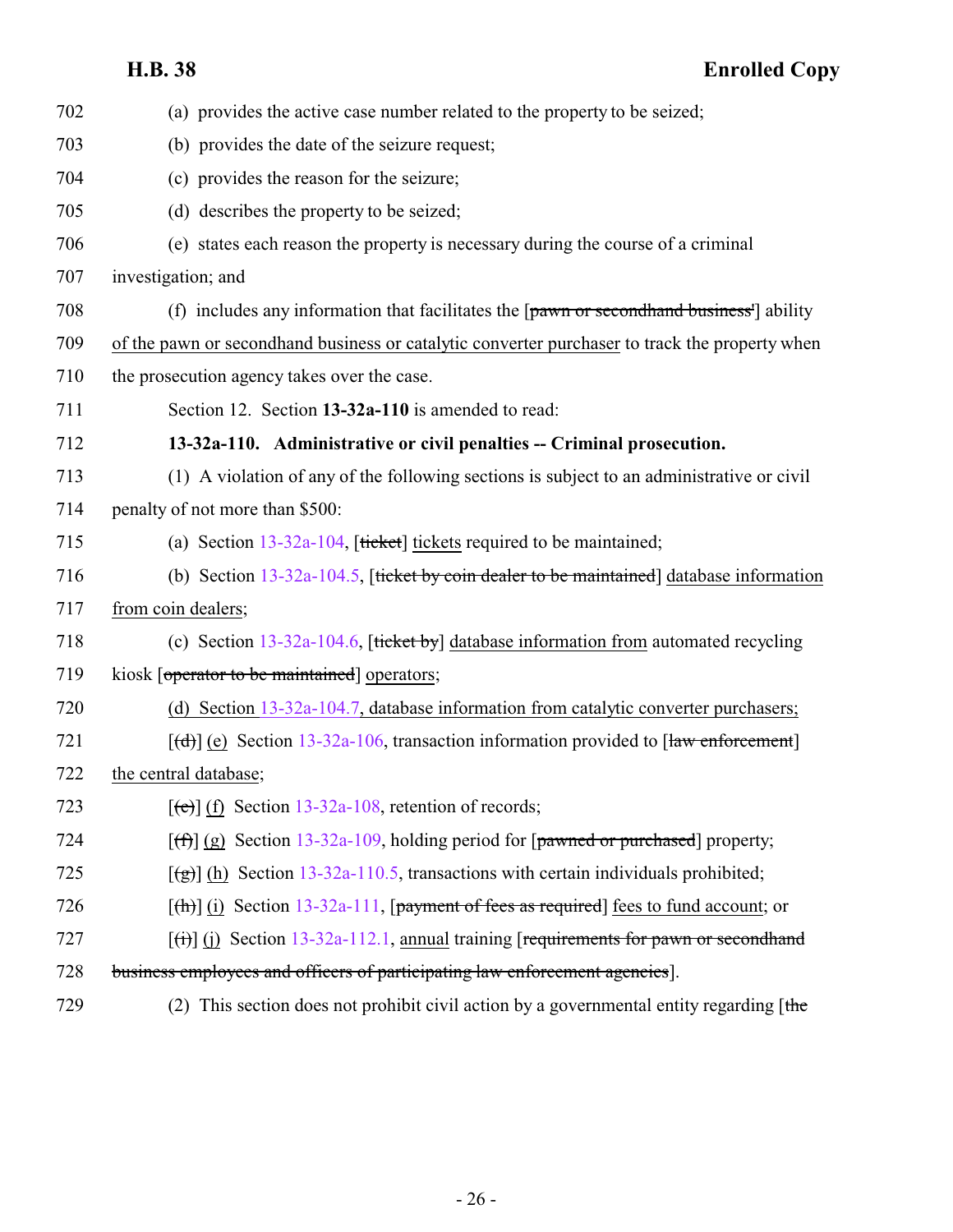<span id="page-26-2"></span><span id="page-26-1"></span><span id="page-26-0"></span>

| 730 | pawn or second hand business <sup>1</sup> the operation or [licenses] license of a pawn or second hand |
|-----|--------------------------------------------------------------------------------------------------------|
| 731 | business or catalytic converter purchaser.                                                             |
| 732 | (3) The imposition of civil penalties under this section does not prohibit criminal                    |
| 733 | prosecution by a governmental entity for criminal violations of this chapter.                          |
| 734 | Section 13. Section 13-32a-110.5 is amended to read:                                                   |
| 735 | 13-32a-110.5. Transactions with certain individuals prohibited.                                        |
| 736 | A pawn or secondhand business or catalytic converter purchaser may not engage in a                     |
| 737 | pawn transaction or secondhand merchandise transaction or catalytic converter purchase with            |
| 738 | an individual who:                                                                                     |
| 739 | (1) is younger than 18 years $\lceil \text{of age} \rceil$ old; or                                     |
| 740 | (2) appears to be under the influence of alcohol or a controlled substance.                            |
| 741 | Section 14. Section 13-32a-111 is amended to read:                                                     |
| 742 | 13-32a-111. Fees to fund account.                                                                      |
| 743 | (1) (a) A pawn or second hand business or catalytic converter purchaser in operation                   |
| 744 | shall pay an annual fee[,] of no more than \$500, set in accordance with Section $63J-1-504$ .         |
| 745 | (b) A law enforcement agency within Utah that participates in the use of the central                   |
| 746 | database shall pay an annual fee set in accordance with Section 63J-1-504.                             |
| 747 | (c) A law enforcement agency outside Utah that requests access to the central database                 |
| 748 | shall pay an annual fee set in accordance with Section 63J-1-504.                                      |
| 749 | (2) A fee paid under Subsection (1) shall be paid annually to the division on or before                |
| 750 | January 31.                                                                                            |
| 751 | (3) A fee received by the division under this section shall be deposited into the account.             |
| 752 | (4) The division may only increase fees for a pawn or second hand business or catalytic                |
| 753 | converter purchaser under Section 63J-1-504.                                                           |
| 754 | Section 15. Section 13-32a-112 is amended to read:                                                     |
| 755 | 13-32a-112. Pawnshop, Secondhand Merchandise, and Catalytic Converter                                  |
| 756 | <b>Advisory Board.</b>                                                                                 |
| 757 | (1) There is created within the division the "Pawnshop $[\text{and}],$ Secondhand                      |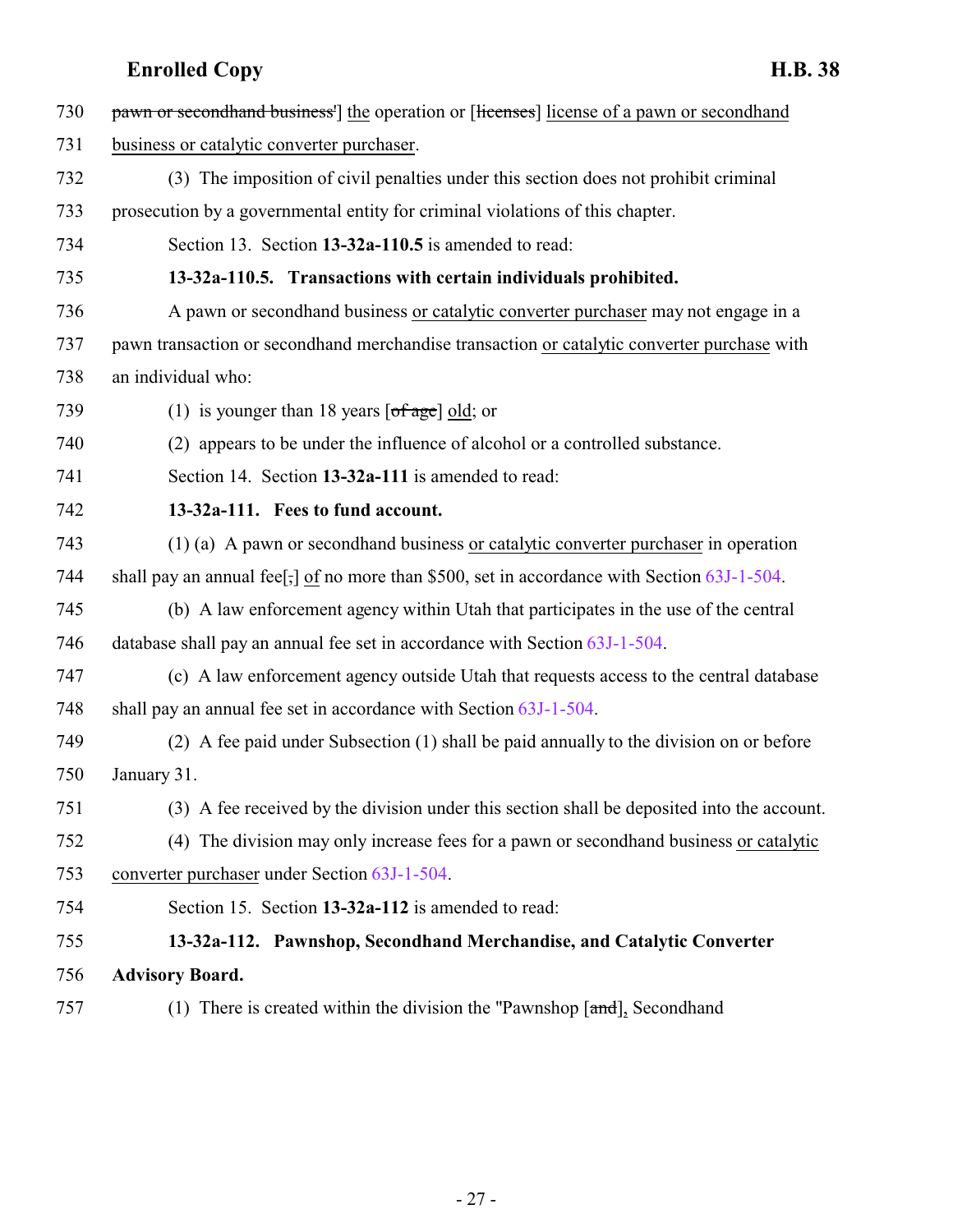| 758 | Merchandise, and Catalytic Converter Advisory Board."                                         |
|-----|-----------------------------------------------------------------------------------------------|
| 759 | (2) The board consists of seven voting members appointed by the executive director of         |
| 760 | the Department of Commerce:                                                                   |
| 761 | (a) one law enforcement officer whose work regularly involves pawn or secondhand              |
| 762 | business or catalytic converter purchases, recommended by the Utah Chiefs of Police           |
| 763 | Association;                                                                                  |
| 764 | (b) one law enforcement officer whose work regularly involves pawn or secondhand              |
| 765 | business or catalytic converter purchases, recommended by the Utah Sheriffs Association;      |
| 766 | (c) one state, county, or municipal prosecutor, recommended by a prosecutors'                 |
| 767 | association or council;                                                                       |
| 768 | (d) one pawnbroker, recommended by the pawn industry;                                         |
| 769 | (e) one second hand merchandise dealer, recommended by the second hand merchandise            |
| 770 | industry;                                                                                     |
| 771 | (f) one coin dealer, recommended by the Utah Coin Dealers Association; and                    |
| 772 | $(g)$ one representative from the pawn or secondhand merchandise industry at large,           |
| 773 | recommended by the pawn or secondhand merchandise industry.]                                  |
| 774 | (g) one representative from the catalytic converter purchaser industry, recommended by        |
| 775 | the catalytic converter purchaser industry.                                                   |
| 776 | (3) After receiving a recommendation for a member by a respective association,                |
| 777 | council, or industry for the board, the executive director may:                               |
| 778 | (a) decline the recommendation; and                                                           |
| 779 | (b) request another recommendation from the respective association, council, or               |
| 780 | industry.                                                                                     |
| 781 | (4) (a) A member of the board shall be appointed to a term of not more than four years,       |
| 782 | and may be reappointed upon expiration of the member's term.                                  |
| 783 | (b) Notwithstanding the requirements of Subsection $(4)(a)$ , the executive director of the   |
| 784 | Department of Commerce shall, at the time of appointments or reappointments, adjust the       |
| 785 | length of terms to ensure that the terms of board members are staggered so that approximately |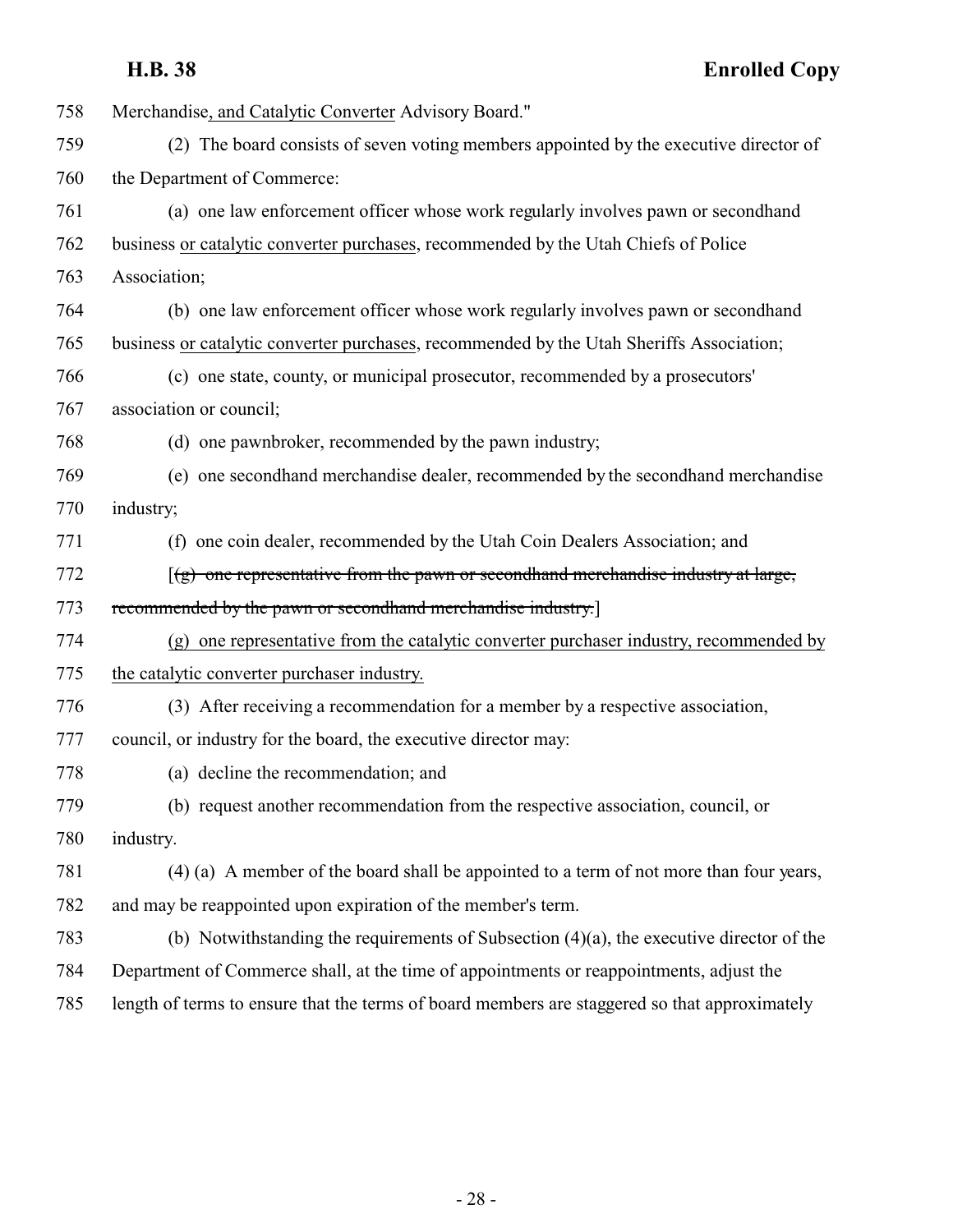| 786 | half of the board is appointed every two years.                                                   |
|-----|---------------------------------------------------------------------------------------------------|
| 787 | (c) When a vacancy occurs in the membership for any reason, the executive director of             |
| 788 | the Department of Commerce shall appoint a member for the unexpired term.                         |
| 789 | (d) The executive director of the Department of Commerce may remove a member and                  |
| 790 | replace the member in accordance with this section for the following reasons:                     |
| 791 | (i) the member fails or refuses to fulfill the duties of a board member, including                |
| 792 | attendance at board meetings; or                                                                  |
| 793 | (ii) the member, an entity owned by the member, an entity that the member is                      |
| 794 | employed by, or an entity that the member is representing, engages in a violation of this chapter |
| 795 | or Section 76-6-408.                                                                              |
| 796 | (e) Notwithstanding Subsection $(4)(d)$ , members of the board as of May 13, 2019, are            |
| 797 | removed from the board and the executive director of the Department of Commerce shall             |
| 798 | appoint the board members in accordance with this section.                                        |
| 799 | (5) (a) The board shall elect one voting member as the chair of the board by a majority           |
| 800 | of the members present at the board's first meeting each year.                                    |
| 801 | (b) The chair shall preside over the board for a period of one year.                              |
| 802 | (c) The board shall meet quarterly upon the call of the chair.                                    |
| 803 | (d) A quorum of five members is required for the board to take action. An action taken            |
| 804 | by majority of a quorum present at a meeting constitutes an action of the board.                  |
| 805 | $(6)$ (a) The duties and powers of the board include the following:                               |
| 806 | (i) recommending to the division appropriate rules regarding the administration and               |
| 807 | enforcement of this chapter;                                                                      |
| 808 | (ii) recommending to the division changes related to the central database; and                    |
| 809 | (iii) advising the division on matters related to the pawn and secondhand merchandise             |
| 810 | and catalytic converter purchase industries.                                                      |
| 811 | (b) This Subsection (6) does not require the board's approval to act on a rule or amend           |
| 812 | this chapter.                                                                                     |
| 813 | $(7)$ (a) A pawn or second hand business or catalytic converter purchaser may file with           |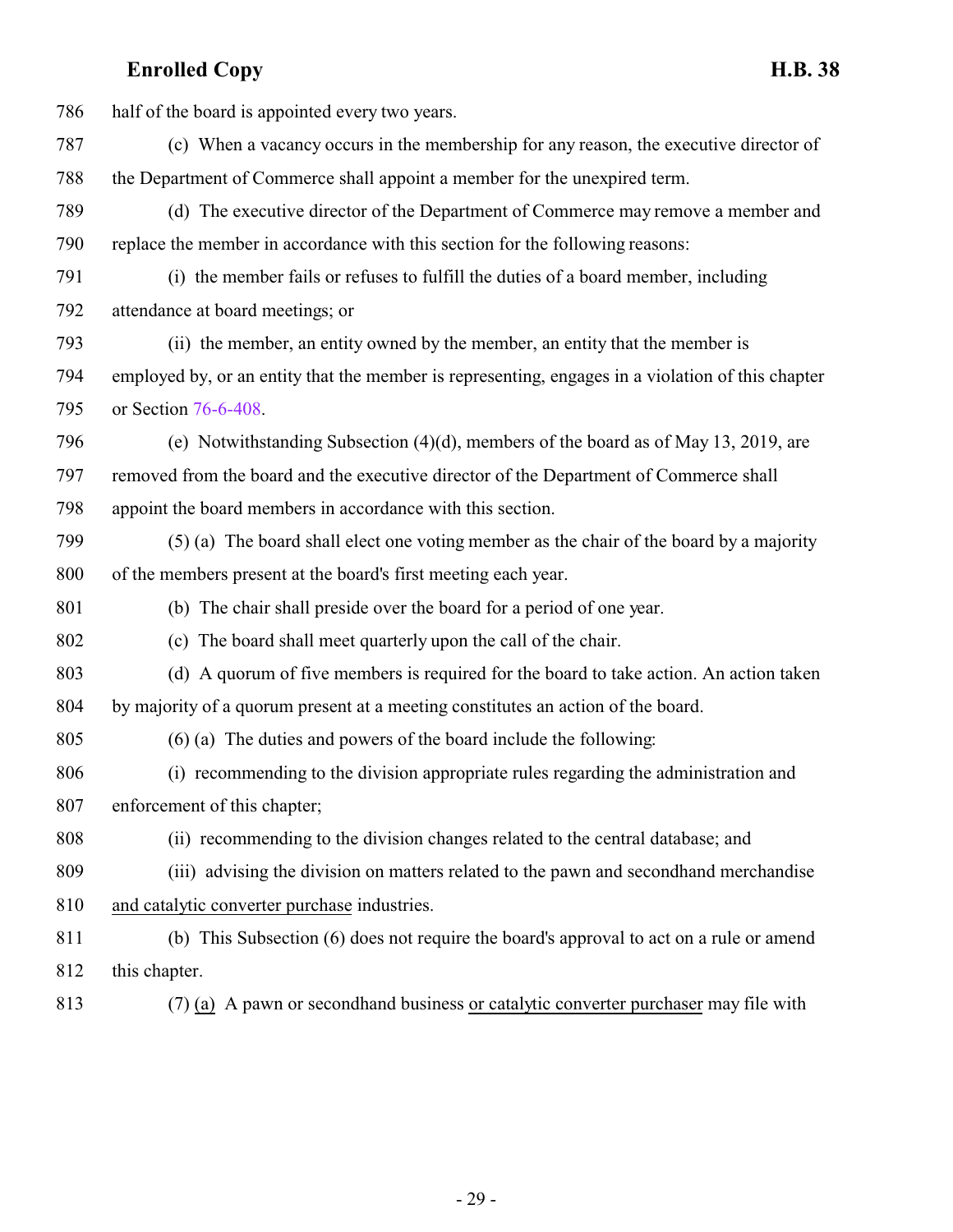- the board complaints regarding law enforcement agency practices perceived to be inconsistent with this chapter.
- (b) The board may refer the complaints to the Peace Officers Standards and Training Division.

<span id="page-29-0"></span>Section 16. Section **13-32a-112.1** is amended to read:

**13-32a-112.1. Annual training.**

- (1) (a) The division shall provide training sessions, whether online or in-person, at least once each year regarding compliance with this chapter and other applicable state laws.
- (b) A pawn or secondhand business or catalytic converter purchaser shall ensure that each individual employed by the pawn or secondhand business or catalytic converter purchaser with access to the central database annually completes the training described in Subsection
- (1)(a) in order for that individual to continue to have access to the central database.
- (c) A law enforcement agency participating in the use of the central database shall ensure that each individual employed by the law enforcement agency with access to the central database annually completes the training described in Subsection (1)(a) in order for that
- individual to continue to have access to the central database.
- (2) The division shall monitor and keep a record of training completion.
- <span id="page-29-1"></span>Section 17. Section **13-32a-112.5** is amended to read:
- **13-32a-112.5. Temporary businesses subject to chapter.**
- A pawn or secondhand business or catalytic converter purchaser that operates on a temporary basis or from a location that is not a permanent retail location:
- (1) shall comply with this chapter; and
- (2) is subject to enforcement of this chapter.
- <span id="page-29-2"></span>Section 18. Section **13-32a-113** is amended to read:
- **13-32a-113. Pawnbroker, Secondhand Merchandise, and Catalytic Converter Operations Restricted Account.**
- (1) There is created within the General Fund a restricted account known as the
- 841 "Pawnbroker [and], Secondhand Merchandise, and Catalytic Converter Operations Restricted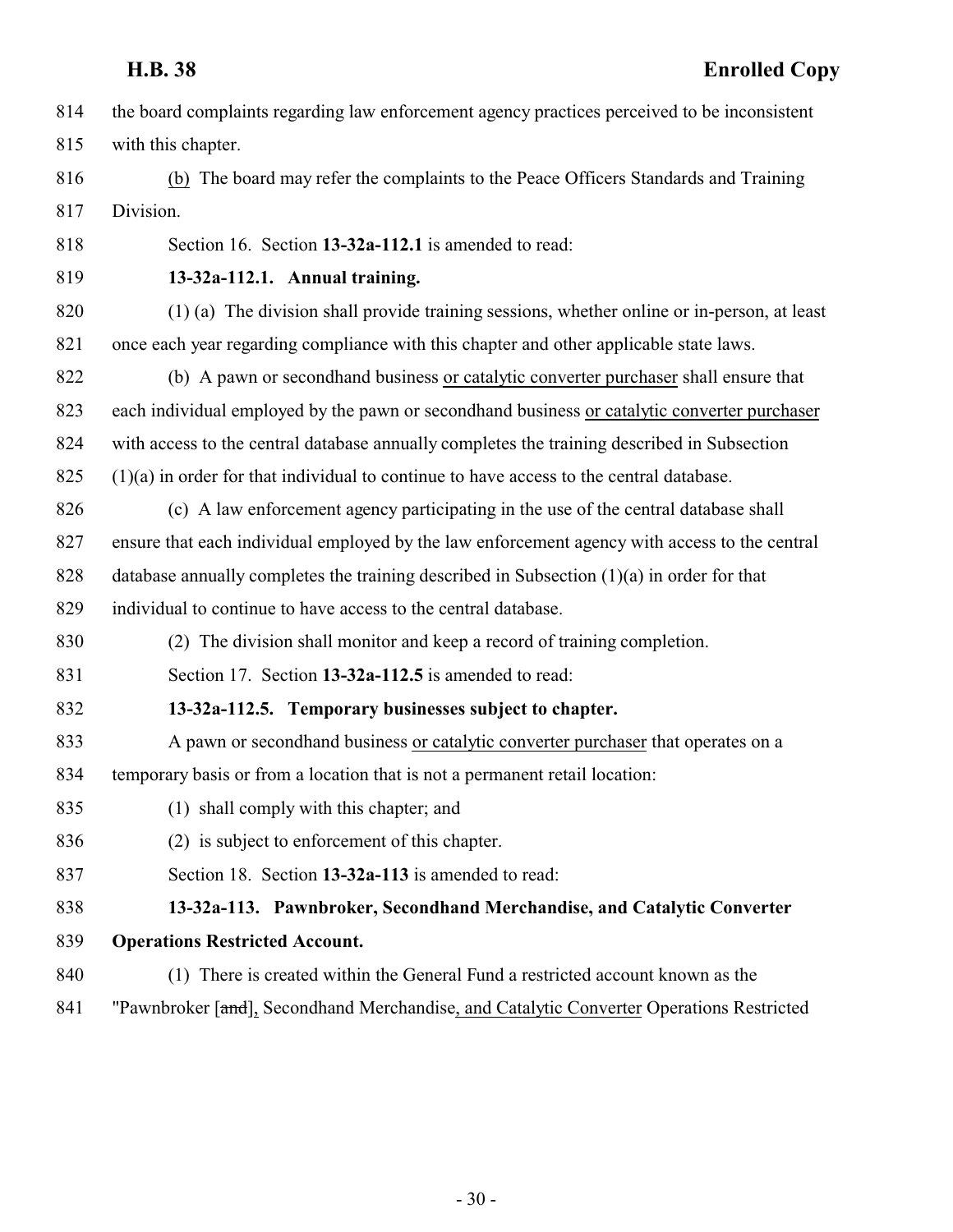<span id="page-30-1"></span><span id="page-30-0"></span>

| 842 | Account."                                                                                     |
|-----|-----------------------------------------------------------------------------------------------|
| 843 | (2) (a) The account shall be funded from fees and administrative and civil fines              |
| 844 | imposed and collected under Sections 13-32a-106, 13-32a-110, and 13-32a-111. [These]          |
| 845 | (b) The fees and administrative and civil fines shall be paid to the division, which shall    |
| 846 | deposit them in the account.                                                                  |
| 847 | $[\theta]$ (c) The Legislature shall appropriate funds in [this] the account to the division  |
| 848 | for:                                                                                          |
| 849 | (i) the costs of providing training required under this chapter;                              |
| 850 | (ii) the costs of the central database created in Section $13-32a-105$ ; and                  |
| 851 | (iii) the division's costs of administering $[the]$ this chapter.                             |
| 852 | Section 19. Section 13-32a-114 is amended to read:                                            |
| 853 | 13-32a-114. Preemption of local ordinances -- Exceptions.                                     |
| 854 | (1) This chapter preempts town, city, county, and other local ordinances governing            |
| 855 | pawn or secondhand businesses or catalytic converter purchasers, if the ordinances are more   |
| 856 | restrictive than the provisions of this chapter or are not consistent with this chapter.      |
| 857 | (2) Subsection (1) does not preclude a city, county, or other local governmental unit         |
| 858 | from:                                                                                         |
| 859 | (a) enacting or enforcing local ordinances concerning public health, safety, or welfare,      |
| 860 | if the ordinances are uniform and equal in application to pawn and secondhand businesses or   |
| 861 | catalytic converter purchasers and other retail businesses or activities;                     |
| 862 | (b) requiring a pawn or secondhand business or catalytic converter purchaser to obtain        |
| 863 | and maintain a business license and providing for revocation of the business license based on |
| 864 | multiple violations of Section 76-6-408; [and] or                                             |
| 865 | (c) enacting zoning ordinances that restrict areas where pawn or second hand businesses       |
| 866 | or catalytic converter purchasers and other retail businesses or activities can be located.   |
| 867 | Section 20. Section 13-32a-115 is amended to read:                                            |
| 868 | 13-32a-115. Criminal investigation -- Prosecution -- Property disposition.                    |
| 869 | (1) If the property pawned or sold to a pawn or secondhand business or catalytic              |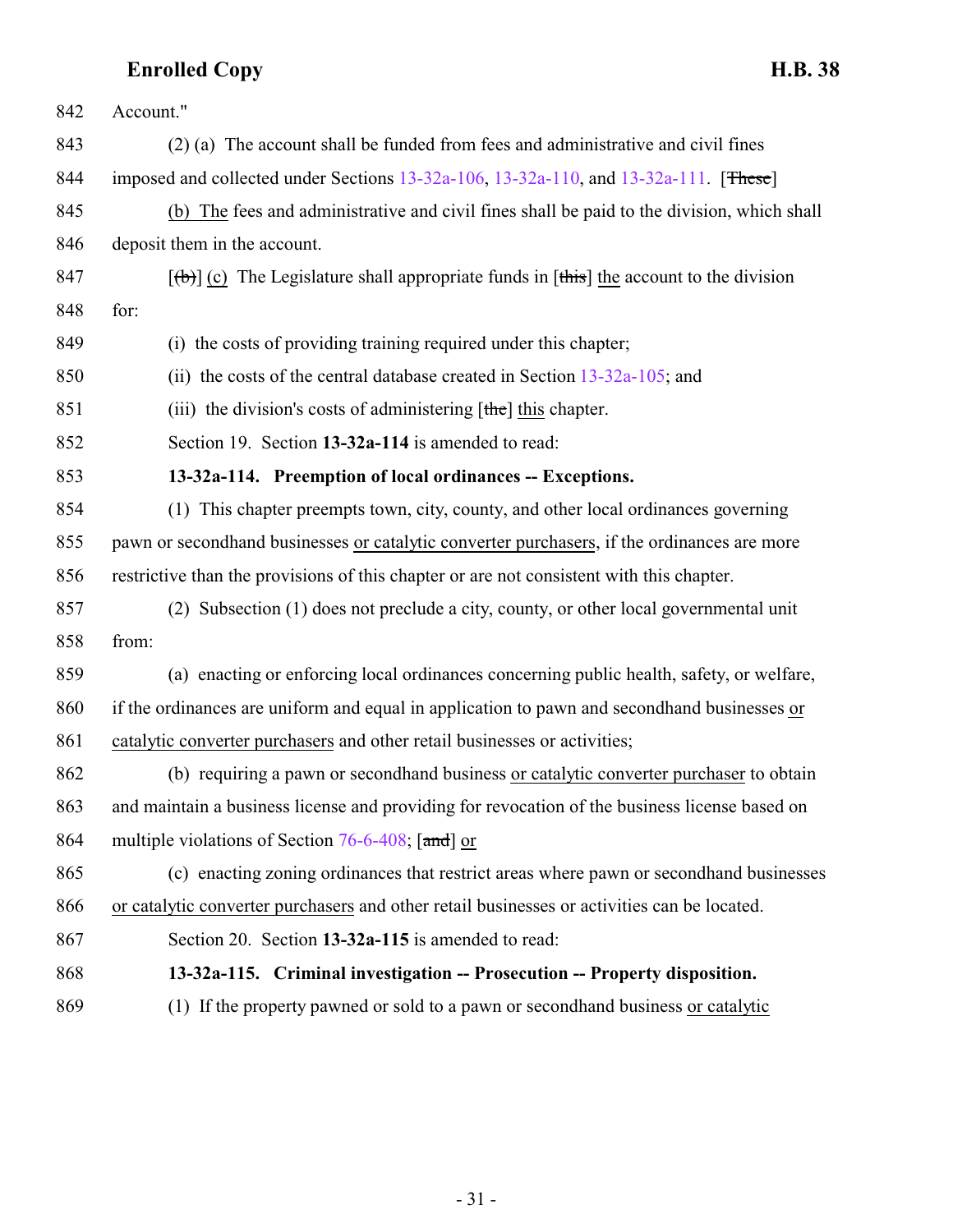- converter purchaser is the subject of a criminal investigation and a hold has been placed on the 871 property under Section [13-32a-109](#page-20-1), the original victim shall do the following to establish a claim:
- 

(a) positively identify to law enforcement the property stolen or lost;

- (b) if a police report has not already been filed for the original theft or loss of property, file a police report, and provide for the law enforcement agency information surrounding the original theft or loss of property; and
- (c) give a sworn statement under penalty of law that:
- (i) claims ownership of the property;
- (ii) references the original theft or loss; and
- (iii) identifies the perpetrator if known.

 (2) The pawn or secondhand business or catalytic converter purchaser shall retain possession of any property subject to a hold until a criminal prosecution is commenced relating to the property for which the hold was placed unless:

 (a) during the course of a criminal investigation the actual physical possession by law enforcement of the property purchased or pawned is essential for the purpose of forensic testing of the property, or if the property contains unique or sensitive personal identifying information; or

 (b) an agreement between the original victim and the pawn or secondhand business or catalytic converter purchaser to return the property is reached.

890 (3) (a) Upon the commencement of a criminal prosecution, any property subject to a hold for investigation under this chapter may be seized by the law enforcement agency that requested the hold.

(b) Subsequent disposition of the property shall be consistent with this chapter.

 (4) At all times during the course of a criminal investigation and subsequent prosecution, the property subject to a law enforcement hold shall be kept secure by the pawn or secondhand business or catalytic converter purchaser subject to the hold unless the pawned or

purchased property has been seized by the law enforcement agency pursuant to Section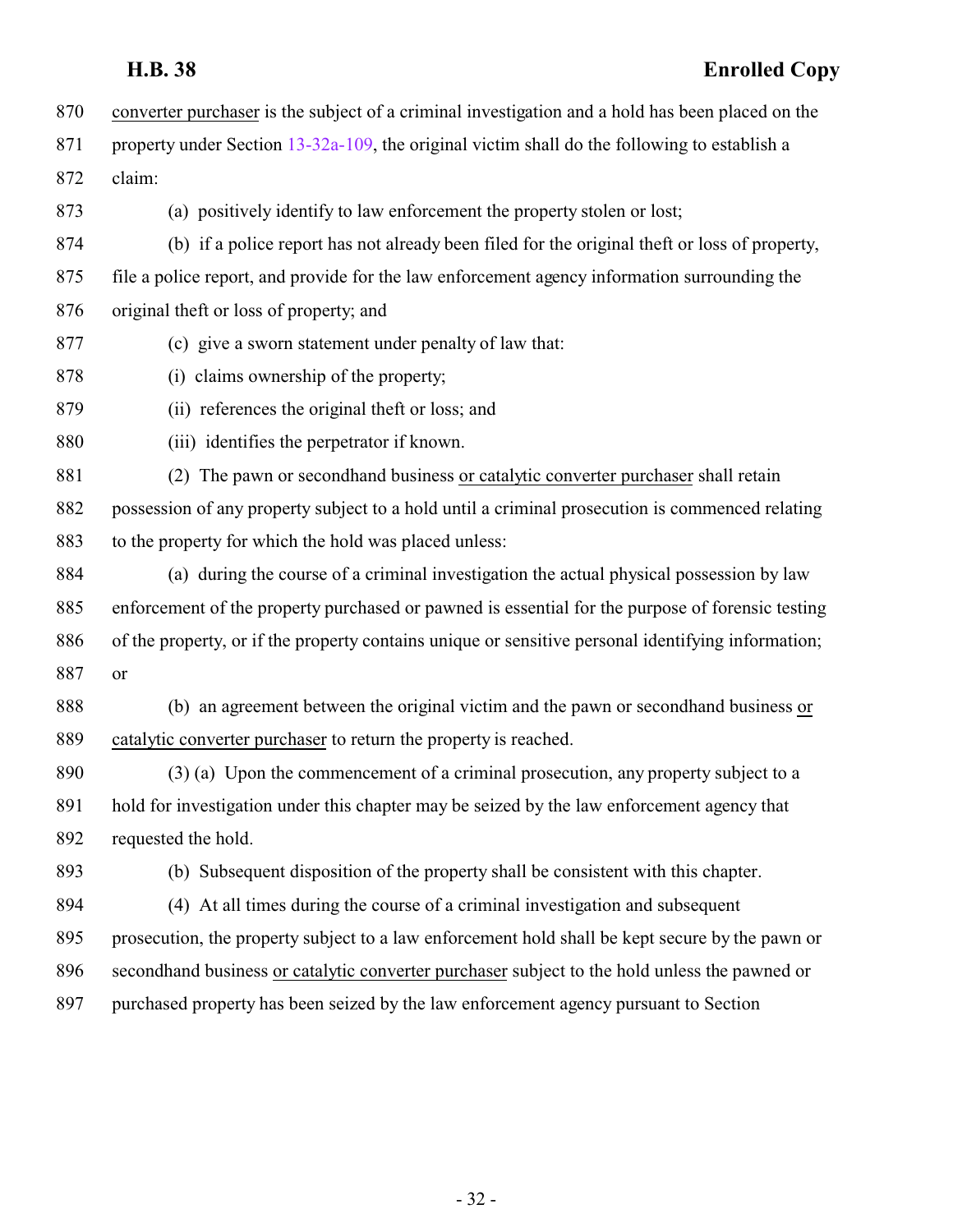<span id="page-32-1"></span><span id="page-32-0"></span>

| 898 | $13 - 32a - 109.5$ .                                                                             |
|-----|--------------------------------------------------------------------------------------------------|
| 899 | Section 21. Section 13-32a-116 is amended to read:                                               |
| 900 | 13-32a-116. Property disposition -- Property subject to prosecution -- Property                  |
| 901 | not used as evidence.                                                                            |
| 902 | When property that is pawned or sold to a pawn or second hand business or catalytic              |
| 903 | converter purchaser is the subject of a criminal proceeding, and has been seized by law          |
| 904 | enforcement pursuant to this chapter, the prosecuting agency shall notify the seizing agency,    |
| 905 | the original victim, and the pawn or secondhand business or catalytic converter purchaser in     |
| 906 | compliance with Subsection $13-32a-109(8)$ , if the prosecuting agency determines the article is |
| 907 | no longer needed as evidence pending resolution of the criminal case.                            |
| 908 | Section 22. Section 13-32a-116.5 is amended to read:                                             |
| 909 | 13-32a-116.5. Contested disposition of property - Procedure.                                     |
| 910 | (1) If a pawn or secondhand business or catalytic converter purchaser receives notice            |
| 911 | from a law enforcement agency under Section $13-32a-109$ that property that is the subject of a  |
| 912 | hold or seizure shall be returned to an identified original victim, the pawn or secondhand       |
| 913 | business or catalytic converter purchaser may contest the determination and seek a specific      |
| 914 | alternative disposition if within 15 business days after the day on which the pawn or            |
| 915 | secondhand business or catalytic converter purchaser receives the notice:                        |
| 916 | (a) the pawn or secondhand business or catalytic converter purchaser gives notice to             |
| 917 | the identified original victim, by certified mail, that the pawn or second hand business or      |
| 918 | catalytic converter purchaser contests the determination to return the property to the original  |
| 919 | victim; and                                                                                      |
| 920 | (b) the pawn or second hand business or catalytic converter purchaser files a petition in        |
| 921 | a court having jurisdiction over the matter to determine rightful ownership of the property as   |
| 922 | provided in Section 24-3-104.                                                                    |
| 923 | (2) A pawn or second hand business or catalytic converter purchaser is guilty of a class         |
| 924 | B misdemeanor if the pawn or secondhand business or catalytic converter purchaser:               |
| 925 | (a) holds or sells property in violation of a notification from a law enforcement agency         |

- 33 -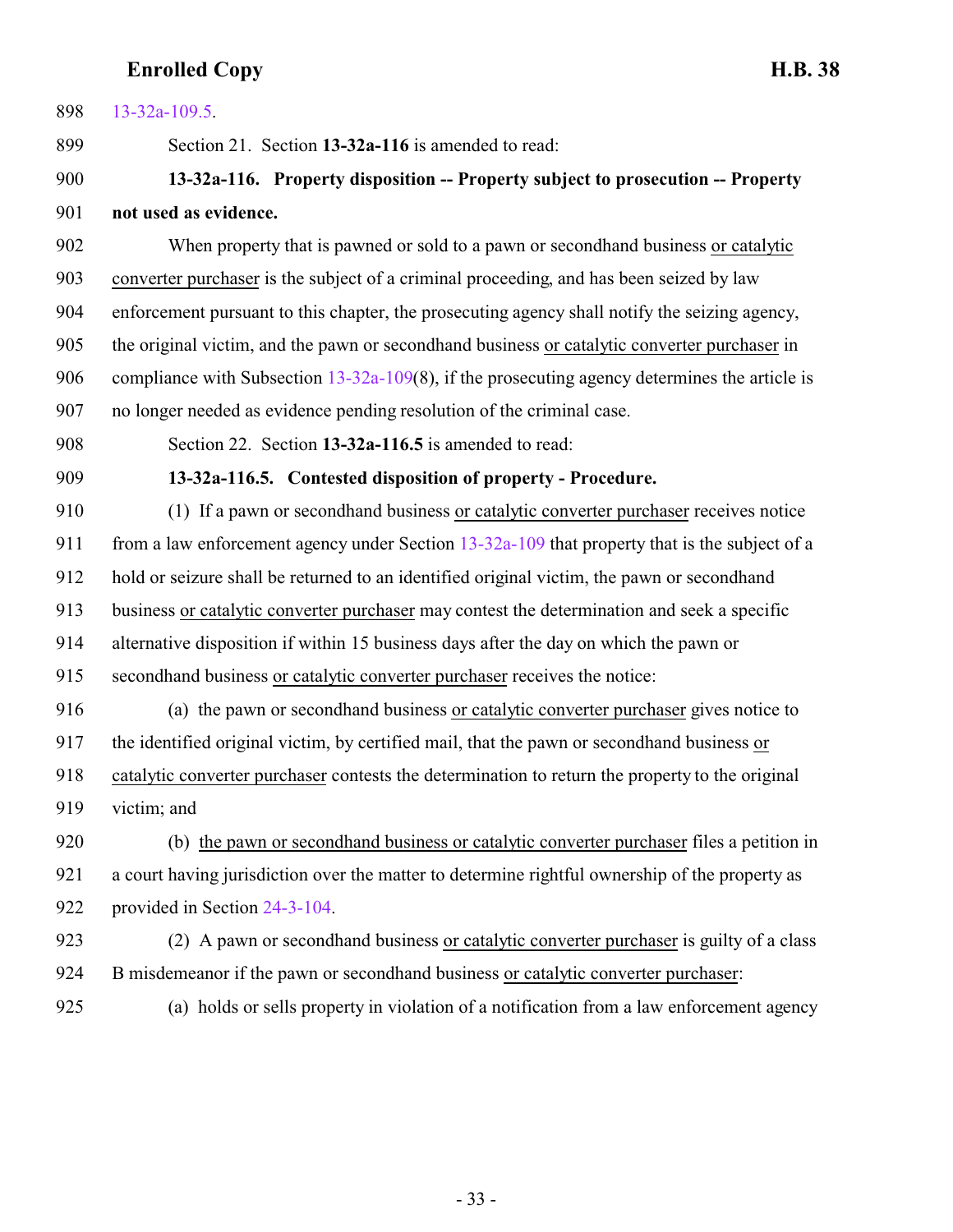that the property is to be returned to an original victim; and

- 927 (b) [the pawn or second hand business] does not comply with the requirements of this
- section within the time periods specified.

<span id="page-33-1"></span>Section 23. Section **13-32a-118** is enacted to read:

**13-32a-118. Payment limitation for catalytic converter purchases.**

(1) A catalytic converter purchaser, when making a catalytic converter purchase, may

not pay the seller for the catalytic converter with cash or a gift card.

(2) Subsection (1) does not apply to a catalytic converter purchase in which the amount

paid to the seller is under \$100.

<span id="page-33-0"></span>Section 24. Section **63G-2-305** is amended to read:

**63G-2-305. Protected records.**

The following records are protected if properly classified by a governmental entity:

(1) trade secrets as defined in Section [13-24-2](http://le.utah.gov/UtahCode/SectionLookup.jsp?section=13-24-2&session=2022GS) if the person submitting the trade secret

- has provided the governmental entity with the information specified in Section [63G-2-309](http://le.utah.gov/UtahCode/SectionLookup.jsp?section=63g-2-309&session=2022GS);
- (2) commercial information or nonindividual financial information obtained from a person if:

 (a) disclosure of the information could reasonably be expected to result in unfair competitive injury to the person submitting the information or would impair the ability of the governmental entity to obtain necessary information in the future;

 (b) the person submitting the information has a greater interest in prohibiting access than the public in obtaining access; and

 (c) the person submitting the information has provided the governmental entity with 948 the information specified in Section [63G-2-309](http://le.utah.gov/UtahCode/SectionLookup.jsp?section=63g-2-309&session=2022GS);

 (3) commercial or financial information acquired or prepared by a governmental entity to the extent that disclosure would lead to financial speculations in currencies, securities, or commodities that will interfere with a planned transaction by the governmental entity or cause substantial financial injury to the governmental entity or state economy;

(4) records, the disclosure of which could cause commercial injury to, or confer a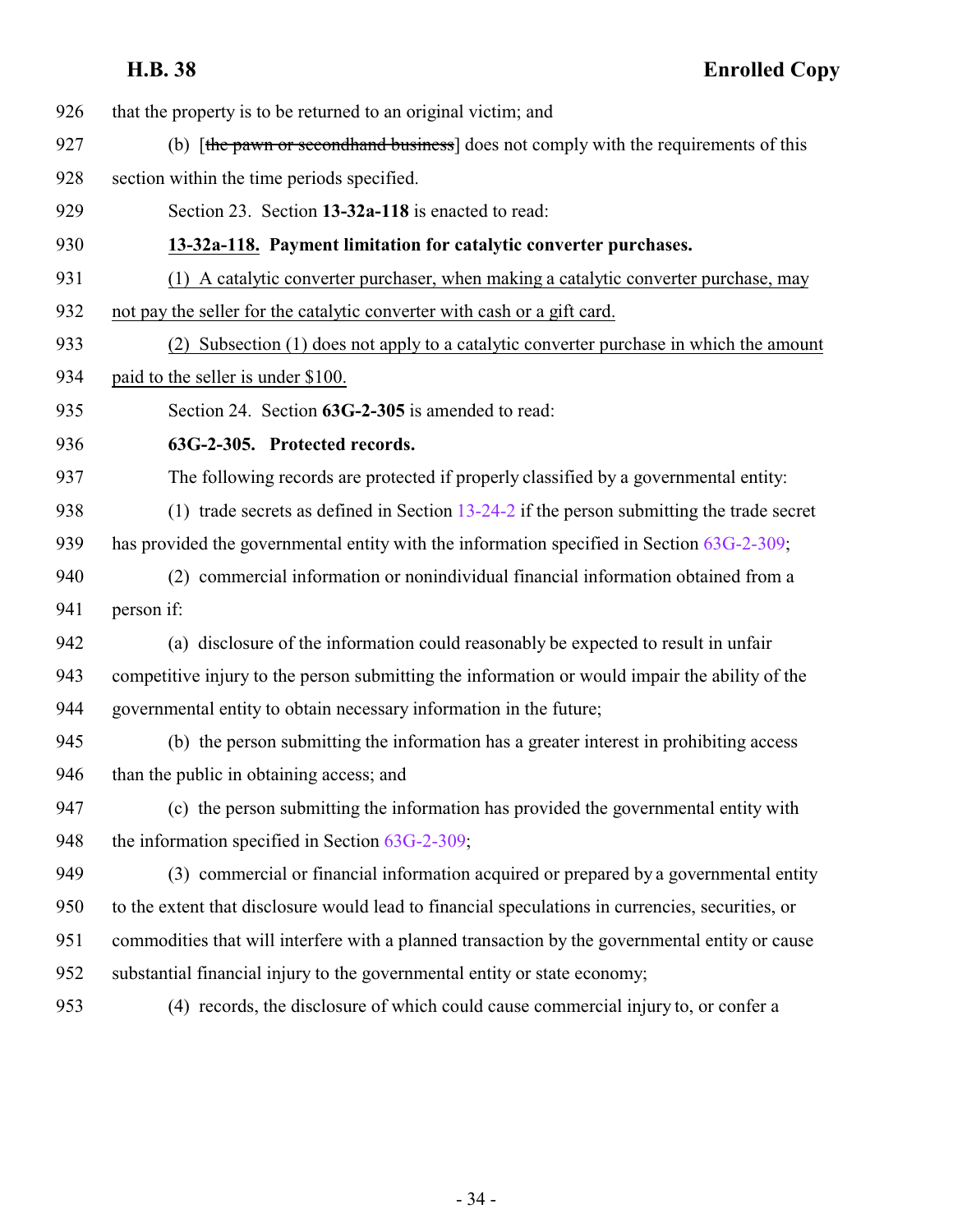|     | <b>Enrolled Copy</b><br><b>H.B. 38</b>                                                              |
|-----|-----------------------------------------------------------------------------------------------------|
| 954 | competitive advantage upon a potential or actual competitor of, a commercial project entity as      |
| 955 | defined in Subsection $11-13-103(4)$ ;                                                              |
| 956 | (5) test questions and answers to be used in future license, certification, registration,           |
| 957 | employment, or academic examinations;                                                               |
| 958 | (6) records, the disclosure of which would impair governmental procurement                          |
| 959 | proceedings or give an unfair advantage to any person proposing to enter into a contract or         |
| 960 | agreement with a governmental entity, except, subject to Subsections (1) and (2), that this         |
| 961 | Subsection (6) does not restrict the right of a person to have access to, after the contract or     |
| 962 | grant has been awarded and signed by all parties:                                                   |
| 963 | (a) a bid, proposal, application, or other information submitted to or by a governmental            |
| 964 | entity in response to:                                                                              |
| 965 | (i) an invitation for bids;                                                                         |
| 966 | (ii) a request for proposals;                                                                       |
| 967 | (iii) a request for quotes;                                                                         |
| 968 | $(iv)$ a grant; or                                                                                  |
| 969 | (v) other similar document; or                                                                      |
| 970 | (b) an unsolicited proposal, as defined in Section $63G-6a-712$ ;                                   |
| 971 | (7) information submitted to or by a governmental entity in response to a request for               |
| 972 | information, except, subject to Subsections (1) and (2), that this Subsection (7) does not restrict |
| 973 | the right of a person to have access to the information, after:                                     |
| 974 | (a) a contract directly relating to the subject of the request for information has been             |
| 975 | awarded and signed by all parties; or                                                               |
| 976 | (b) (i) a final determination is made not to enter into a contract that relates to the              |
| 977 | subject of the request for information; and                                                         |
| 978 | (ii) at least two years have passed after the day on which the request for information is           |
| 979 | issued;                                                                                             |
| 980 | (8) records that would identify real property or the appraisal or estimated value of real           |
| 981 | or personal property, including intellectual property, under consideration for public acquisition   |
|     |                                                                                                     |
|     |                                                                                                     |
|     |                                                                                                     |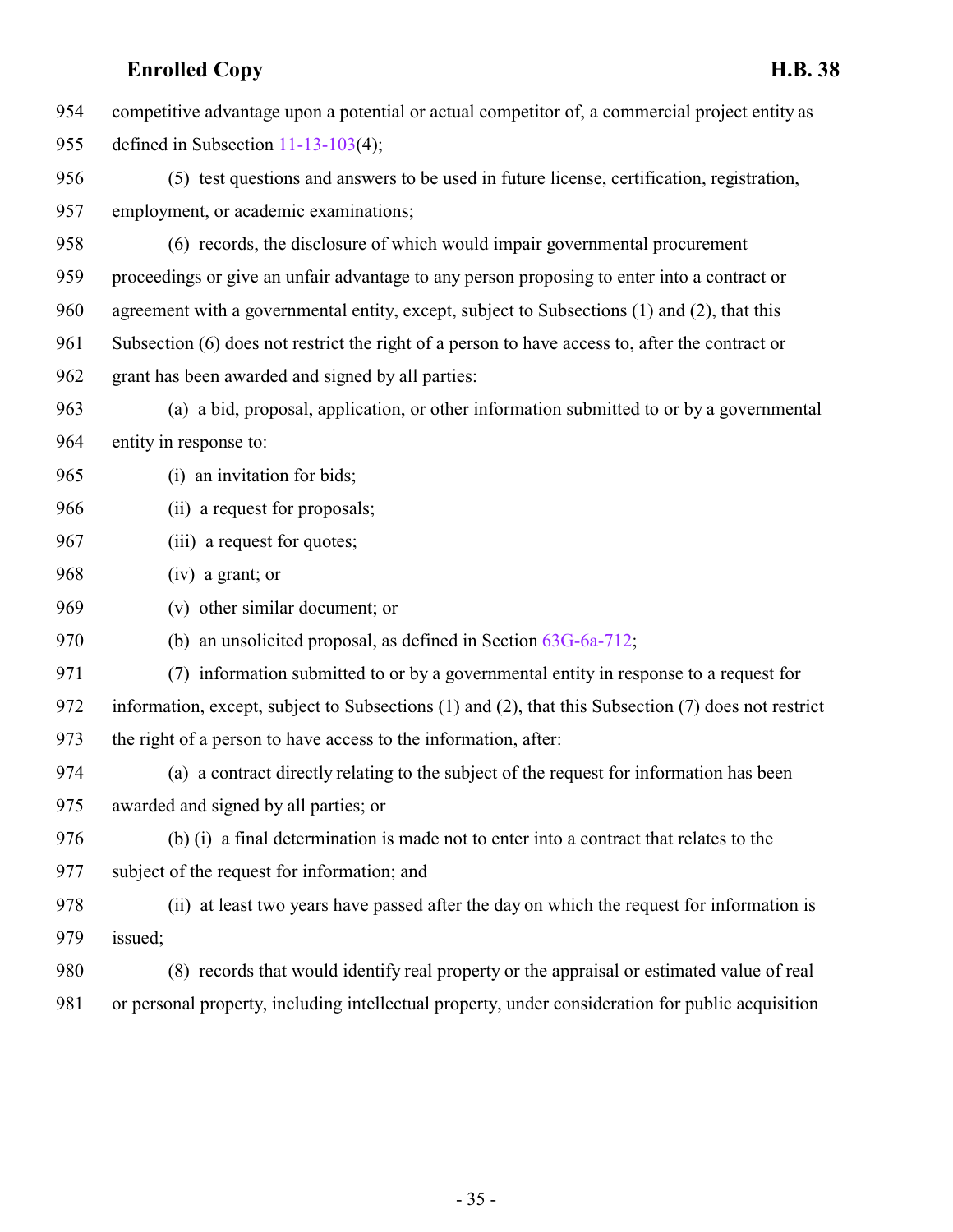before any rights to the property are acquired unless:

 (a) public interest in obtaining access to the information is greater than or equal to the governmental entity's need to acquire the property on the best terms possible;

 (b) the information has already been disclosed to persons not employed by or under a 986 duty of confidentiality to the entity;

 (c) in the case of records that would identify property, potential sellers of the described property have already learned of the governmental entity's plans to acquire the property;

 (d) in the case of records that would identify the appraisal or estimated value of property, the potential sellers have already learned of the governmental entity's estimated value of the property; or

 (e) the property under consideration for public acquisition is a single family residence and the governmental entity seeking to acquire the property has initiated negotiations to acquire the property as required under Section [78B-6-505](http://le.utah.gov/UtahCode/SectionLookup.jsp?section=78b-6-505&session=2022GS);

 (9) records prepared in contemplation of sale, exchange, lease, rental, or other compensated transaction of real or personal property including intellectual property, which, if disclosed prior to completion of the transaction, would reveal the appraisal or estimated value of the subject property, unless:

 (a) the public interest in access is greater than or equal to the interests in restricting access, including the governmental entity's interest in maximizing the financial benefit of the 1001 transaction; or

 (b) when prepared by or on behalf of a governmental entity, appraisals or estimates of the value of the subject property have already been disclosed to persons not employed by or under a duty of confidentiality to the entity;

 (10) records created or maintained for civil, criminal, or administrative enforcement purposes or audit purposes, or for discipline, licensing, certification, or registration purposes, if release of the records:

 (a) reasonably could be expected to interfere with investigations undertaken for enforcement, discipline, licensing, certification, or registration purposes;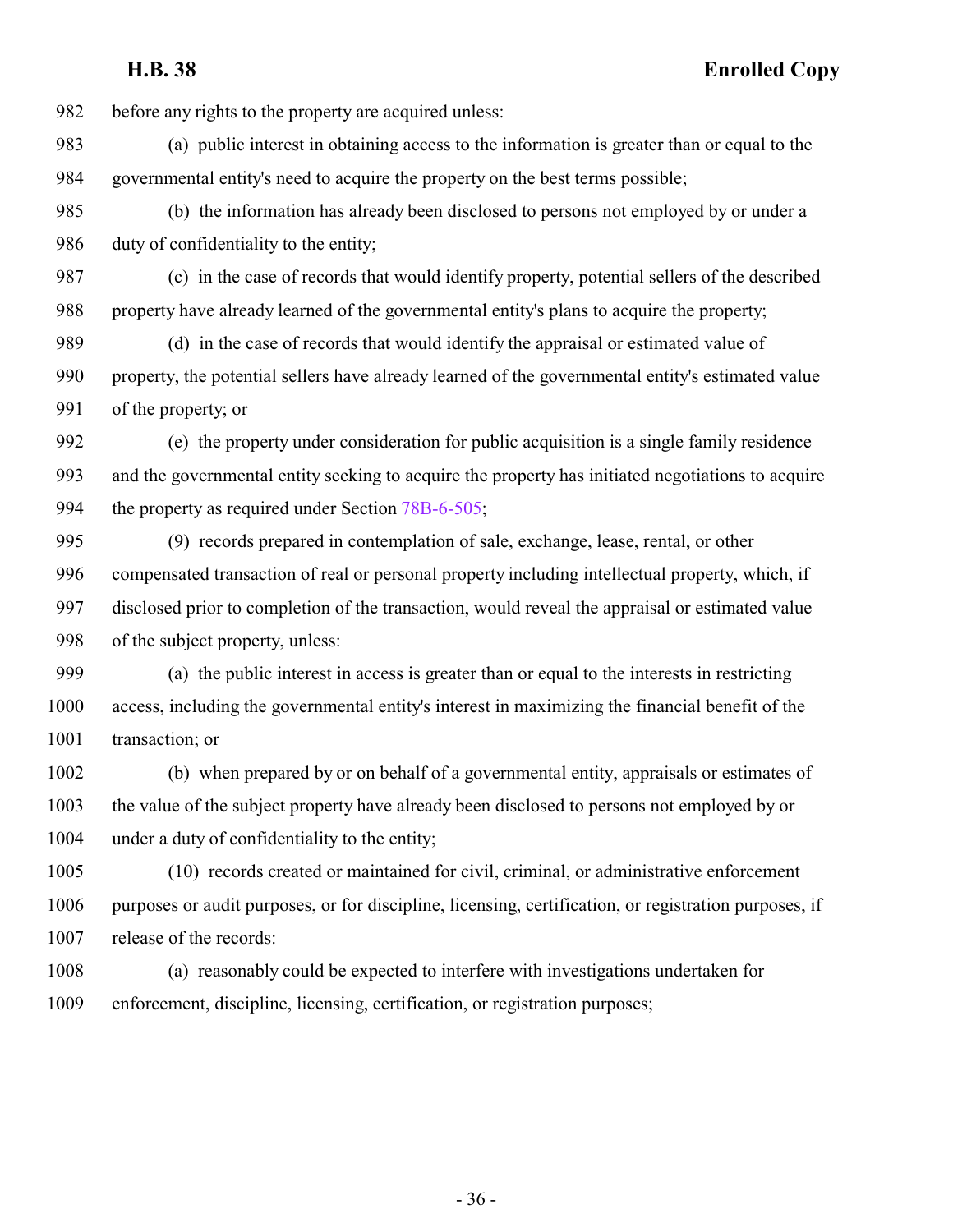(b) reasonably could be expected to interfere with audits, disciplinary, or enforcement proceedings;

 (c) would create a danger of depriving a person of a right to a fair trial or impartial hearing;

 (d) reasonably could be expected to disclose the identity of a source who is not generally known outside of government and, in the case of a record compiled in the course of an investigation, disclose information furnished by a source not generally known outside of government if disclosure would compromise the source; or

 (e) reasonably could be expected to disclose investigative or audit techniques, procedures, policies, or orders not generally known outside of government if disclosure would interfere with enforcement or audit efforts;

 (11) records the disclosure of which would jeopardize the life or safety of an individual;

 (12) records the disclosure of which would jeopardize the security of governmental property, governmental programs, or governmental recordkeeping systems from damage, theft, or other appropriation or use contrary to law or public policy;

 (13) records that, if disclosed, would jeopardize the security or safety of a correctional facility, or records relating to incarceration, treatment, probation, or parole, that would interfere with the control and supervision of an offender's incarceration, treatment, probation, or parole;

 (14) records that, if disclosed, would reveal recommendations made to the Board of Pardons and Parole by an employee of or contractor for the Department of Corrections, the Board of Pardons and Parole, or the Department of Human Services that are based on the employee's or contractor's supervision, diagnosis, or treatment of any person within the board's 1033 jurisdiction;

 (15) records and audit workpapers that identify audit, collection, and operational procedures and methods used by the State Tax Commission, if disclosure would interfere with audits or collections;

(16) records of a governmental audit agency relating to an ongoing or planned audit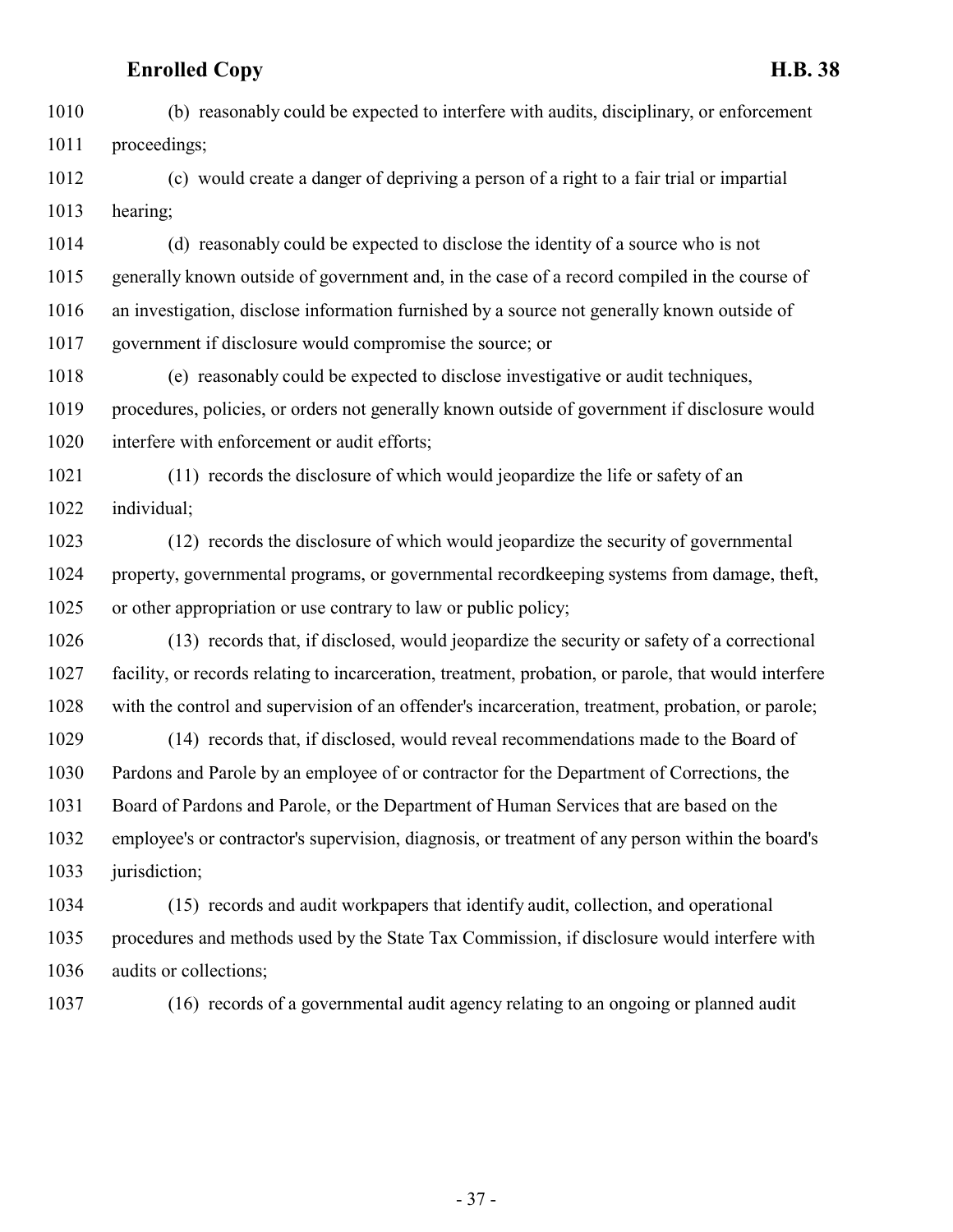| 1038 | until the final audit is released;                                                                |
|------|---------------------------------------------------------------------------------------------------|
| 1039 | (17) records that are subject to the attorney client privilege;                                   |
| 1040 | (18) records prepared for or by an attorney, consultant, surety, indemnitor, insurer,             |
| 1041 | employee, or agent of a governmental entity for, or in anticipation of, litigation or a judicial, |
| 1042 | quasi-judicial, or administrative proceeding;                                                     |
| 1043 | (19) (a) (i) personal files of a state legislator, including personal correspondence to or        |
| 1044 | from a member of the Legislature; and                                                             |
| 1045 | (ii) notwithstanding Subsection $(19)(a)(i)$ , correspondence that gives notice of                |
| 1046 | legislative action or policy may not be classified as protected under this section; and           |
| 1047 | (b) (i) an internal communication that is part of the deliberative process in connection          |
| 1048 | with the preparation of legislation between:                                                      |
| 1049 | (A) members of a legislative body;                                                                |
| 1050 | (B) a member of a legislative body and a member of the legislative body's staff; or               |
| 1051 | (C) members of a legislative body's staff; and                                                    |
| 1052 | (ii) notwithstanding Subsection $(19)(b)(i)$ , a communication that gives notice of               |
| 1053 | legislative action or policy may not be classified as protected under this section;               |
| 1054 | (20) (a) records in the custody or control of the Office of Legislative Research and              |
| 1055 | General Counsel, that, if disclosed, would reveal a particular legislator's contemplated          |
| 1056 | legislation or contemplated course of action before the legislator has elected to support the     |
| 1057 | legislation or course of action, or made the legislation or course of action public; and          |
| 1058 | (b) notwithstanding Subsection $(20)(a)$ , the form to request legislation submitted to the       |
| 1059 | Office of Legislative Research and General Counsel is a public document unless a legislator       |
| 1060 | asks that the records requesting the legislation be maintained as protected records until such    |
| 1061 | time as the legislator elects to make the legislation or course of action public;                 |
| 1062 | (21) research requests from legislators to the Office of Legislative Research and                 |
| 1063 | General Counsel or the Office of the Legislative Fiscal Analyst and research findings prepared    |
| 1064 | in response to these requests;                                                                    |
| 1065 | (22) drafts, unless otherwise classified as public;                                               |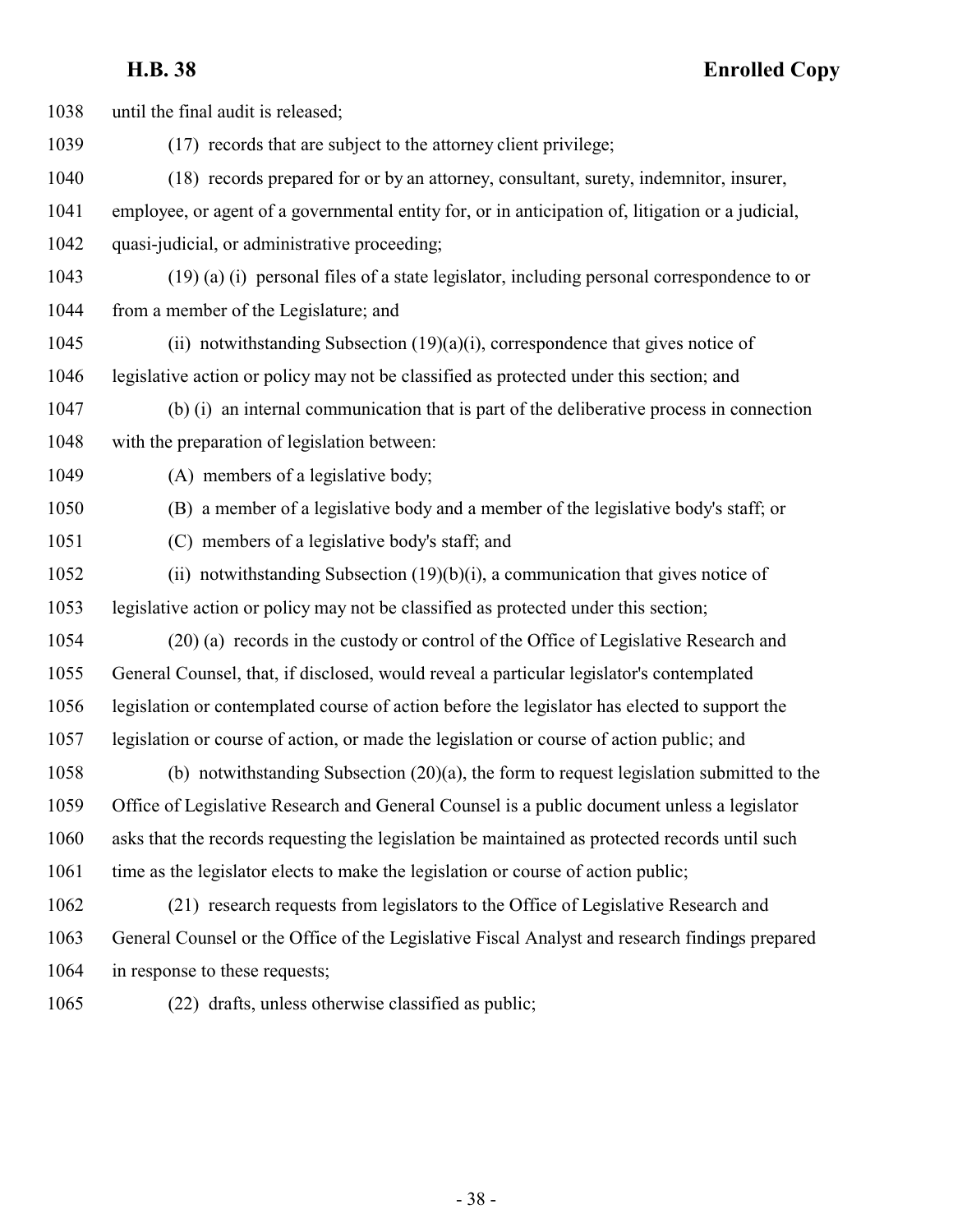(23) records concerning a governmental entity's strategy about:

(a) collective bargaining; or

(b) imminent or pending litigation;

 (24) records of investigations of loss occurrences and analyses of loss occurrences that may be covered by the Risk Management Fund, the Employers' Reinsurance Fund, the Uninsured Employers' Fund, or similar divisions in other governmental entities;

 (25) records, other than personnel evaluations, that contain a personal recommendation concerning an individual if disclosure would constitute a clearly unwarranted invasion of personal privacy, or disclosure is not in the public interest;

 (26) records that reveal the location of historic, prehistoric, paleontological, or biological resources that if known would jeopardize the security of those resources or of valuable historic, scientific, educational, or cultural information;

 (27) records of independent state agencies if the disclosure of the records would conflict with the fiduciary obligations of the agency;

 (28) records of an institution within the state system of higher education defined in Section [53B-1-102](http://le.utah.gov/UtahCode/SectionLookup.jsp?section=53b-1-102&session=2022GS) regarding tenure evaluations, appointments, applications for admissions, retention decisions, and promotions, which could be properly discussed in a meeting closed in accordance with Title 52, Chapter 4, Open and Public Meetings Act, provided that records of the final decisions about tenure, appointments, retention, promotions, or those students admitted, may not be classified as protected under this section;

 (29) records of the governor's office, including budget recommendations, legislative proposals, and policy statements, that if disclosed would reveal the governor's contemplated policies or contemplated courses of action before the governor has implemented or rejected 1089 those policies or courses of action or made them public;

 (30) records of the Office of the Legislative Fiscal Analyst relating to budget analysis, revenue estimates, and fiscal notes of proposed legislation before issuance of the final recommendations in these areas;

(31) records provided by the United States or by a government entity outside the state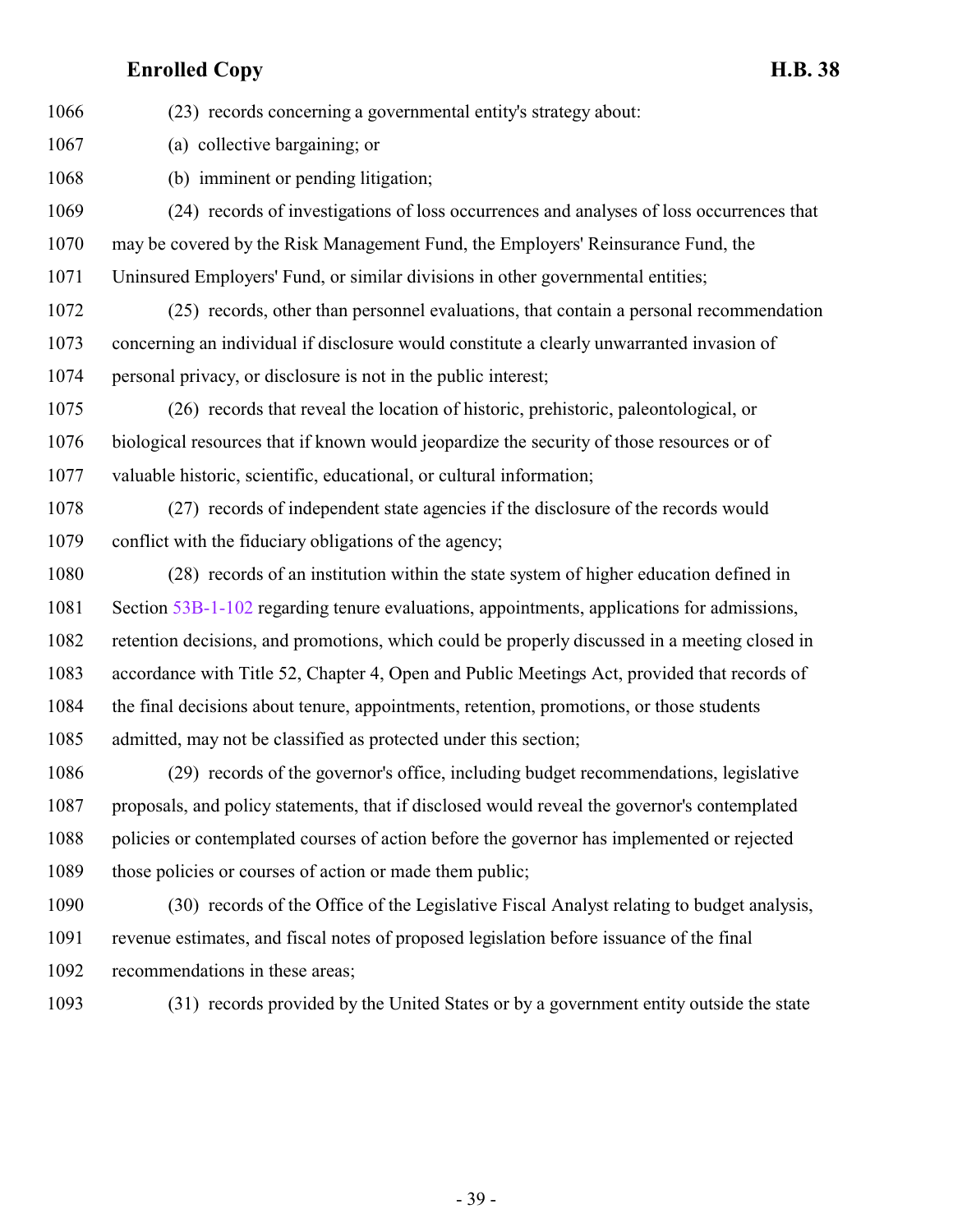that are given to the governmental entity with a requirement that they be managed as protected records if the providing entity certifies that the record would not be subject to public disclosure 1096 if retained by it;

 (32) transcripts, minutes, recordings, or reports of the closed portion of a meeting of a 1098 public body except as provided in Section [52-4-206](http://le.utah.gov/UtahCode/SectionLookup.jsp?section=52-4-206&session=2022GS);

 (33) records that would reveal the contents of settlement negotiations but not including final settlements or empirical data to the extent that they are not otherwise exempt from disclosure;

 (34) memoranda prepared by staff and used in the decision-making process by an administrative law judge, a member of the Board of Pardons and Parole, or a member of any other body charged by law with performing a quasi-judicial function;

 (35) records that would reveal negotiations regarding assistance or incentives offered by or requested from a governmental entity for the purpose of encouraging a person to expand or locate a business in Utah, but only if disclosure would result in actual economic harm to the person or place the governmental entity at a competitive disadvantage, but this section may not be used to restrict access to a record evidencing a final contract;

 (36) materials to which access must be limited for purposes of securing or maintaining the governmental entity's proprietary protection of intellectual property rights including patents, copyrights, and trade secrets;

 (37) the name of a donor or a prospective donor to a governmental entity, including an institution within the state system of higher education defined in Section [53B-1-102](http://le.utah.gov/UtahCode/SectionLookup.jsp?section=53b-1-102&session=2022GS), and other information concerning the donation that could reasonably be expected to reveal the identity of 1116 the donor, provided that:

(a) the donor requests anonymity in writing;

 (b) any terms, conditions, restrictions, or privileges relating to the donation may not be classified protected by the governmental entity under this Subsection (37); and

(c) except for an institution within the state system of higher education defined in

Section [53B-1-102](http://le.utah.gov/UtahCode/SectionLookup.jsp?section=53b-1-102&session=2022GS), the governmental unit to which the donation is made is primarily engaged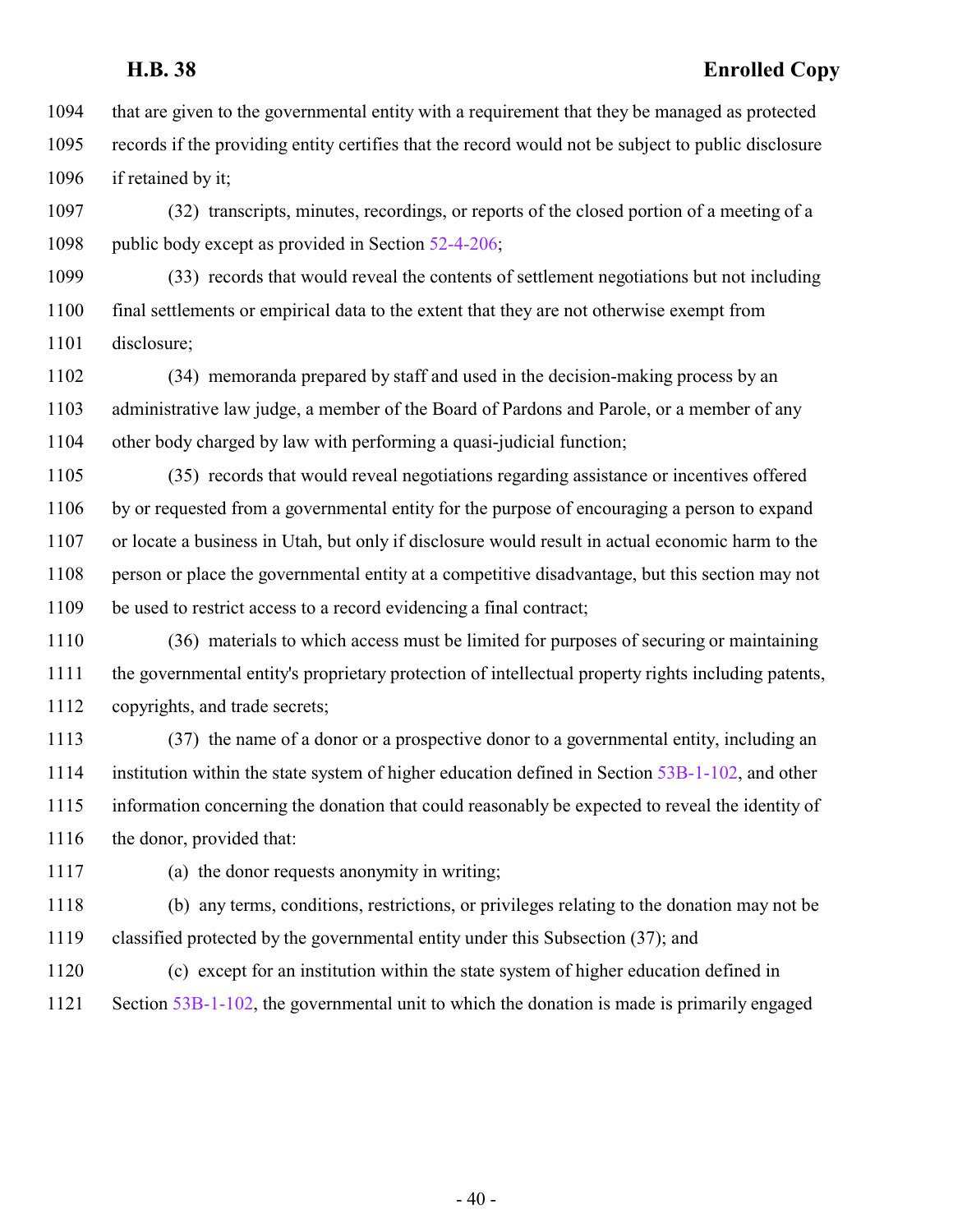| 1122 | in educational, charitable, or artistic endeavors, and has no regulatory or legislative authority |
|------|---------------------------------------------------------------------------------------------------|
| 1123 | over the donor, a member of the donor's immediate family, or any entity owned or controlled       |
| 1124 | by the donor or the donor's immediate family;                                                     |
| 1125 | (38) accident reports, except as provided in Sections 41-6a-404, 41-12a-202, and                  |
| 1126 | $73 - 18 - 13$ ;                                                                                  |
| 1127 | (39) a notification of workers' compensation insurance coverage described in Section              |
| 1128 | $34A - 2 - 205$ ;                                                                                 |
| 1129 | (40) (a) the following records of an institution within the state system of higher                |
| 1130 | education defined in Section 53B-1-102, which have been developed, discovered, disclosed to,      |
| 1131 | or received by or on behalf of faculty, staff, employees, or students of the institution:         |
| 1132 | (i) unpublished lecture notes;                                                                    |
| 1133 | (ii) unpublished notes, data, and information:                                                    |
| 1134 | (A) relating to research; and                                                                     |
| 1135 | $(B)$ of:                                                                                         |
| 1136 | (I) the institution within the state system of higher education defined in Section                |
| 1137 | 53B-1-102; or                                                                                     |
| 1138 | (II) a sponsor of sponsored research;                                                             |
| 1139 | (iii) unpublished manuscripts;                                                                    |
| 1140 | (iv) creative works in process;                                                                   |
| 1141 | (v) scholarly correspondence; and                                                                 |
| 1142 | (vi) confidential information contained in research proposals;                                    |
| 1143 | (b) Subsection $(40)(a)$ may not be construed to prohibit disclosure of public                    |
| 1144 | information required pursuant to Subsection $53B-16-302(2)(a)$ or (b); and                        |
| 1145 | (c) Subsection $(40)(a)$ may not be construed to affect the ownership of a record;                |
| 1146 | (41) (a) records in the custody or control of the Office of the Legislative Auditor               |
| 1147 | General that would reveal the name of a particular legislator who requests a legislative audit    |
| 1148 | prior to the date that audit is completed and made public; and                                    |
| 1149 | (b) notwithstanding Subsection $(41)(a)$ , a request for a legislative audit submitted to the     |
|      |                                                                                                   |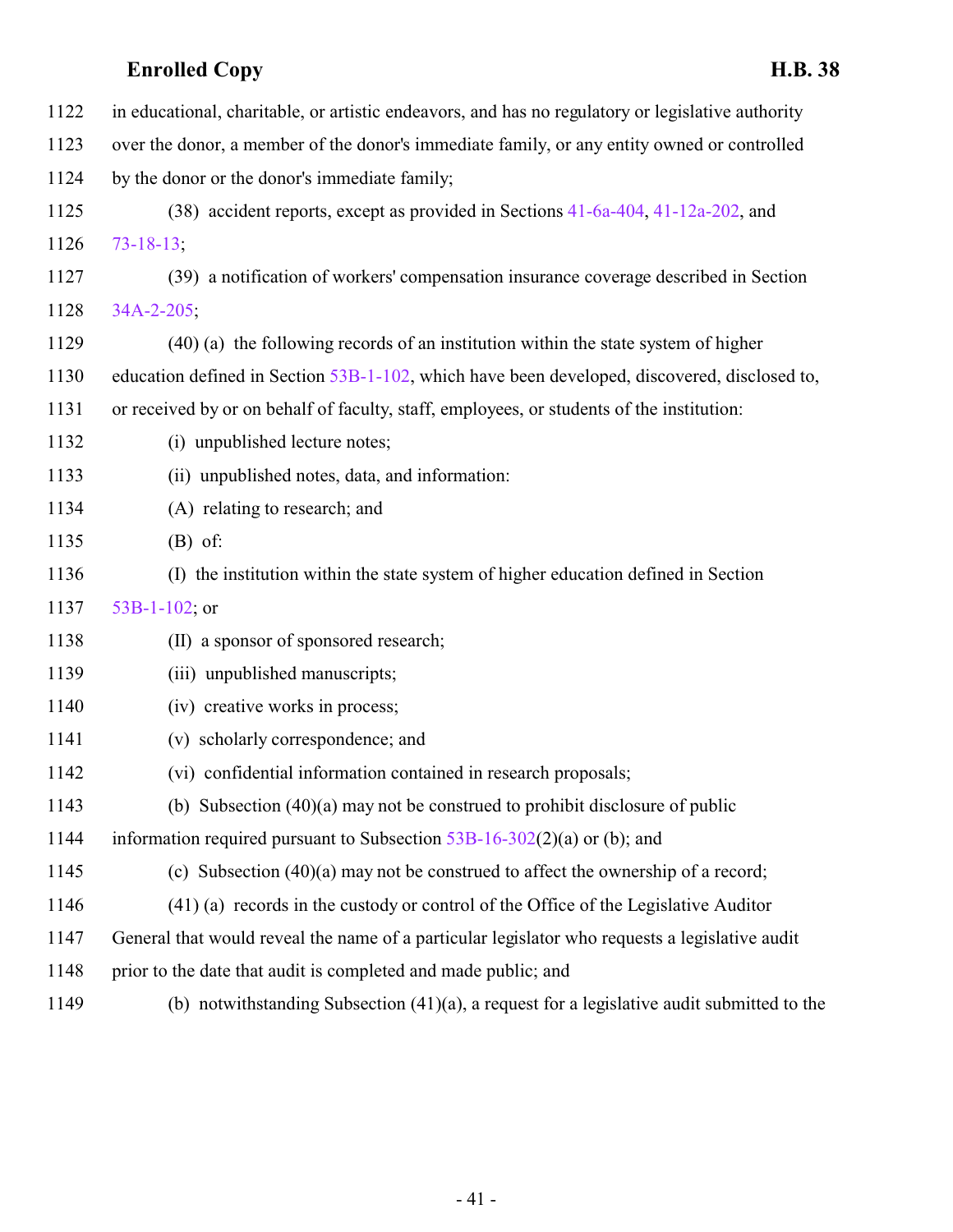| 1150 | Office of the Legislative Auditor General is a public document unless the legislator asks that    |
|------|---------------------------------------------------------------------------------------------------|
| 1151 | the records in the custody or control of the Office of the Legislative Auditor General that would |
| 1152 | reveal the name of a particular legislator who requests a legislative audit be maintained as      |
| 1153 | protected records until the audit is completed and made public;                                   |
| 1154 | (42) records that provide detail as to the location of an explosive, including a map or           |
| 1155 | other document that indicates the location of:                                                    |
| 1156 | (a) a production facility; or                                                                     |
| 1157 | (b) a magazine;                                                                                   |
| 1158 | (43) information:                                                                                 |
| 1159 | (a) contained in the statewide database of the Division of Aging and Adult Services               |
| 1160 | created by Section $62A-3-311.1$ ; or                                                             |
| 1161 | (b) received or maintained in relation to the Identity Theft Reporting Information                |
| 1162 | System (IRIS) established under Section 67-5-22;                                                  |
| 1163 | (44) information contained in the Licensing Information System described in Title                 |
| 1164 | 62A, Chapter 4a, Child and Family Services;                                                       |
| 1165 | (45) information regarding National Guard operations or activities in support of the              |
| 1166 | National Guard's federal mission;                                                                 |
| 1167 | (46) records provided by any pawn or second hand business to a law enforcement                    |
| 1168 | agency or to the central database in compliance with Title 13, Chapter 32a, Pawnshop [and],       |
| 1169 | Secondhand Merchandise, and Catalytic Converter Transaction Information Act;                      |
| 1170 | (47) information regarding food security, risk, and vulnerability assessments performed           |
| 1171 | by the Department of Agriculture and Food;                                                        |
| 1172 | (48) except to the extent that the record is exempt from this chapter pursuant to Section         |
| 1173 | 63G-2-106, records related to an emergency plan or program, a copy of which is provided to or     |
| 1174 | prepared or maintained by the Division of Emergency Management, and the disclosure of             |
| 1175 | which would jeopardize:                                                                           |
| 1176 | (a) the safety of the general public; or                                                          |
| 1177 | (b) the security of:                                                                              |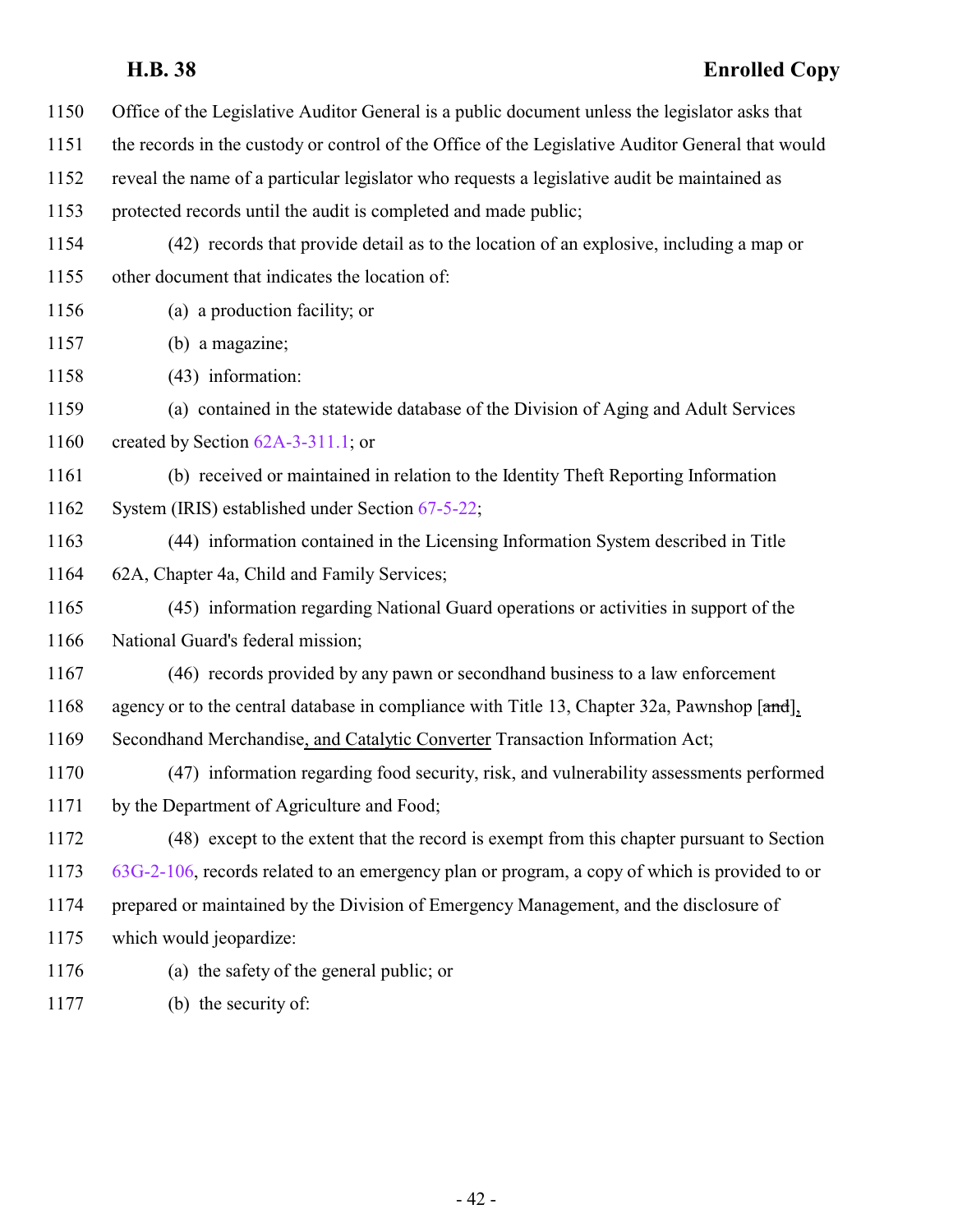(i) governmental property; (ii) governmental programs; or (iii) the property of a private person who provides the Division of Emergency Management information; (49) records of the Department of Agriculture and Food that provides for the identification, tracing, or control of livestock diseases, including any program established under Title 4, Chapter 24, Utah Livestock Brand and Anti-Theft Act, or Title 4, Chapter 31, Control of Animal Disease; (50) as provided in Section [26-39-501](http://le.utah.gov/UtahCode/SectionLookup.jsp?section=26-39-501&session=2022GS): (a) information or records held by the Department of Health related to a complaint regarding a child care program or residential child care which the department is unable to substantiate; and (b) information or records related to a complaint received by the Department of Health from an anonymous complainant regarding a child care program or residential child care; (51) unless otherwise classified as public under Section [63G-2-301](http://le.utah.gov/UtahCode/SectionLookup.jsp?section=63g-2-301&session=2022GS) and except as provided under Section [41-1a-116](http://le.utah.gov/UtahCode/SectionLookup.jsp?section=41-1a-116&session=2022GS), an individual's home address, home telephone number, or personal mobile phone number, if: (a) the individual is required to provide the information in order to comply with a law, ordinance, rule, or order of a government entity; and (b) the subject of the record has a reasonable expectation that this information will be kept confidential due to: (i) the nature of the law, ordinance, rule, or order; and (ii) the individual complying with the law, ordinance, rule, or order; (52) the portion of the following documents that contains a candidate's residential or mailing address, if the candidate provides to the filing officer another address or phone number where the candidate may be contacted: (a) a declaration of candidacy, a nomination petition, or a certificate of nomination, described in Section [20A-9-201](http://le.utah.gov/UtahCode/SectionLookup.jsp?section=20a-9-201&session=2022GS), [20A-9-202](http://le.utah.gov/UtahCode/SectionLookup.jsp?section=20a-9-202&session=2022GS), [20A-9-203](http://le.utah.gov/UtahCode/SectionLookup.jsp?section=20a-9-203&session=2022GS), [20A-9-404](http://le.utah.gov/UtahCode/SectionLookup.jsp?section=20a-9-404&session=2022GS), [20A-9-405](http://le.utah.gov/UtahCode/SectionLookup.jsp?section=20a-9-405&session=2022GS), [20A-9-408](http://le.utah.gov/UtahCode/SectionLookup.jsp?section=20a-9-408&session=2022GS),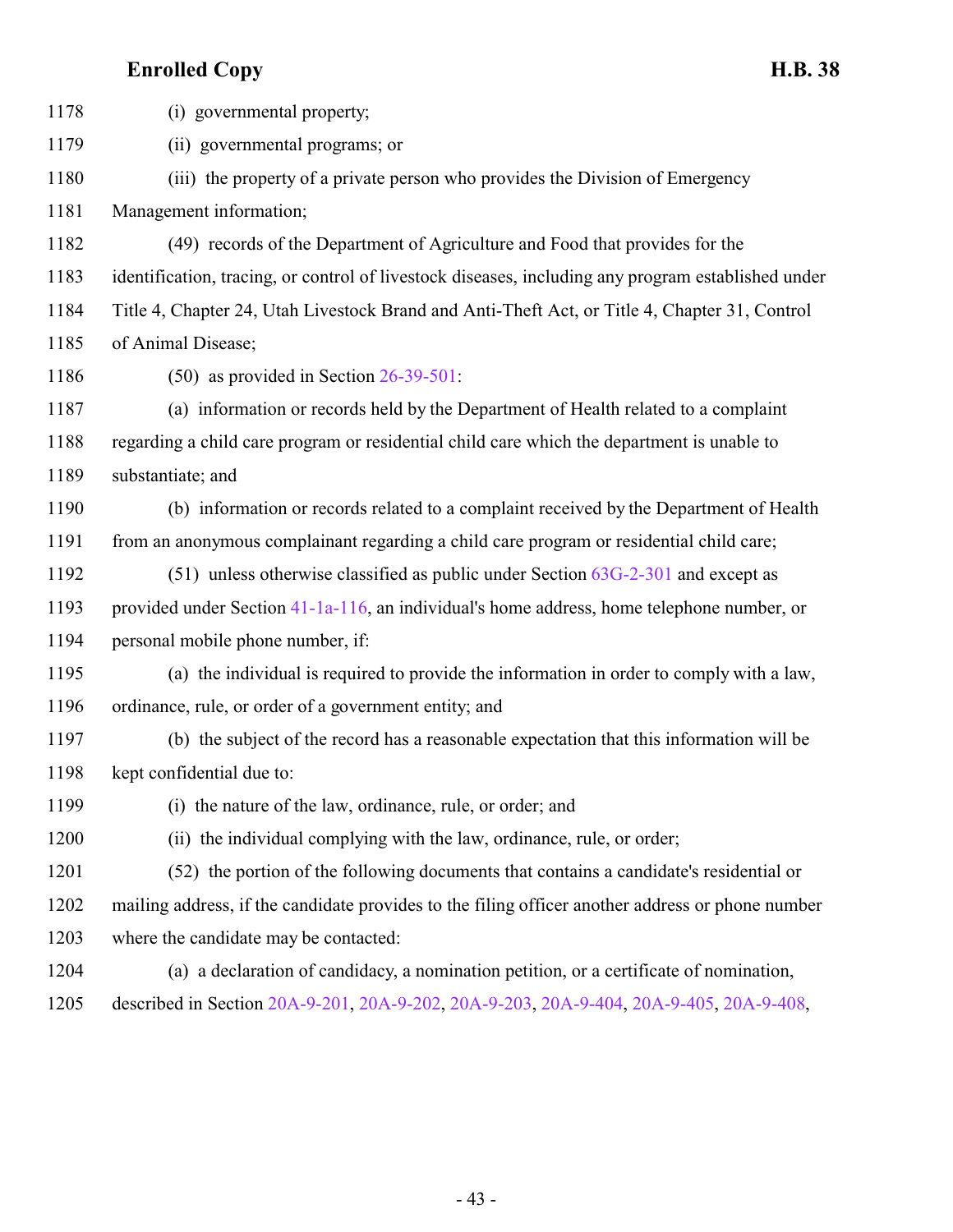| 1206 | 20A-9-408.5, 20A-9-502, or 20A-9-601;                                                               |
|------|-----------------------------------------------------------------------------------------------------|
| 1207 | (b) an affidavit of impecuniosity, described in Section $20A-9-201$ ; or                            |
| 1208 | (c) a notice of intent to gather signatures for candidacy, described in Section                     |
| 1209 | 20A-9-408;                                                                                          |
| 1210 | (53) the name, home address, work addresses, and telephone numbers of an individual                 |
| 1211 | that is engaged in, or that provides goods or services for, medical or scientific research that is: |
| 1212 | (a) conducted within the state system of higher education, as defined in Section                    |
| 1213 | 53B-1-102; and                                                                                      |
| 1214 | (b) conducted using animals;                                                                        |
| 1215 | (54) in accordance with Section 78A-12-203, any record of the Judicial Performance                  |
| 1216 | Evaluation Commission concerning an individual commissioner's vote on whether or not to             |
| 1217 | recommend that the voters retain a judge including information disclosed under Subsection           |
| 1218 | $78A-12-203(5)(e);$                                                                                 |
| 1219 | (55) information collected and a report prepared by the Judicial Performance                        |
| 1220 | Evaluation Commission concerning a judge, unless Section 20A-7-702 or Title 78A, Chapter            |
| 1221 | 12, Judicial Performance Evaluation Commission Act, requires disclosure of, or makes public,        |
| 1222 | the information or report;                                                                          |
| 1223 | (56) records provided or received by the Public Lands Policy Coordinating Office in                 |
| 1224 | furtherance of any contract or other agreement made in accordance with Section 63L-11-202;          |
| 1225 | (57) information requested by and provided to the 911 Division under Section                        |
| 1226 | 63H-7a-302;                                                                                         |
| 1227 | $(58)$ in accordance with Section 73-10-33:                                                         |
| 1228 | (a) a management plan for a water conveyance facility in the possession of the Division             |
| 1229 | of Water Resources or the Board of Water Resources; or                                              |
| 1230 | (b) an outline of an emergency response plan in possession of the state or a county or              |
| 1231 | municipality;                                                                                       |
| 1232 | (59) the following records in the custody or control of the Office of Inspector General             |
| 1233 | of Medicaid Services, created in Section 63A-13-201:                                                |
|      |                                                                                                     |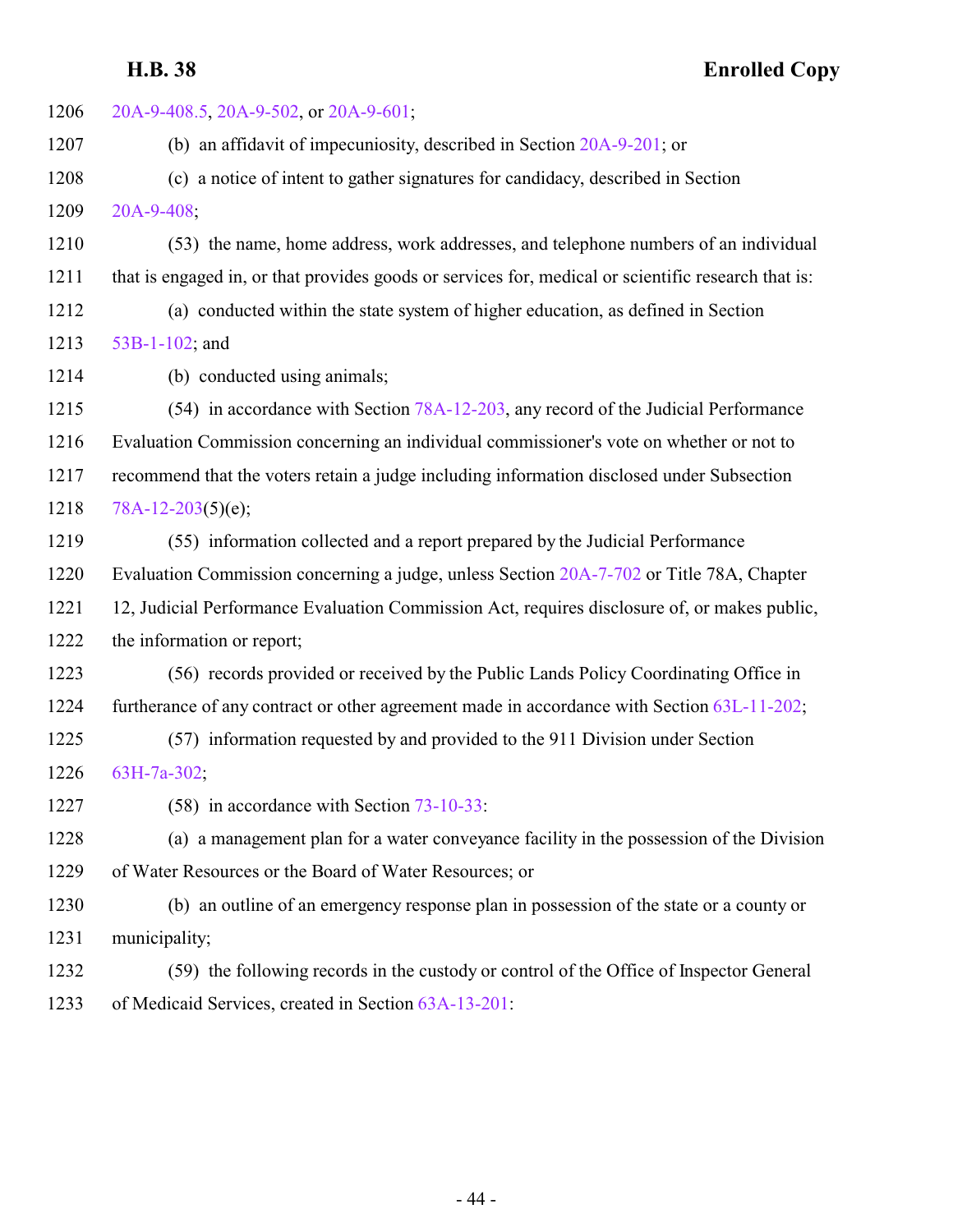(a) records that would disclose information relating to allegations of personal misconduct, gross mismanagement, or illegal activity of a person if the information or allegation cannot be corroborated by the Office of Inspector General of Medicaid Services through other documents or evidence, and the records relating to the allegation are not relied upon by the Office of Inspector General of Medicaid Services in preparing a final investigation report or final audit report;

 (b) records and audit workpapers to the extent they would disclose the identity of a person who, during the course of an investigation or audit, communicated the existence of any Medicaid fraud, waste, or abuse, or a violation or suspected violation of a law, rule, or regulation adopted under the laws of this state, a political subdivision of the state, or any recognized entity of the United States, if the information was disclosed on the condition that the identity of the person be protected;

 (c) before the time that an investigation or audit is completed and the final investigation or final audit report is released, records or drafts circulated to a person who is not an employee or head of a governmental entity for the person's response or information;

 (d) records that would disclose an outline or part of any investigation, audit survey plan, or audit program; or

 (e) requests for an investigation or audit, if disclosure would risk circumvention of an investigation or audit;

 (60) records that reveal methods used by the Office of Inspector General of Medicaid Services, the fraud unit, or the Department of Health, to discover Medicaid fraud, waste, or abuse;

 (61) information provided to the Department of Health or the Division of Occupational and Professional Licensing under Subsections [58-67-304](http://le.utah.gov/UtahCode/SectionLookup.jsp?section=58-67-304&session=2022GS)(3) and (4) and Subsections 1258  $58-68-304(3)$  $58-68-304(3)$  and (4);

(62) a record described in Section [63G-12-210](http://le.utah.gov/UtahCode/SectionLookup.jsp?section=63g-12-210&session=2022GS);

 (63) captured plate data that is obtained through an automatic license plate reader system used by a governmental entity as authorized in Section [41-6a-2003](http://le.utah.gov/UtahCode/SectionLookup.jsp?section=41-6a-2003&session=2022GS);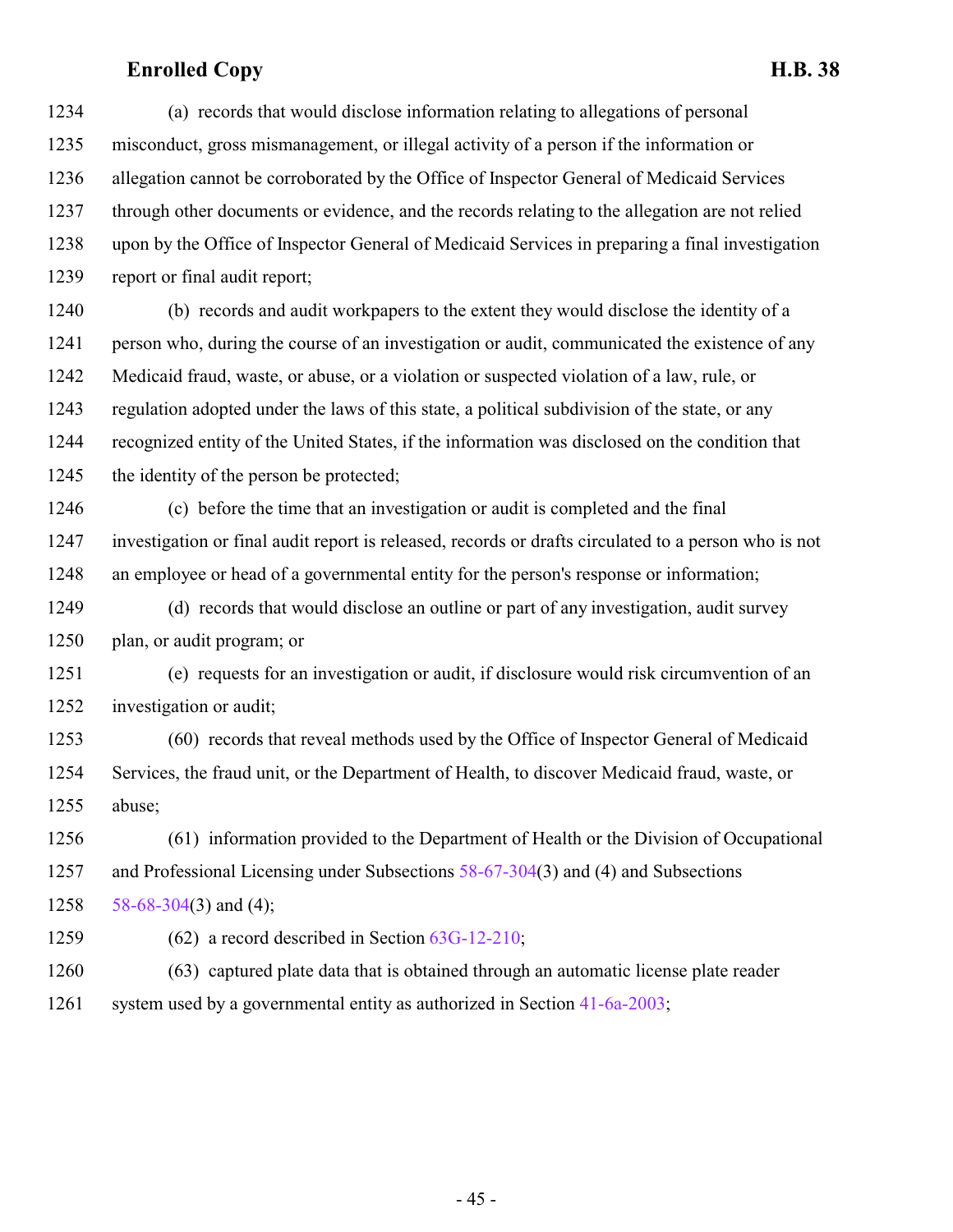| 1262 | (64) any record in the custody of the Utah Office for Victims of Crime relating to a           |
|------|------------------------------------------------------------------------------------------------|
| 1263 | victim, including:                                                                             |
| 1264 | (a) a victim's application or request for benefits;                                            |
| 1265 | (b) a victim's receipt or denial of benefits; and                                              |
| 1266 | (c) any administrative notes or records made or created for the purpose of, or used to,        |
| 1267 | evaluate or communicate a victim's eligibility for or denial of benefits from the Crime Victim |
| 1268 | Reparations Fund;                                                                              |
| 1269 | (65) an audio or video recording created by a body-worn camera, as that term is                |
| 1270 | defined in Section $77-7a-103$ , that records sound or images inside a hospital or health care |
| 1271 | facility as those terms are defined in Section 78B-3-403, inside a clinic of a health care     |
| 1272 | provider, as that term is defined in Section 78B-3-403, or inside a human service program as   |
| 1273 | that term is defined in Section $62A-2-101$ , except for recordings that:                      |
| 1274 | (a) depict the commission of an alleged crime;                                                 |
| 1275 | (b) record any encounter between a law enforcement officer and a person that results in        |
| 1276 | death or bodily injury, or includes an instance when an officer fires a weapon;                |
| 1277 | (c) record any encounter that is the subject of a complaint or a legal proceeding against      |
| 1278 | a law enforcement officer or law enforcement agency;                                           |
| 1279 | (d) contain an officer involved critical incident as defined in Subsection                     |
| 1280 | 76-2-408(1)(f); or                                                                             |
| 1281 | (e) have been requested for reclassification as a public record by a subject or                |
| 1282 | authorized agent of a subject featured in the recording;                                       |
| 1283 | (66) a record pertaining to the search process for a president of an institution of higher     |
| 1284 | education described in Section 53B-2-102, except for application materials for a publicly      |
| 1285 | announced finalist;                                                                            |
| 1286 | (67) an audio recording that is:                                                               |
| 1287 | (a) produced by an audio recording device that is used in conjunction with a device or         |
| 1288 | piece of equipment designed or intended for resuscitating an individual or for treating an     |
| 1289 | individual with a life-threatening condition;                                                  |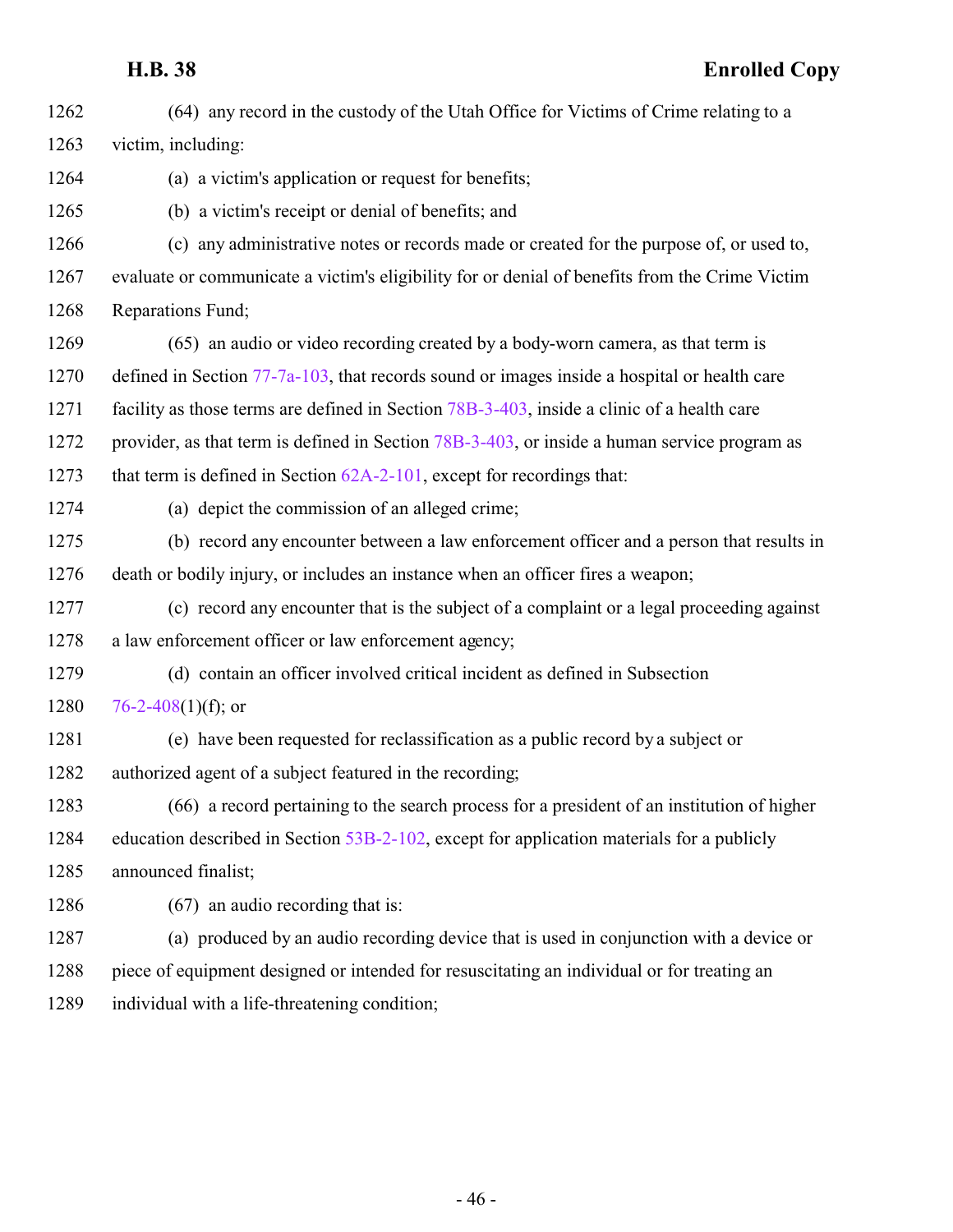| 1290 | (b) produced during an emergency event when an individual employed to provide law             |
|------|-----------------------------------------------------------------------------------------------|
| 1291 | enforcement, fire protection, paramedic, emergency medical, or other first responder service: |
| 1292 | (i) is responding to an individual needing resuscitation or with a life-threatening           |
| 1293 | condition; and                                                                                |
| 1294 | (ii) uses a device or piece of equipment designed or intended for resuscitating an            |
| 1295 | individual or for treating an individual with a life-threatening condition; and               |
| 1296 | (c) intended and used for purposes of training emergency responders how to improve            |
| 1297 | their response to an emergency situation;                                                     |
| 1298 | (68) records submitted by or prepared in relation to an applicant seeking a                   |
| 1299 | recommendation by the Research and General Counsel Subcommittee, the Budget                   |
| 1300 | Subcommittee, or the Audit Subcommittee, established under Section 36-12-8, for an            |
| 1301 | employment position with the Legislature;                                                     |
| 1302 | (69) work papers as defined in Section $31A-2-204$ ;                                          |
| 1303 | (70) a record made available to Adult Protective Services or a law enforcement agency         |
| 1304 | under Section 61-1-206;                                                                       |
| 1305 | (71) a record submitted to the Insurance Department in accordance with Section                |
| 1306 | $31A-37-201$ ;                                                                                |
| 1307 | $(72)$ a record described in Section 31A-37-503;                                              |
| 1308 | (73) any record created by the Division of Occupational and Professional Licensing as         |
| 1309 | a result of Subsection 58-37f-304(5) or $58-37f-702(2)(a)(ii)$ ;                              |
| 1310 | $(74)$ a record described in Section 72-16-306 that relates to the reporting of an injury     |
| 1311 | involving an amusement ride;                                                                  |
| 1312 | (75) except as provided in Subsection $63G-2-305.5(1)$ , the signature of an individual       |
| 1313 | on a political petition, or on a request to withdraw a signature from a political petition,   |
| 1314 | including a petition or request described in the following titles:                            |
| 1315 | (a) Title 10, Utah Municipal Code;                                                            |
| 1316 | (b) Title 17, Counties;                                                                       |
| 1317 | (c) Title 17B, Limited Purpose Local Government Entities - Local Districts;                   |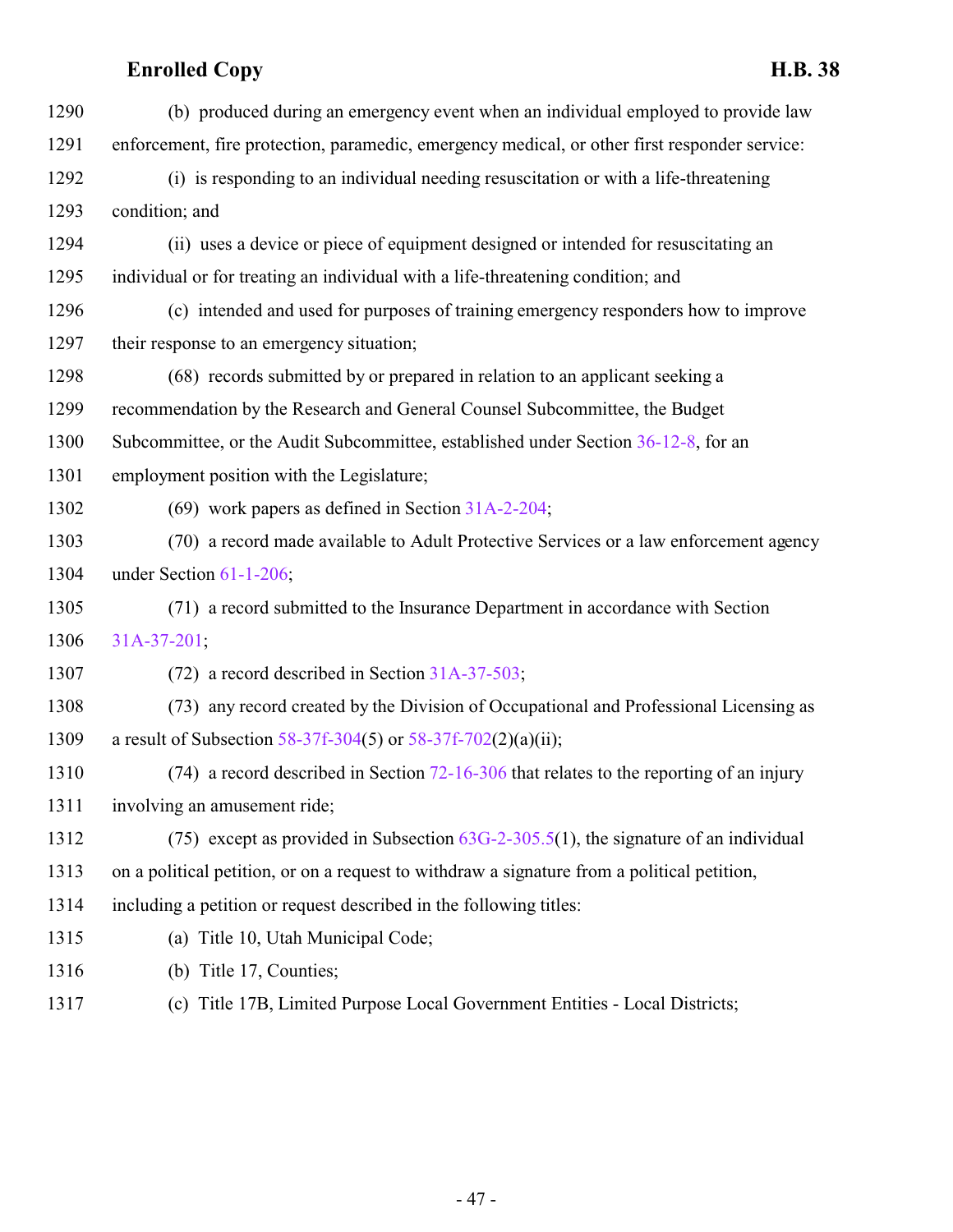|      | <b>H.B.</b> 38<br><b>Enrolled Copy</b>                                                              |
|------|-----------------------------------------------------------------------------------------------------|
| 1318 | (d) Title 17D, Limited Purpose Local Government Entities - Other Entities; and                      |
| 1319 | (e) Title 20A, Election Code;                                                                       |
| 1320 | (76) except as provided in Subsection $63G-2-305.5(2)$ , the signature of an individual in          |
| 1321 | a voter registration record;                                                                        |
| 1322 | (77) except as provided in Subsection $63G-2-305.5(3)$ , any signature, other than a                |
| 1323 | signature described in Subsection $(75)$ or $(76)$ , in the custody of the lieutenant governor or a |
| 1324 | local political subdivision collected or held under, or in relation to, Title 20A, Election Code;   |
| 1325 | (78) a Form I-918 Supplement B certification as described in Title 77, Chapter 38, Part             |
| 1326 | 5, Victims Guidelines for Prosecutors Act;                                                          |
| 1327 | (79) a record submitted to the Insurance Department under Subsection                                |
| 1328 | $31A-48-103(1)(b);$                                                                                 |
| 1329 | (80) personal information, as defined in Section $63G-26-102$ , to the extent disclosure is         |
| 1330 | prohibited under Section 63G-26-103;                                                                |
| 1331 | (81) (a) an image taken of an individual during the process of booking the individual               |
| 1332 | into jail, unless:                                                                                  |
| 1333 | (i) the individual is convicted of a criminal offense based upon the conduct for which              |
| 1334 | the individual was incarcerated at the time the image was taken;                                    |
| 1335 | (ii) a law enforcement agency releases or disseminates the image after determining                  |
| 1336 | that:                                                                                               |
| 1337 | (A) the individual is a fugitive or an imminent threat to an individual or to public                |
| 1338 | safety; and                                                                                         |
| 1339 | (B) releasing or disseminating the image will assist in apprehending the individual or              |
| 1340 | reducing or eliminating the threat; or                                                              |
| 1341 | (iii) a judge orders the release or dissemination of the image based on a finding that the          |
| 1342 | release or dissemination is in furtherance of a legitimate law enforcement interest.                |
| 1343 | $(82)$ a record:                                                                                    |
| 1344 | (a) concerning an interstate claim to the use of waters in the Colorado River system;               |
| 1345 | (b) relating to a judicial proceeding, administrative proceeding, or negotiation with a             |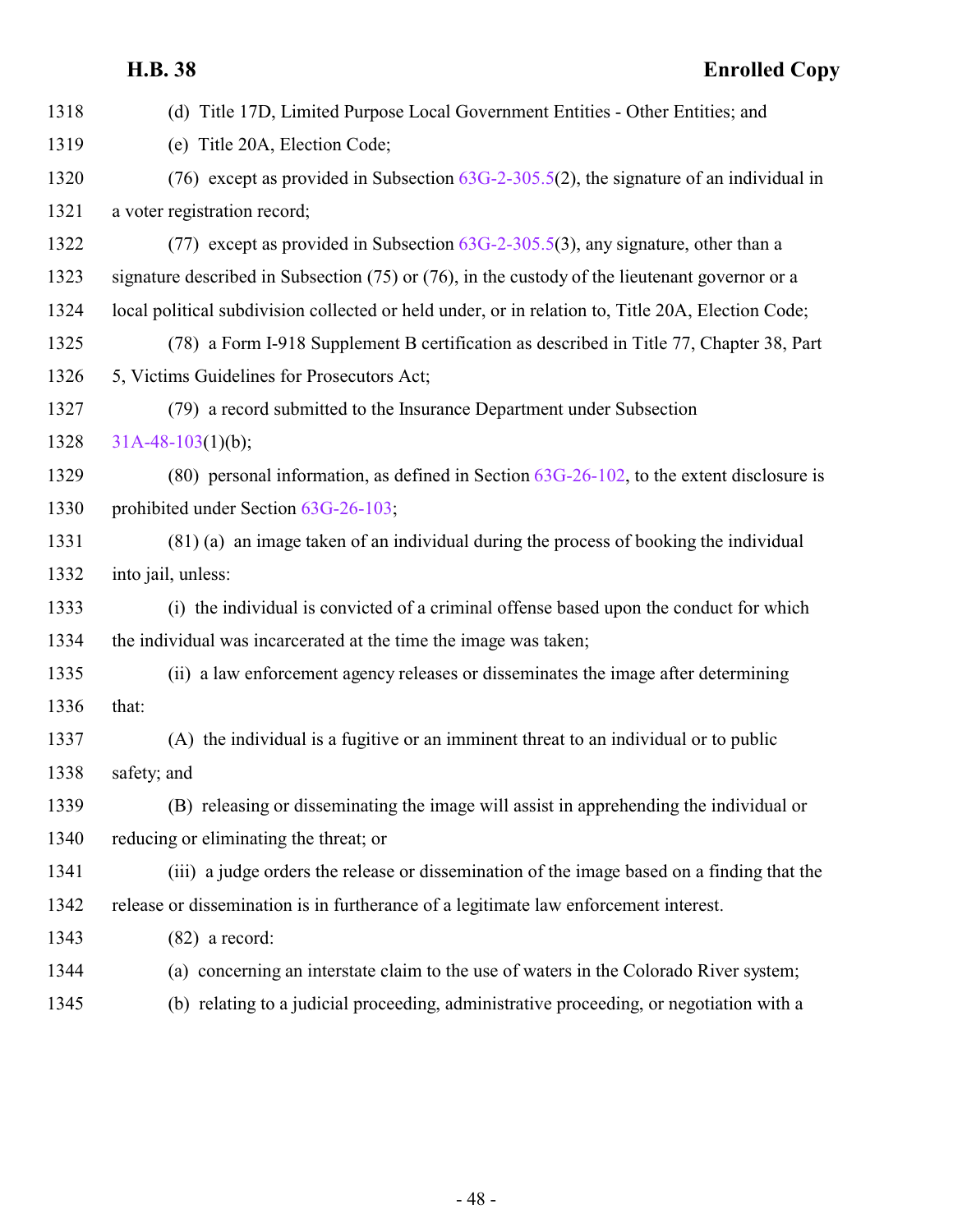representative from another state or the federal government as provided in Section

[63M-14-205](http://le.utah.gov/UtahCode/SectionLookup.jsp?section=63m-14-205&session=2022GS); and

(c) the disclosure of which would:

 (i) reveal a legal strategy relating to the state's claim to the use of the water in the Colorado River system;

 (ii) harm the ability of the Colorado River Authority of Utah or river commissioner to negotiate the best terms and conditions regarding the use of water in the Colorado River system; or

 (iii) give an advantage to another state or to the federal government in negotiations regarding the use of water in the Colorado River system; and

 (83) any part of an application described in Section [63N-16-201](http://le.utah.gov/UtahCode/SectionLookup.jsp?section=63n-16-201&session=2022GS) that the Governor's Office of Economic Opportunity determines is nonpublic, confidential information that if disclosed would result in actual economic harm to the applicant, but this Subsection (83) may not be used to restrict access to a record evidencing a final contract or approval decision.

<span id="page-48-0"></span>Section 25. Section **67-5-37** is amended to read:

**67-5-37. Multi-agency joint strike force -- Joint Organized Retail Crime Unit.**

 (1) The Office of the Attorney General and the Department of Public Safety shall create and coordinate the operation of a multi-agency joint strike force to combat criminal activity that may have a negative impact on the state's economy.

 (2) The attorney general and the Department of Public Safety shall invite federal, state, and local law enforcement personnel to participate in the joint strike force to more effectively utilize their combined skills, expertise, and resources.

 (3) The joint strike force shall focus the joint strike force's efforts on detecting, investigating, deterring, and eradicating criminal activity, described in Subsection (1), within the state, including organized retail crime, antitrust violations, intellectual property rights violations, gambling, and the purchase of stolen goods for the purpose of reselling the stolen goods for profit.

(4) In conjunction with the joint strike force, the Office of the Attorney General and the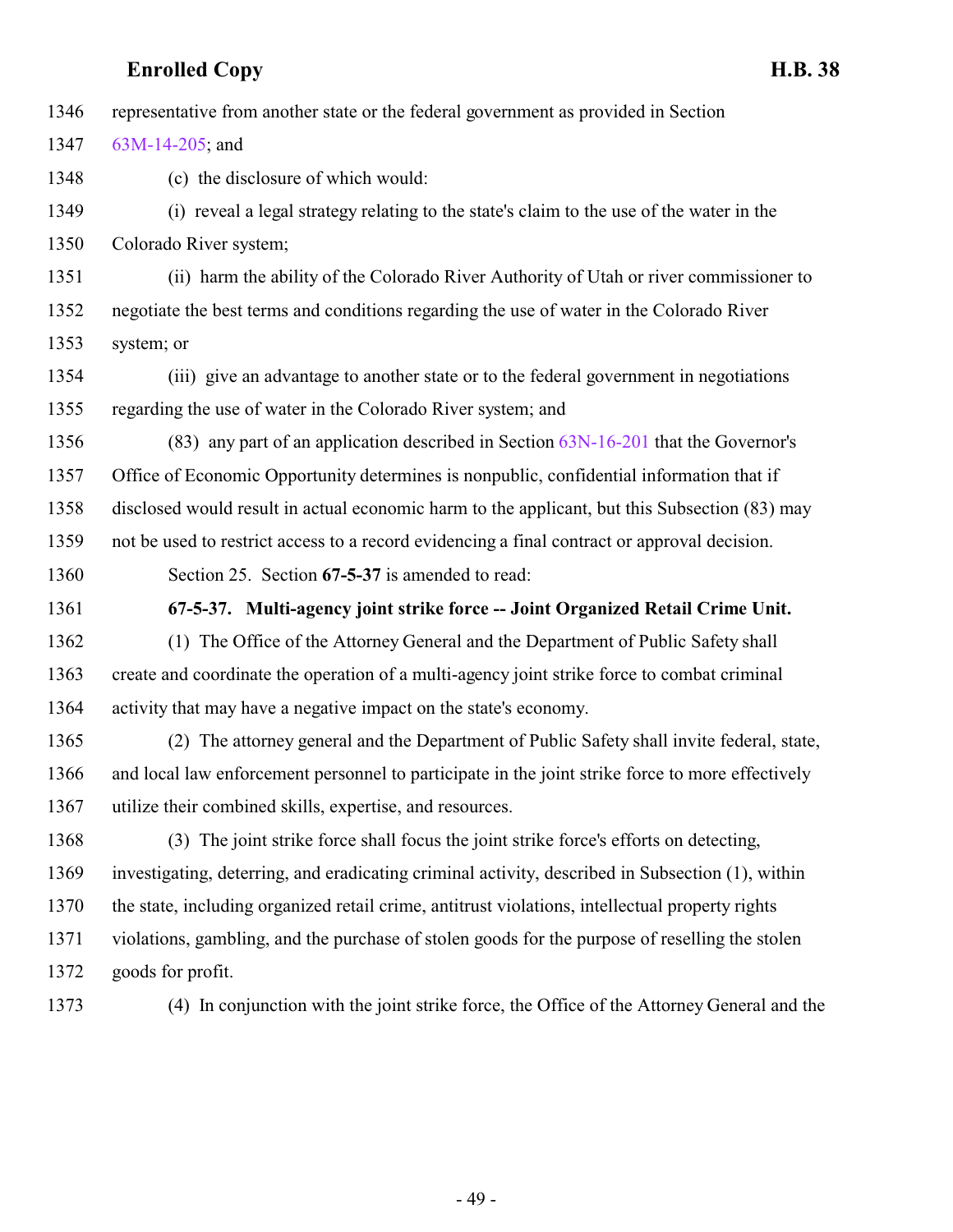<span id="page-49-0"></span>

| 1374 | Department of Public Safety shall establish the Joint Organized Retail Crime Unit for the                 |
|------|-----------------------------------------------------------------------------------------------------------|
| 1375 | purpose of:                                                                                               |
| 1376 | (a) investigating, apprehending, and prosecuting individuals or entities that participate                 |
| 1377 | in the purchase, sale, or distribution of stolen property; and                                            |
| 1378 | (b) targeting individuals or entities that commit theft and other property crimes for                     |
| 1379 | financial gain.                                                                                           |
| 1380 | (5) (a) The joint strike force shall provide an annual report to the Law Enforcement and                  |
| 1381 | Criminal Justice Interim Committee before December 1 that describes the joint strike force's              |
| 1382 | activities and any recommendations for modifications to this section.                                     |
| 1383 | (b) The report described in Subsection $(5)(a)$ shall include the number of catalytic                     |
| 1384 | converter thefts and arrests in Utah for the preceding calendar year, if reasonably available.            |
| 1385 | Section 26. Section 76-6-408 is amended to read:                                                          |
| 1386 | 76-6-408. Receiving stolen property -- Duties of pawnbrokers, secondhand                                  |
| 1387 | businesses, coin dealers, and catalytic converter purchasers.                                             |
| 1388 | (1) As used in this section:                                                                              |
| 1389 | (a) "Catalytic converter purchaser" means the same as that term is defined in Section                     |
| 1390 | $13 - 32a - 102$ .                                                                                        |
| 1391 | (b) "Coin dealer" means the same as that term is defined in Section 13-32a-102.                           |
| 1392 | $\left[\frac{1}{2}\right]$ (c) "Pawnbroker" means the same as that term is defined in Section 13-32a-102. |
| 1393 | $[\theta]$ (d) "Receives" means acquiring possession, control, title, or lending on the                   |
| 1394 | security of the property.                                                                                 |
| 1395 | (e) "Scrap metal processor" means the same as that term is defined in Section                             |
| 1396 | 76-6-1402.                                                                                                |
| 1397 | "Secondhand actor" means:<br>(f)                                                                          |
| 1398 | a pawnbroker;<br>(i)                                                                                      |
| 1399 | (ii) a person who has or operates a business dealing in or collecting used or secondhand                  |
| 1400 | merchandise or personal property; or                                                                      |
| 1401 | (iii) an agent, employee, or representative of a pawnbroker or person who buys,                           |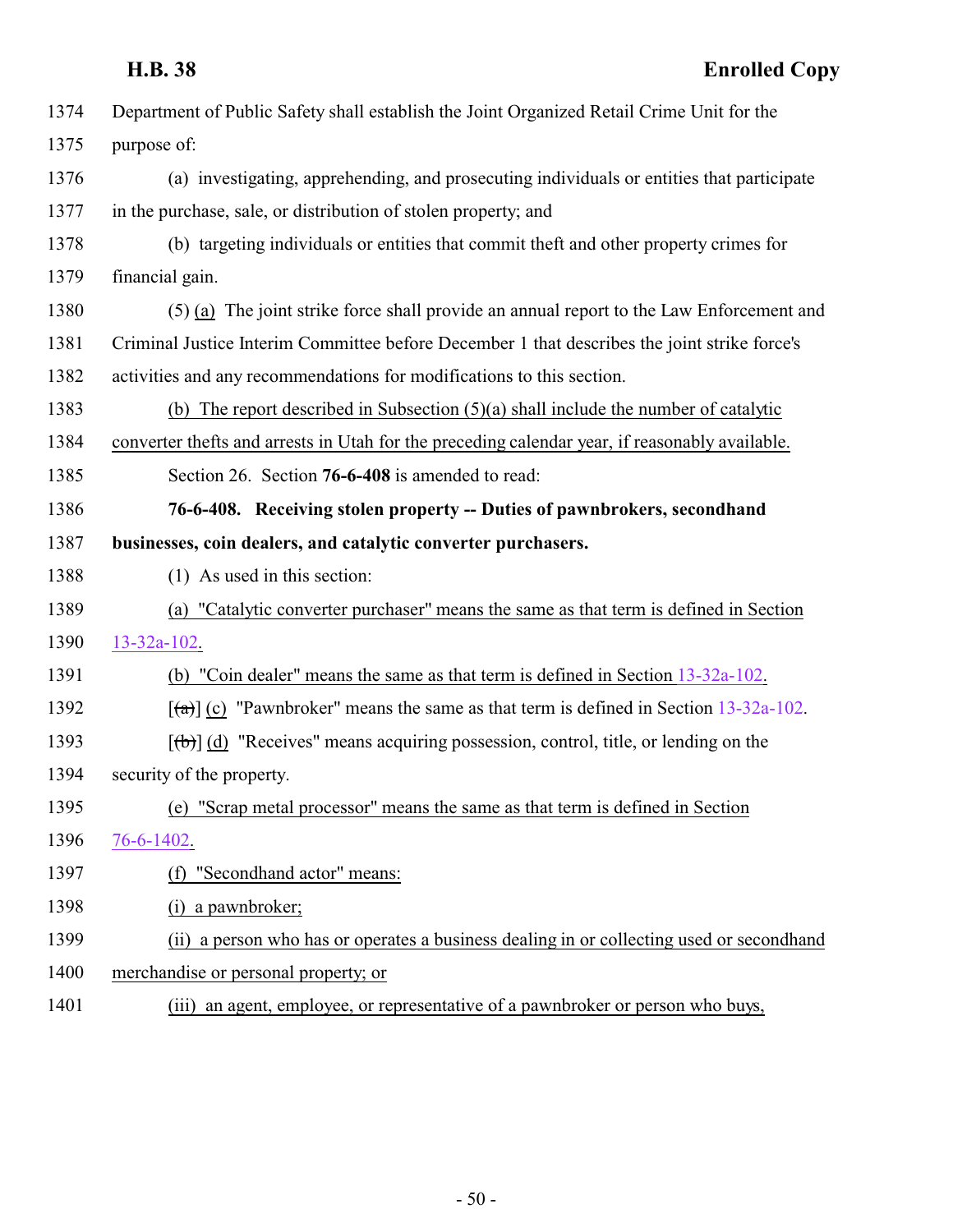1402 receives, or obtains property. 1403 (2) A person commits theft if the person receives, retains, or disposes of the property of 1404 another knowing that the property is stolen, or believing that the property is probably stolen, or 1405 who conceals, sells, withholds, or aids in concealing, selling, or withholding the property from 1406 the owner, knowing or believing the property to be stolen, intending to deprive the owner of the 1407 property. 1408 (3) [The] Except as provided in Subsection (4), the knowledge or belief required [for] 1409 under Subsection (2) is presumed in the case of an actor who: 1410 (a) is found in possession or control of other property stolen on a separate occasion; or 1411 (b) has received other stolen property within the year preceding the receiving offense 1412 charged[;]. 1413  $[(e)$  is a pawnbroker or person who: 1414 [(i) has or operates a business dealing in or collecting used or secondhand merchandise 1415 or personal property, or an agent, employee, or representative of a pawnbroker or person who 1416 buys, receives, or obtains property; and 1417 [(ii) (A) has not completely and accurately documented the information required under 1418 Section [13-32a-104](#page-10-0); or 1419  $\left[\text{(B)}\right]$  is found in possession of merchandise or personal property that violates 1420 Subsection [13-32a-104](#page-10-0)(2); or 1421  $[(d)$  is a coin dealer or an employee of the coin dealer as defined in Section [13-32a-102](#page-3-1) 1422 who does not comply with the requirements of Section [13-32a-104.5](http://le.utah.gov/UtahCode/SectionLookup.jsp?section=13-32a-104.5&session=2022GS). 1423 [(4) A pawnbroker or person who has or operates a business dealing in or collecting 1424 used or secondhand merchandise or personal property, and every agent, employee, or 1425 representative of a pawnbroker or person who fails to comply with Subsection (3) is presumed 1426 to have bought, received, or obtained the property knowing the property to have been stolen or 1427 unlawfully obtained. This presumption may be rebutted by proof. 1428 [(5) When, in a prosecution under this section, it appears from the evidence that the 1429 defendant was a pawnbroker or a person who has or operates a business dealing in or collecting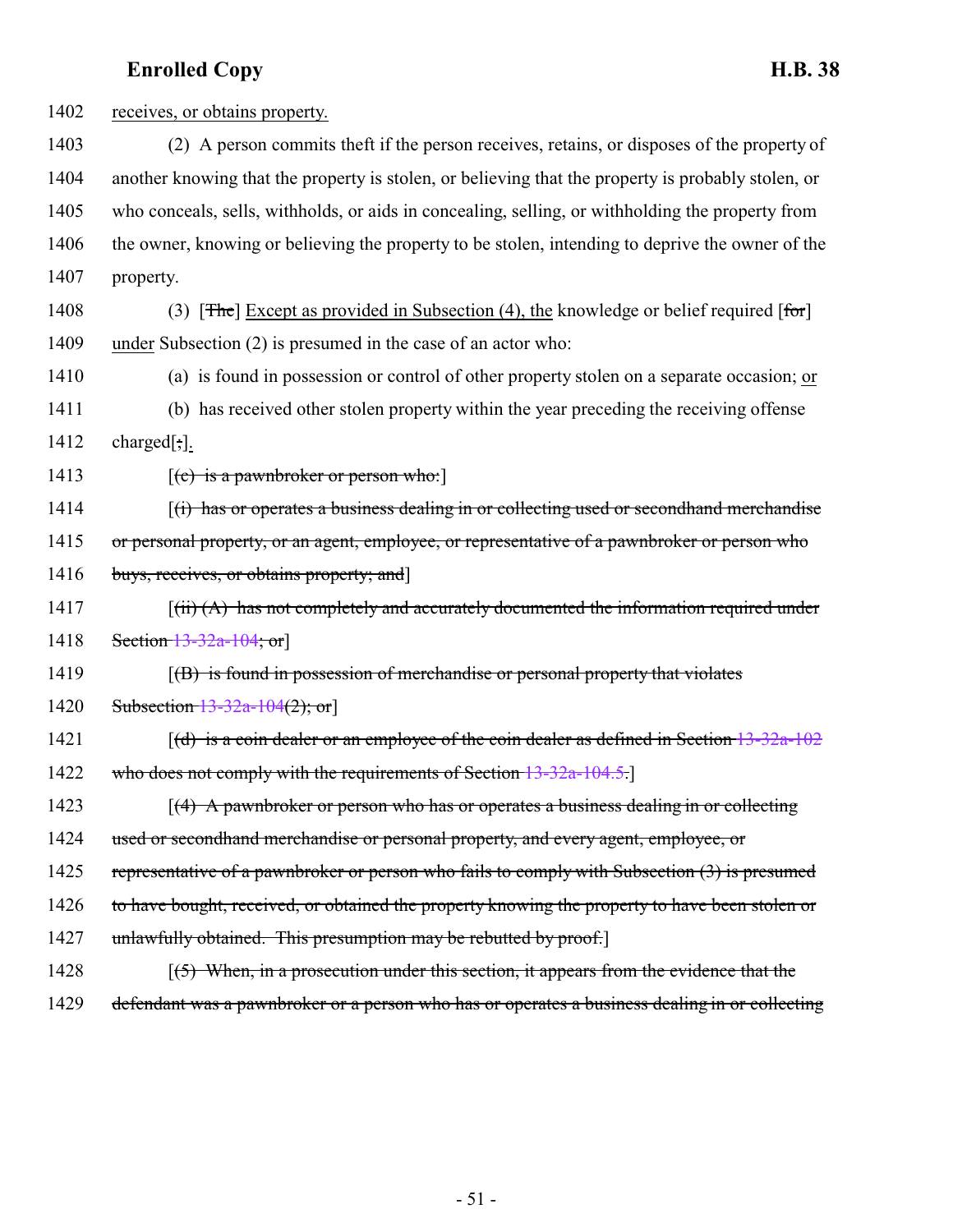<span id="page-51-0"></span>

| 1430 | used or second hand merchandise or personal property, or was an agent, employee, or                  |
|------|------------------------------------------------------------------------------------------------------|
| 1431 | representative of a pawnbroker or person, that the defendant bought, received, concealed, or         |
| 1432 | withheld the property without obtaining the information required in Subsection $(3)(c)$ or $(d)$ ,   |
| 1433 | then the burden shall be upon the defendant to show that the property bought, received, or           |
| 1434 | obtained was not stolen.]                                                                            |
| 1435 | $[(6)$ Subsections $(3)(c)$ , $(4)$ , and $(5)$ do not apply to scrap metal processors as defined in |
| 1436 | Section 76-6-1402.                                                                                   |
| 1437 | (4) (a) The knowledge or belief required under Subsection (2) may only be presumed                   |
| 1438 | of a secondhand actor if the secondhand actor does not substantially comply with the material        |
| 1439 | requirements of Section 13-32a-104.                                                                  |
| 1440 | (b) The knowledge or belief required under Subsection (2) may only be presumed of a                  |
| 1441 | coin dealer or an employee of a coin dealer if the coin dealer or the employee of the coin dealer    |
| 1442 | does not substantially comply with the requirements of Section 13-32a-104.5.                         |
| 1443 | (c) The knowledge or belief required under Subsection (2) may only be presumed of a                  |
| 1444 | catalytic converter purchaser if the catalytic converter purchaser does not substantially comply     |
| 1445 | with the material requirements of Section 13-32a-104.7.                                              |
| 1446 | (5) Unless acting as a catalytic converter purchaser, Subsection $(4)(c)$ does not apply to          |
| 1447 | a scrap metal processor.                                                                             |
| 1448 | This section does not preclude the admission of evidence in accordance with the<br>(6)               |
| 1449 | Utah Rules of Evidence.                                                                              |
| 1450 | Section 27. Section 76-6-412 is amended to read:                                                     |
| 1451 | 76-6-412. Theft -- Classification of offenses -- Action for treble damages.                          |
| 1452 | (1) The ft of property and services as provided in this chapter is punishable:                       |
| 1453 | (a) as a second degree felony if the:                                                                |
| 1454 | (i) value of the property or services is or exceeds $$5,000$ ;                                       |
| 1455 | (ii) property stolen is a firearm or an operable motor vehicle; or                                   |
| 1456 | (iii) property is stolen from the person of another;                                                 |
| 1457 | (b) as a third degree felony if:                                                                     |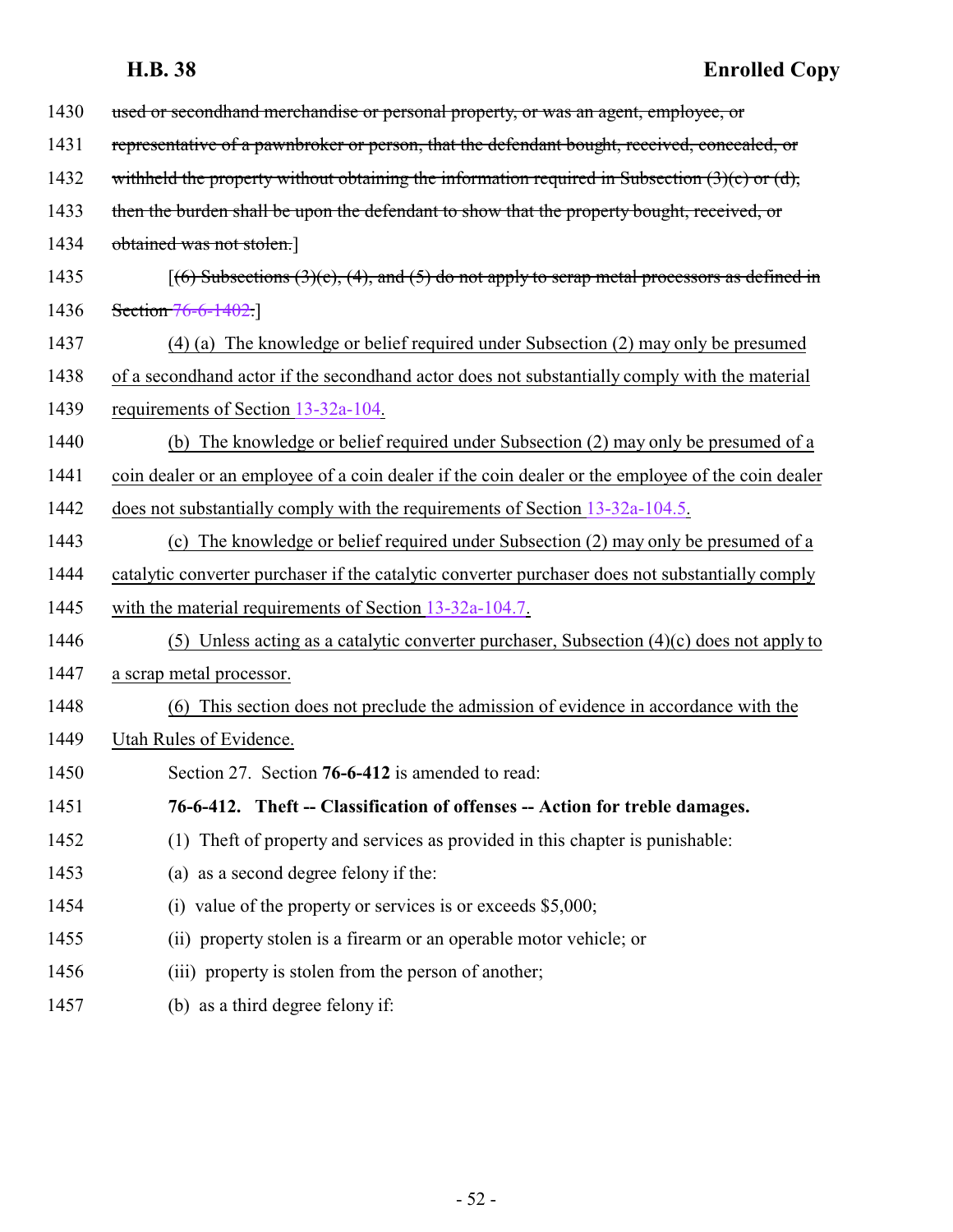| 1458 | (i) the value of the property or services is or exceeds $$1,500$ but is less than $$5,000$ ;                                                            |
|------|---------------------------------------------------------------------------------------------------------------------------------------------------------|
| 1459 | the property is a catalytic converter as defined under Section 76-6-1402;<br>(ii)                                                                       |
| 1460 | $[\overrightarrow{tii}]$ (iii) the value of the property or services is or exceeds \$500 and the actor has                                              |
| 1461 | been twice before convicted of any of the following offenses, if each prior offense was                                                                 |
| 1462 | committed within 10 years before the date of the current conviction or the date of the offense                                                          |
| 1463 | upon which the current conviction is based and at least one of those convictions is for a class A                                                       |
| 1464 | misdemeanor:                                                                                                                                            |
| 1465 | (A) any theft, any robbery, or any burglary with intent to commit theft;                                                                                |
| 1466 | (B) any offense under Title 76, Chapter 6, Part 5, Fraud; or                                                                                            |
| 1467 | (C) any attempt to commit any offense under Subsection $(1)(b)[\overrightarrow{tii}][\overrightarrow{iii})(A)$ or $(B)$ ;                               |
| 1468 | $[\text{(iii)}]$ (iv) (A) the value of property or services is or exceeds \$500 but is less than                                                        |
| 1469 | \$1,500;                                                                                                                                                |
| 1470 | (B) the theft occurs on a property where the offender has committed any theft within                                                                    |
| 1471 | the past five years; and                                                                                                                                |
| 1472 | (C) the offender has received written notice from the merchant prohibiting the offender                                                                 |
| 1473 | from entering the property pursuant to Subsection $78B-3-108(4)$ ; or                                                                                   |
| 1474 | $[\overrightarrow{tv}]$ (v) the actor has been previously convicted of a felony violation of any of the                                                 |
| 1475 | offenses listed in Subsections $(1)(b)[\overrightarrow{t}$ fii) $](iii)(A)$ through $(1)(b)[\overrightarrow{t}$ fii) $](iii)(C)$ , if the prior offense |
| 1476 | was committed within 10 years before the date of the current conviction or the date of the                                                              |
| 1477 | offense upon which the current conviction is based;                                                                                                     |
| 1478 | (c) as a class A misdemeanor if:                                                                                                                        |
| 1479 | (i) the value of the property stolen is or exceeds $$500$ but is less than $$1,500$ ;                                                                   |
| 1480 |                                                                                                                                                         |
|      | (ii) (A) the value of property or services is less than \$500;                                                                                          |
| 1481 | (B) the theft occurs on a property where the offender has committed any theft within                                                                    |
| 1482 | the past five years; and                                                                                                                                |
| 1483 | (C) the offender has received written notice from the merchant prohibiting the offender                                                                 |
| 1484 | from entering the property pursuant to Subsection $78B-3-108(4)$ ; or                                                                                   |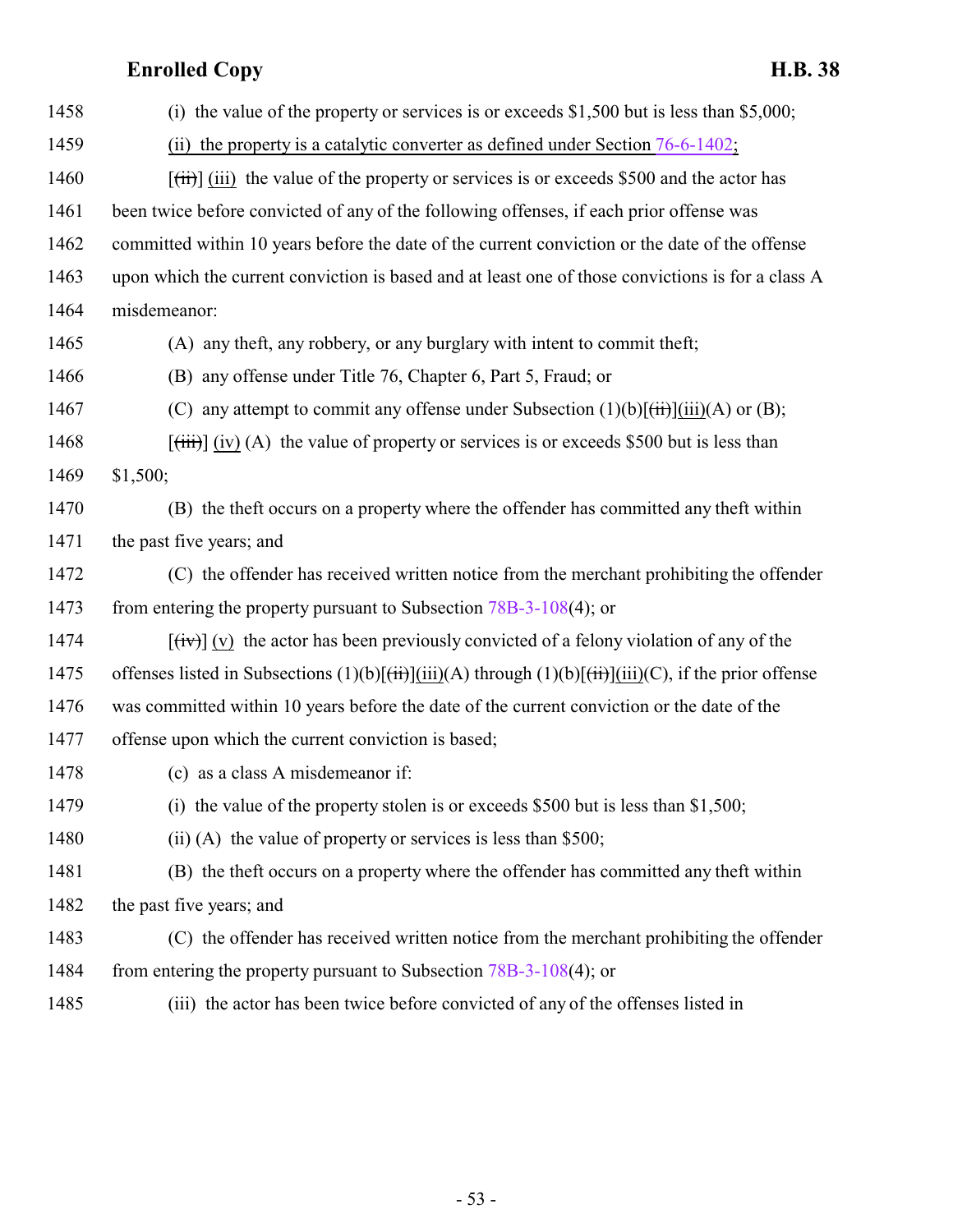| 1486 | Subsections $(1)(b)[\overrightarrow{iii}](ii)(A)$ through $(1)(b)[\overrightarrow{iii}](ii)(C)$ , if each prior offense was committed |
|------|---------------------------------------------------------------------------------------------------------------------------------------|
| 1487 | within 10 years before the date of the current conviction or the date of the offense upon which                                       |
| 1488 | the current conviction is based; or                                                                                                   |
| 1489 | (d) as a class B misdemeanor if the value of the property stolen is less than \$500 and                                               |

- 1490 the theft is not an offense under Subsection  $(1)(c)$ .
- (2) Any individual who violates Subsection [76-6-408](#page-49-0)(2) or [76-6-413](http://le.utah.gov/UtahCode/SectionLookup.jsp?section=76-6-413&session=2022GS)(1), or commits theft of a stallion, mare, colt, gelding, cow, heifer, steer, ox, bull, calf, sheep, goat, mule, jack, 1493 jenny, swine, poultry, or a fur-bearing animal raised for commercial purposes, or a livestock guardian dog, is civilly liable for three times the amount of actual damages, if any sustained by 1495 the plaintiff, and for costs of suit and reasonable attorney fees.
- <span id="page-53-0"></span>Section 28. Section **76-6-1406** is amended to read:

**76-6-1406. Restrictions on the purchase of regulated metal -- Exemption.**

- (1) A dealer may conduct purchase transactions involving regulated metal only
- between the hours of 6 a.m. and 7 p.m.
- (2) Except when the dealer pays a government entity by check for regulated metal, the dealer may not purchase any of the following regulated metal without obtaining and keeping on file reasonable documentation that the seller is an employee, agent, or contractor of a governmental entity who is authorized to sell the item of regulated metal property on behalf of the governmental entity:
- (a) a manhole cover or sewer grate;
- (b) an electric light pole; or
- (c) a guard rail.
- (3) (a) A dealer may not purchase suspect metal without obtaining the information

under Subsection (3)(b) identifying the owner of the suspect metal.

- (b) The owner of the suspect metal shall provide in writing:
- (i) the owner's telephone number;
- (ii) the owner's business or residential address, which may not be a post box;
- (iii) a copy of the owner's driver license; and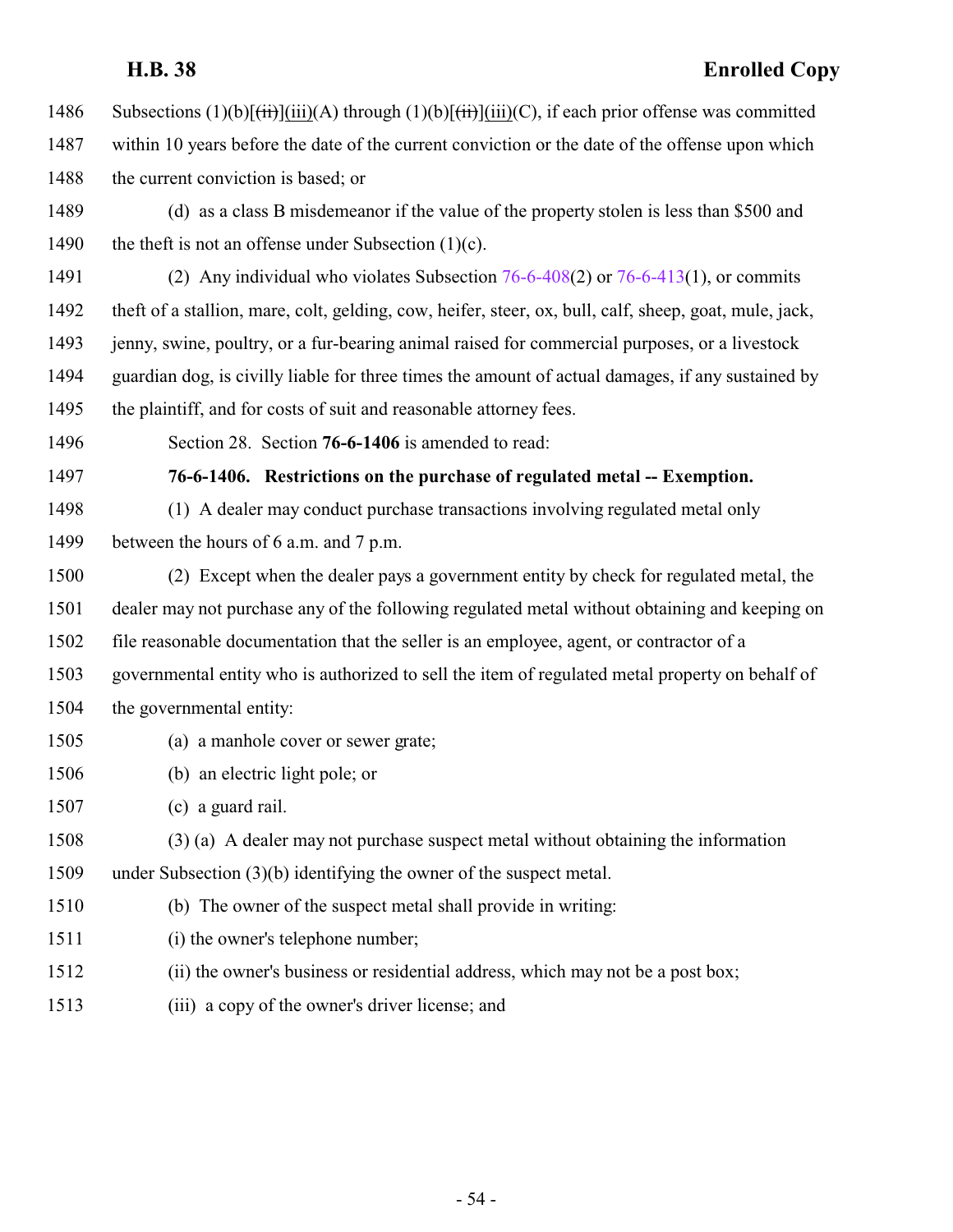| 1514 | (iv) a signed statement that the person is the lawful owner of the suspect metal and           |
|------|------------------------------------------------------------------------------------------------|
| 1515 | authorizes the seller, identified by name, to sell the suspect metal.                          |
| 1516 | (c) The dealer shall keep the identifying information provided in Subsection $(3)(b)$ on       |
| 1517 | file for not less than one year.                                                               |
| 1518 | (4) Transactions with businesses that have an established account with the dealer are          |
| 1519 | exempt from the requirements of Subsections (2) and (3) if the business holds a valid business |
| 1520 | license, and:                                                                                  |
| 1521 | (a) (i) the dealer has on file a statement from the business identifying those employees       |
| 1522 | authorized to sell all metals to the dealer; and                                               |
| 1523 | (ii) the dealer conducts regulated metal transactions only with those identified               |
| 1524 | employees of the business and records the name of the employee when recording the              |
| 1525 | transaction;                                                                                   |
| 1526 | (b) the dealer has on file reasonable documentation from the business that any person          |
| 1527 | verified as representing the business as an employee, and whom the dealer has verified is an   |
| 1528 | employee, may sell regulated metal; or                                                         |
| 1529 | (c) the dealer makes payment for regulated metal purchased from a person by issuing a          |
| 1530 | check to the business employing the seller.                                                    |
| 1531 | (5) If a dealer is a catalytic converter purchaser as defined in Section $13-32a-102$ , the    |
| 1532 | dealer shall comply with the requirements in Title 13, Chapter 32a, Pawnshop, Secondhand       |
| 1533 | Merchandise, and Catalytic Converter Transaction Information Act.                              |
| 1534 | Section 29. Section 78B-3-108 is amended to read:                                              |
| 1535 | 78B-3-108. Shoplifting -- Merchant's rights -- Civil liability for shoplifting by              |
| 1536 | adult or minor -- Criminal conviction not a prerequisite for civil liability -- Written notice |
| 1537 | required for penalty demand.                                                                   |
| 1538 | (1) As used in this section:                                                                   |
| 1539 | (a) "Merchandise" has the same meaning as provided in Section $76-6-601$ .                     |
| 1540 | (b) "Merchant" has the same meaning as provided in Section $76-6-601$ .                        |
|      |                                                                                                |

<span id="page-54-0"></span>(c) "Minor" has the same meaning as provided in Section [76-6-601](http://le.utah.gov/UtahCode/SectionLookup.jsp?section=76-6-601&session=2022GS).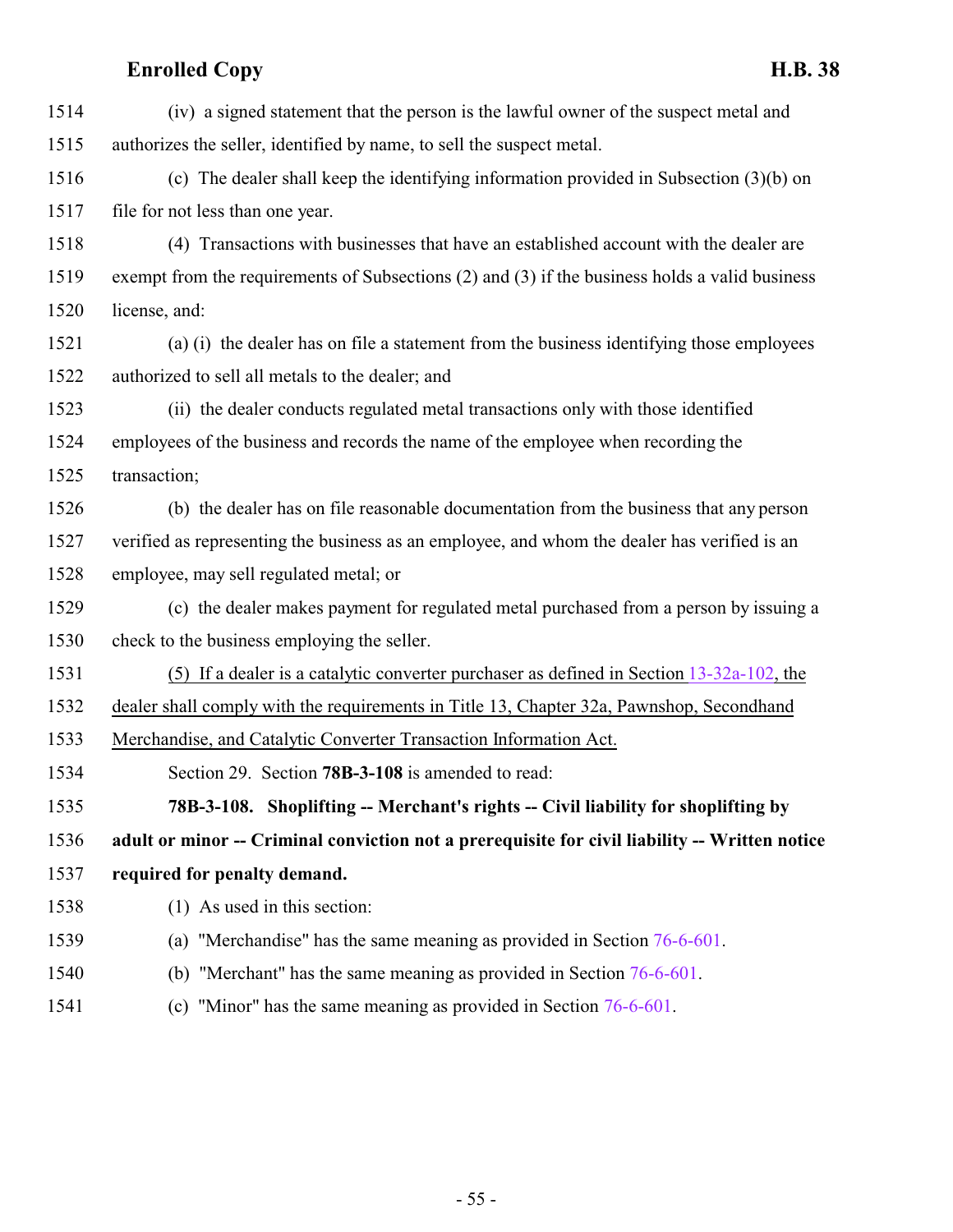(d) "Premises" has the same meaning as "retail mercantile establishment" found in Section [76-6-601](http://le.utah.gov/UtahCode/SectionLookup.jsp?section=76-6-601&session=2022GS).

 (2) (a) A merchant may request an individual on the merchant's premises to place or keep in full view any merchandise the individual may have removed, or which the merchant has reason to believe the individual may have removed, from its place of display or elsewhere, whether for examination, purchase, or for any other reasonable purpose.

(b) The merchant may not be criminally or civilly liable for having made the request.

 (3) (a) A merchant who has reason to believe that an individual has committed any of 1550 the offenses listed in Subsection  $76-6-412(1)(b)[(iii)(A), (B), or (C)$  and that the merchant can recover the merchandise by taking the individual into custody and detaining the individual may, for the purpose of attempting to recover the merchandise or for the purpose of informing a peace officer of the circumstances of the detention, take the individual into custody and detain the individual in a reasonable manner and for a reasonable length of time.

 (b) Neither the merchant nor the merchant's employee may be criminally or civilly liable for false arrest, false imprisonment, slander, or unlawful detention or for any other type of claim or action unless the custody and detention are unreasonable under all the circumstances.

 (4) (a) A merchant may prohibit an individual who has committed any of the offenses 1560 listed in Subsection  $76-6-412(1)(b)[(iii)]$  from reentering the premises on which the individual has committed the offense.

 (b) The merchant shall give written notice of this prohibition to the individual under Subsection (4)(a). The notice may be served by:

(i) delivering a copy to the individual personally;

 (ii) sending a copy through registered or certified mail addressed to the individual at the individual's residence or usual place of business;

 (iii) leaving a copy with an individual of suitable age and discretion at either location under Subsection (4)(b)(ii) and mailing a copy to the individual at the individual's residence or place of business if the individual is absent from the residence or usual place of business; or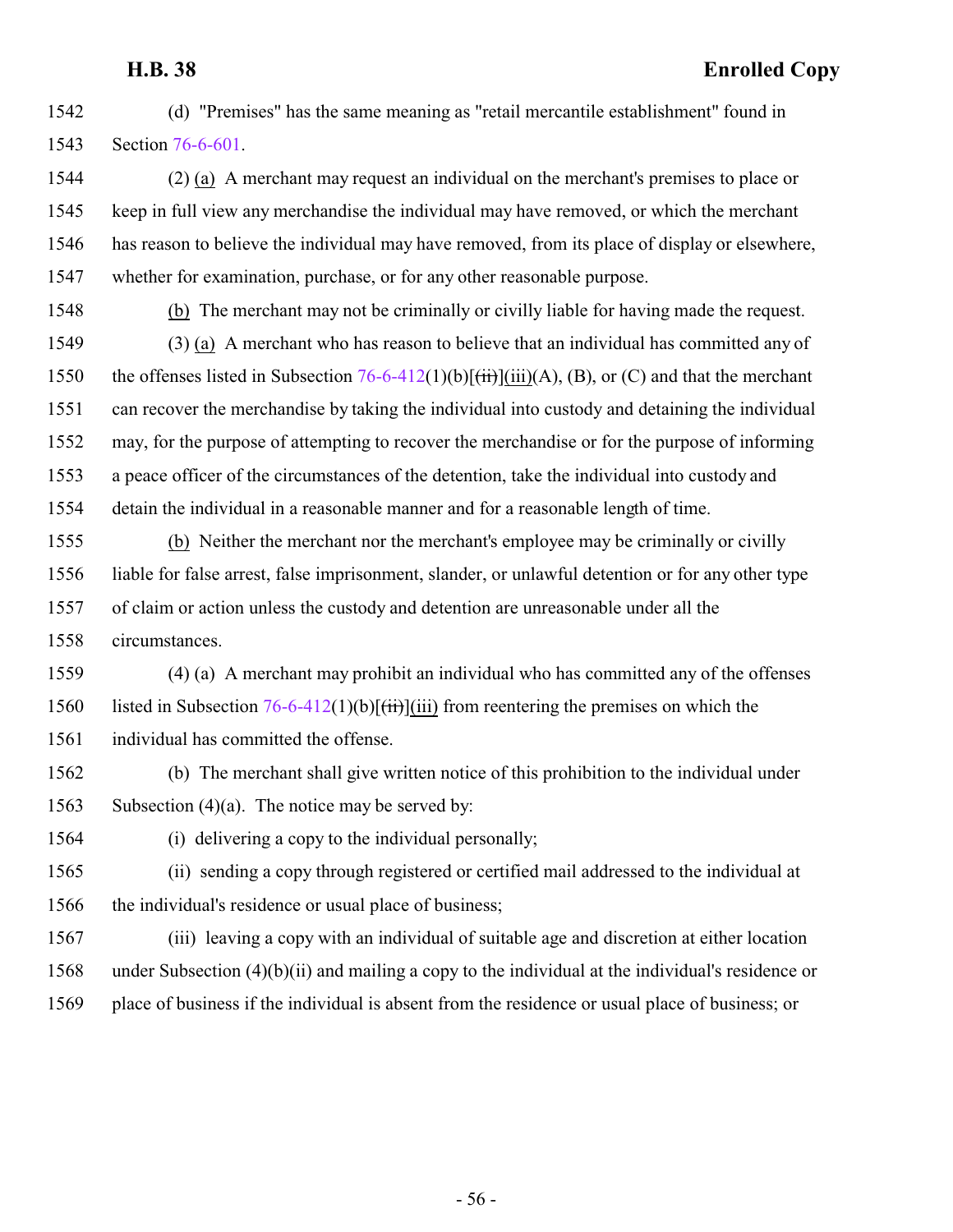| 1570 | (iv) affixing a copy in a conspicuous place at the individual's residence or place of                                      |
|------|----------------------------------------------------------------------------------------------------------------------------|
| 1571 | business.                                                                                                                  |
| 1572 | (c) The individual serving the notice may authenticate service with the individual's                                       |
| 1573 | signature, the method of service, and legibly documenting the date and time of service.                                    |
| 1574 | (5) An adult who commits any of the offenses listed in Subsection                                                          |
| 1575 | 76-6-412(1)(b) $\left[\frac{1}{11}\right]$ (iii)(A), (B), or (C) is also liable in a civil action for:                     |
| 1576 | (a) actual damages;                                                                                                        |
| 1577 | (b) a penalty to the merchant in the amount of the retail price of the merchandise not to                                  |
| 1578 | exceed \$1,000; and                                                                                                        |
| 1579 | (c) an additional penalty as determined by the court of not less than \$100 nor more than                                  |
| 1580 | \$500, plus court costs and reasonable attorney fees.                                                                      |
| 1581 | (6) A minor who commits any of the offenses listed in Subsection                                                           |
| 1582 | 76-6-412(1)(b) $\left[\frac{1}{11}\right]$ (iii)(A), (B), or (C) and the minor's parents or legal guardian are jointly and |
| 1583 | severally liable in a civil action to the merchant for:                                                                    |
| 1584 | (a) actual damages;                                                                                                        |
| 1585 | (b) a penalty to be remitted to the merchant in the amount of the retail price of the                                      |
| 1586 | merchandise not to exceed \$500 plus an additional penalty as determined by the court of not                               |
| 1587 | less than \$50 nor more than \$500; and                                                                                    |
| 1588 | (c) court costs and reasonable attorney fees.                                                                              |
| 1589 | (7) A parent or guardian is not liable for damages under this section if the parent or                                     |
| 1590 | guardian made a reasonable effort to restrain the wrongful taking and reported it to the                                   |
| 1591 | merchant involved or to the law enforcement agency having primary jurisdiction once the                                    |
| 1592 | parent or guardian knew of the minor's unlawful act. A report is not required under this section                           |
| 1593 | if the minor was arrested or apprehended by a peace officer or by anyone acting on behalf of                               |
| 1594 | the merchant involved.                                                                                                     |
| 1595 | (8) A conviction in a criminal action for any of the offenses listed in Subsection                                         |
| 1596 | 76-6-412(1)(b) $\left[\frac{1}{11}\right]$ (iii)(A), (B), or (C) is not a condition precedent to a civil action authorized |
| 1597 | under Subsection $(5)$ or $(6)$ .                                                                                          |